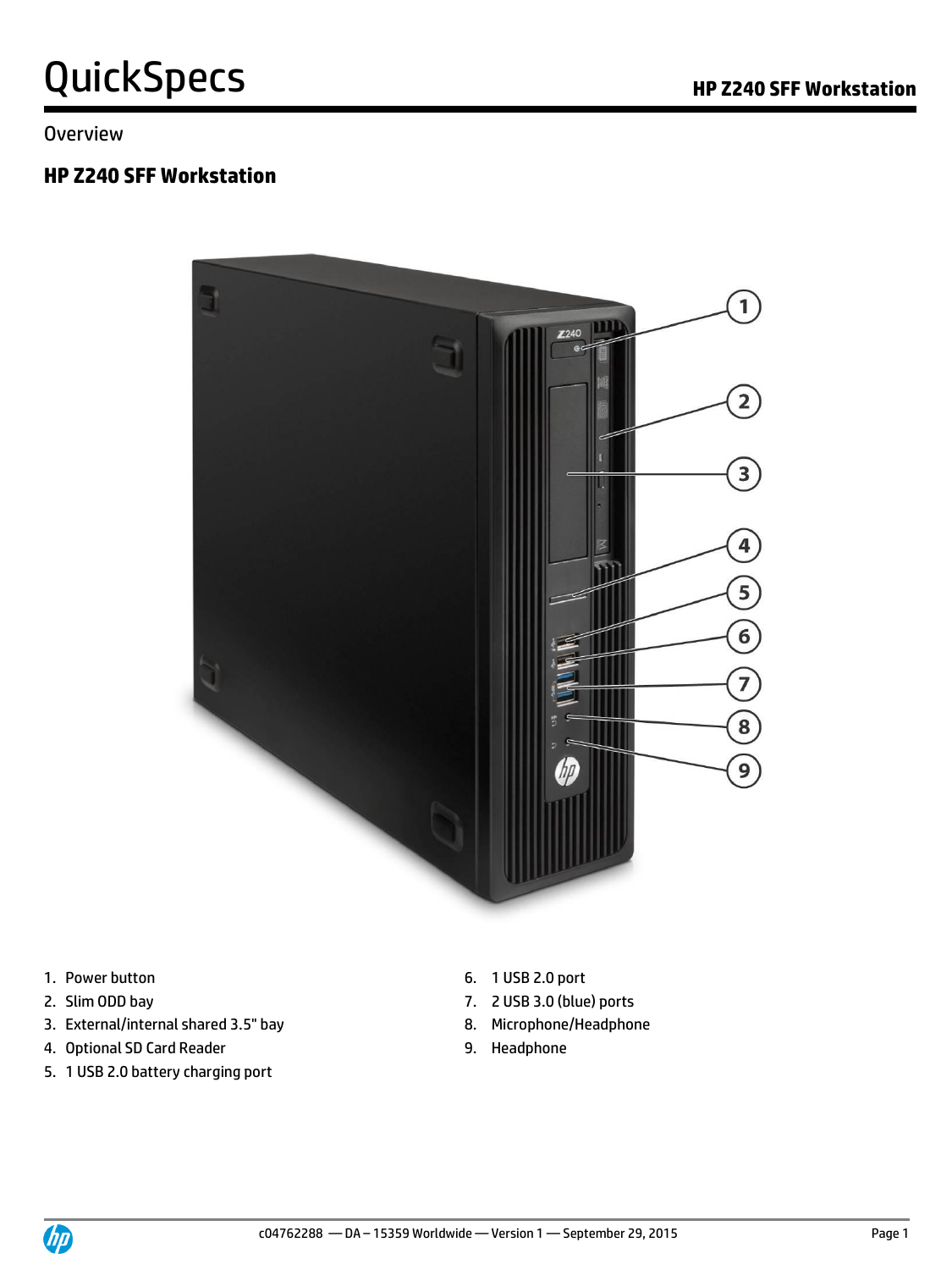#### **Overview**



- 1. 1 Audio Line In, 1 Audio Line Out
- 2. 4 USB 3.0
- 3. 2 USB 3.0
- 4. RJ-45 to integrated GBE
- 5. 1 serial port
- 6. 3 DisplayPort (DP 1.2) outputs from Intel® HD graphics (available on specific processors only)
- 7. PS/2 ports (keyboard, mouse)

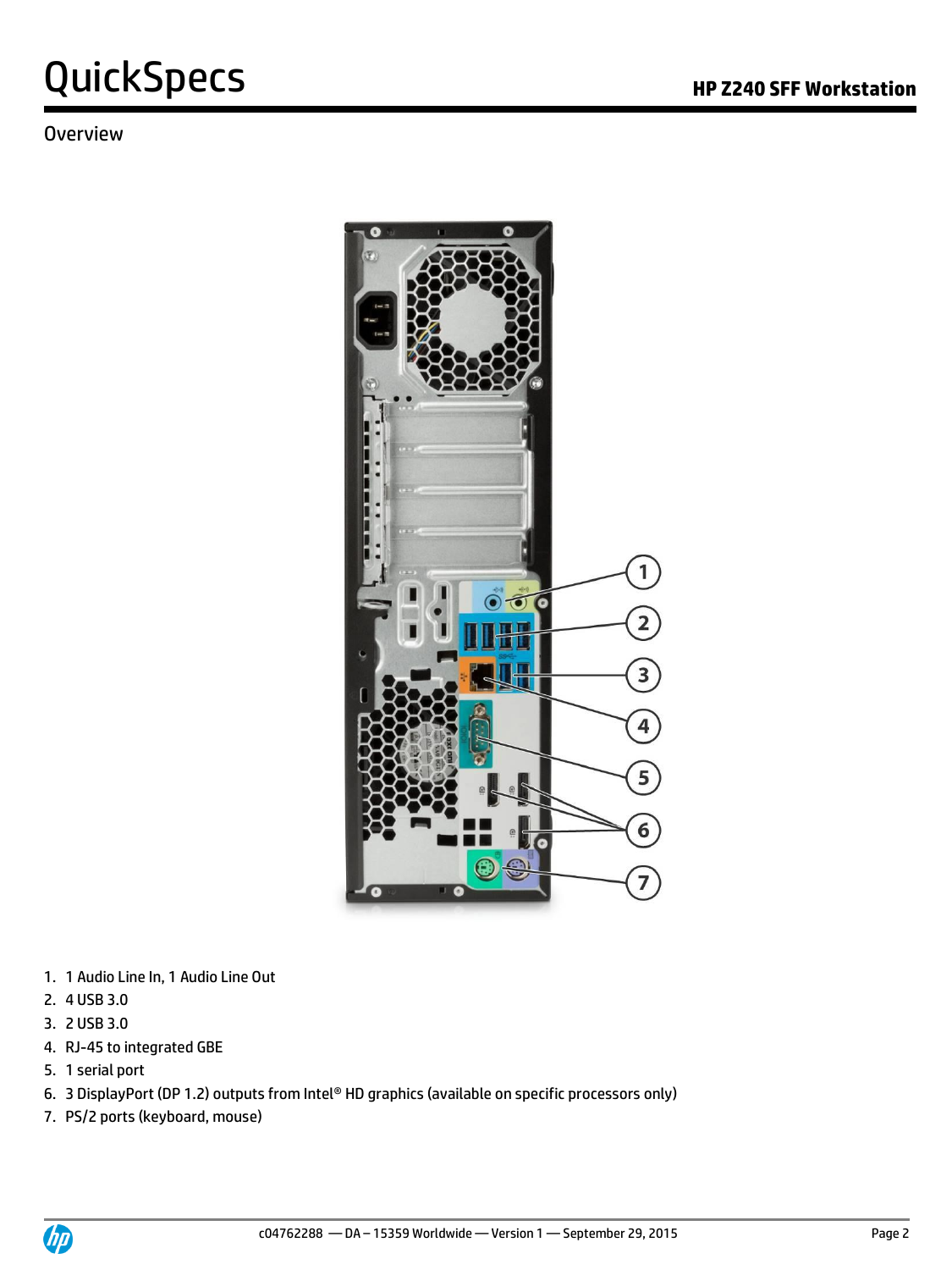#### Supported Components

#### **Form Factor** Small Form Factor

#### **Operating Systems** Preinstalled:

- Windows 10 Pro 64\*
- Windows 7 Professional (available through downgrade rights from Windows 10 Pro 64)\*\*Windows 10 Home 64
- Windows 7 Professional 64
- HP Linux®-ready
- Red Hat® Enterprise Linux® Workstation (1 year paper license available; Preinstall not available)

Supported:

- Windows 10 Enterprise 64
- Windows 8.1 Enterprise 64
- Windows 8.1 Pro 64
- Windows 7 Enterprise 32/64
- Windows 7 Professional 32
- Red Hat® Enterprise Linux® Desktop 6, 7
- SUSE Linux® Enterprise Desktop 11 SP3, 12

\*Not all features are available in all editions or versions of Windows. Systems may require upgraded and/or separately purchased hardware, drivers, software or BIOS update to take full advantage of Windows functionality. Windows 10 is automatically updated, which is always enabled. ISP fees may apply and additional requirements may apply over time for updates. Se[e http://www.microsoft.com.](http://www.microsoft.com/)

\*\*"This system is preinstalled with Windows 7 Professional software and also comes with a license and media for Windows 10 Pro software. You may only use one version of the Windows software at a time. Switching between versions will require you to uninstall one version and install the other version. You must back up all data (files, photos, etc.) before uninstalling and installing operating systems to avoid loss of your data.

**NOTE**: For detailed OS/hardware support information for Linux®, see: [http://www.hp.com/support/linux\\_hardware\\_matrix](http://www.hp.com/support/linux_hardware_matrix)

| <b>Name</b>                       | <b>Cores</b> | <b>Clock</b><br><b>Speed</b><br>(GHz) | Intel <sup>®</sup> Turbo<br><b>Boost</b><br>Technology <sup>1</sup> | Cache<br>(MB) | <b>Memory</b><br><b>Speed</b><br>(MT/s) | <b>Hyper-</b><br><b>Threading</b> | <b>Integrated</b><br><b>Graphics</b> | <b>Featuring</b><br>Intel ${}^{\circ}$<br><b>vProTMTM</b><br><b>Technology</b> | <b>TDP</b><br>(W) |
|-----------------------------------|--------------|---------------------------------------|---------------------------------------------------------------------|---------------|-----------------------------------------|-----------------------------------|--------------------------------------|--------------------------------------------------------------------------------|-------------------|
| Intel® Core™ i7-6700<br>processor | 4            | 3.4                                   | 4.0                                                                 | 8             | 2133                                    |                                   | Intel HD Graphics 530                | v                                                                              | 65W               |
| Intel® Core™ i5-6600<br>processor | 4            | 3.3                                   | 3.9                                                                 | 6             | 2133                                    | N                                 | Intel HD Graphics 530                | v                                                                              | 65W               |
| Intel® Core™ i5-6500<br>processor | 4            | 3.2                                   | 3.6                                                                 | 6             | 2133                                    | N                                 | Intel HD Graphics 530                | v                                                                              | 65W               |

#### **Processors**

<sup>1</sup>The specifications shown in this column represent the maximum turbo frequency with one core active. Turbo boost stepping occurs in 100MHz increments. Processors that do not have turbo functionality are denoted as N/A.



#### **NOTES:** Integrated Intel® HD graphics is not supported on all Intel® Xeon E3 processors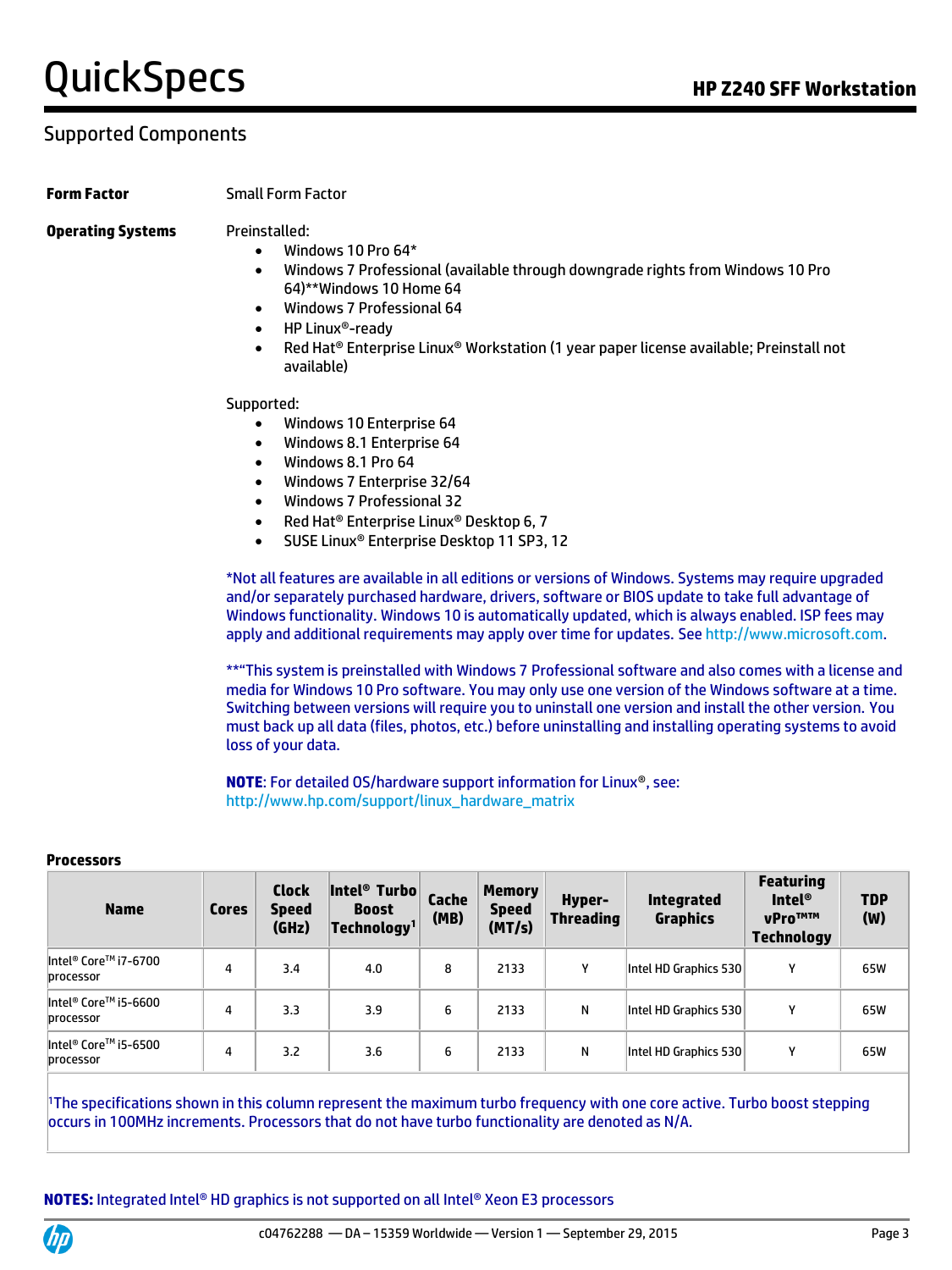#### Supported Components

伽

Intel® Xeon E3, Intel® Core™ i3 and Intel® Pentium® processors can support either ECC or non-ECC memory; Intel® Core™ i5/i7 processors only support non-ECC memory.

Processor numbers differentiate features within each processor family, not across different processor families. See: [http://www.intel.com/products/processor\\_number/](http://www.intel.com/products/processor_number/) for details.

Multi-Core is designed to improve performance of certain software products. Not all customers or software applications will necessarily benefit from use of this technology. Performance and clock frequency will vary depending on application workload and your hardware and software configurations. Intel's numbering is not a measurement of higher performance.

| <b>Black</b>                                                                                                                                                                                              |
|-----------------------------------------------------------------------------------------------------------------------------------------------------------------------------------------------------------|
| The Z240 SFF can either be placed flat on the desktop or made to stand on the desk with the optional<br>tower stand.                                                                                      |
| 1 PCIe Gen3 x16 slot<br>1 PCIe Gen3 x1 slot /x1 connector<br>1 PCIe Gen3 x1 slot /x1 connector<br>1 PCIe Gen3 x4 slot /x16 connector                                                                      |
| (all slots are Low Profile)                                                                                                                                                                               |
| NOTE: In the PCIe Gen3 x16 slot, if it is not being used for a graphics card, only cards certified as After<br>Market Options for this platform are supported.                                            |
| 1 shared internal/external 3.5" bay.<br>1 internal 3.5" bay<br>1 internal 2.5" bay (for SSD only)                                                                                                         |
| 2 USB 3.0, 1 USB 2.0, 1 USB 2.0 Charging Data Port, 1 Headphone, and 1 Microphone/Headphone;                                                                                                              |
| 1 USB 3.0 and 2 USB 2.0 ports available as 2 separate 2x6(3.0 x1, 2.0 x1) and 1x6(2.0 x1) header:<br>supports one HP Internal USB 2.0 Port Kit and one USB 3.0 Media Card Reader.                         |
| 3 DisplayPort (DP 1.2) outputs from Intel® HD graphics (available on specific processors only); 6 USB 3.0<br>ports, 1 serial port (standard), 2 PS/2, RJ-45 (LoM), 1 Audio Line-in, and 1 Audio Line-out. |
| SD Media Card Reader (optional)                                                                                                                                                                           |
| Standard desktop orientation: 100 x 338 x 381 mm (3.95 x 13.3 x 15.0 in);                                                                                                                                 |
| Optional SFF Tower orientation (excluding stand dimension): 338 x 100 x 381 mm (13.3 x 3.95 x 15.0 in)                                                                                                    |
| Exact weights depend upon configuration                                                                                                                                                                   |
| Minimum Weight: 5.7 kg (12.66 lb)<br>Typical Weight*: 6.7 kg (14.86 lb)<br>Maximum Weight: 7.7 kg (16.93 lb)                                                                                              |
| Max Supported Weight (desktop orientation): 35 kg (77 lb)                                                                                                                                                 |
| * Configured with 2 3.5" hard drives, 1 optical drive, 2 DIMMs and 1 NVIDIA Quadro K620 graphics card                                                                                                     |
|                                                                                                                                                                                                           |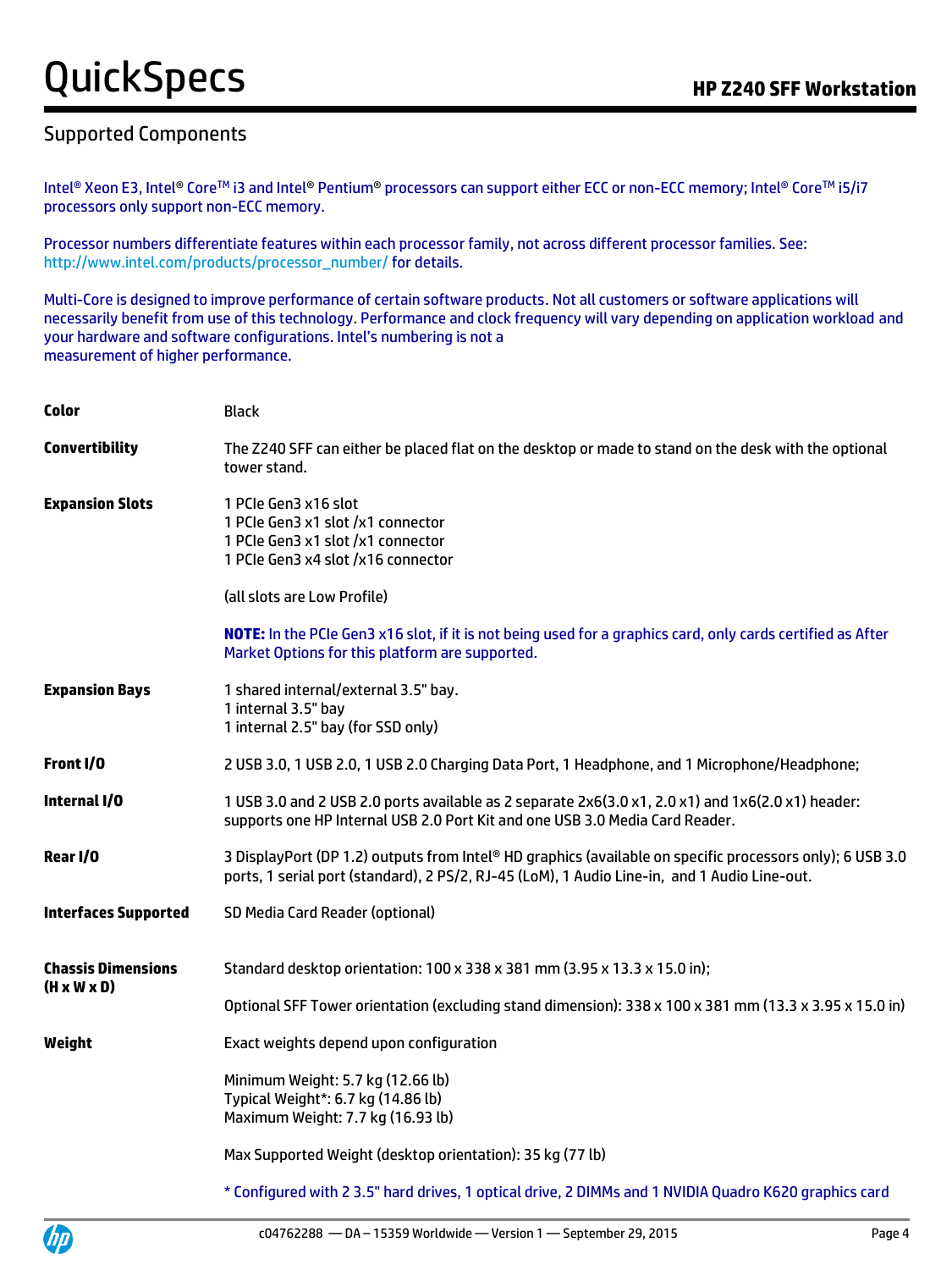# QuickSpecs **Manual Section HP Z240 SFF Workstation**

#### Supported Components

| <b>Temperature</b>                           | Operating: 40° to 95°F (5° to 35°C)<br>Non-operating: -40° to 140°F (-40° to 60°C)                                                                                                                                       |
|----------------------------------------------|--------------------------------------------------------------------------------------------------------------------------------------------------------------------------------------------------------------------------|
|                                              | <b>NOTES:</b> Derate the maximum operating temperature by one degree C (1.8 degrees F) for every 305m<br>(1,000 ft) altitude over 1,524m (5,000 ft).                                                                     |
| <b>Humidity</b>                              | Operating: 8% to 85%<br>Non-operating: 8% to 90%                                                                                                                                                                         |
| <b>Maximum Altitude</b><br>(non-pressurized) | Operating: 3,000 m (10,000 ft)<br>Non-operating: 9,100 m (30,000 ft).                                                                                                                                                    |
| <b>Power Supply</b>                          | 240W 92% Efficiency wide-ranging, active Power Factor Correction (PFC)                                                                                                                                                   |
|                                              | 200W 85% Efficiency wide-ranging, active PFC Power Supply option available in some countries.                                                                                                                            |
| <b>Backup Devices</b>                        | For a complete listing of compatible DAT tape drives, LTO tape drives and RDX Removable Disk Backup<br>System offerings, please visit http://www.hp.com/go/connect                                                       |
| <b>Chipset</b>                               | Intel <sup>®</sup> C236 chipset                                                                                                                                                                                          |
| <b>Memory</b>                                | 4 DIMM slots, supporting up to 64GB ECC/non-ECC, DDR4 2133 MT/s                                                                                                                                                          |
| <b>Note:</b> Transfer rates up to 2133 MT/s  | The CPUs determine the speed at which the memory is clocked. If a 2133 MT/s capable CPU is used in the system, the maximum<br>speed the memory will run at is 2133 MT/s regardless of the specified speed of the memory. |

**Workstation ISV Certifications** See the latest list of certifications at <http://www.hp.com/united-states/campaigns/workstations/partnerships.html>

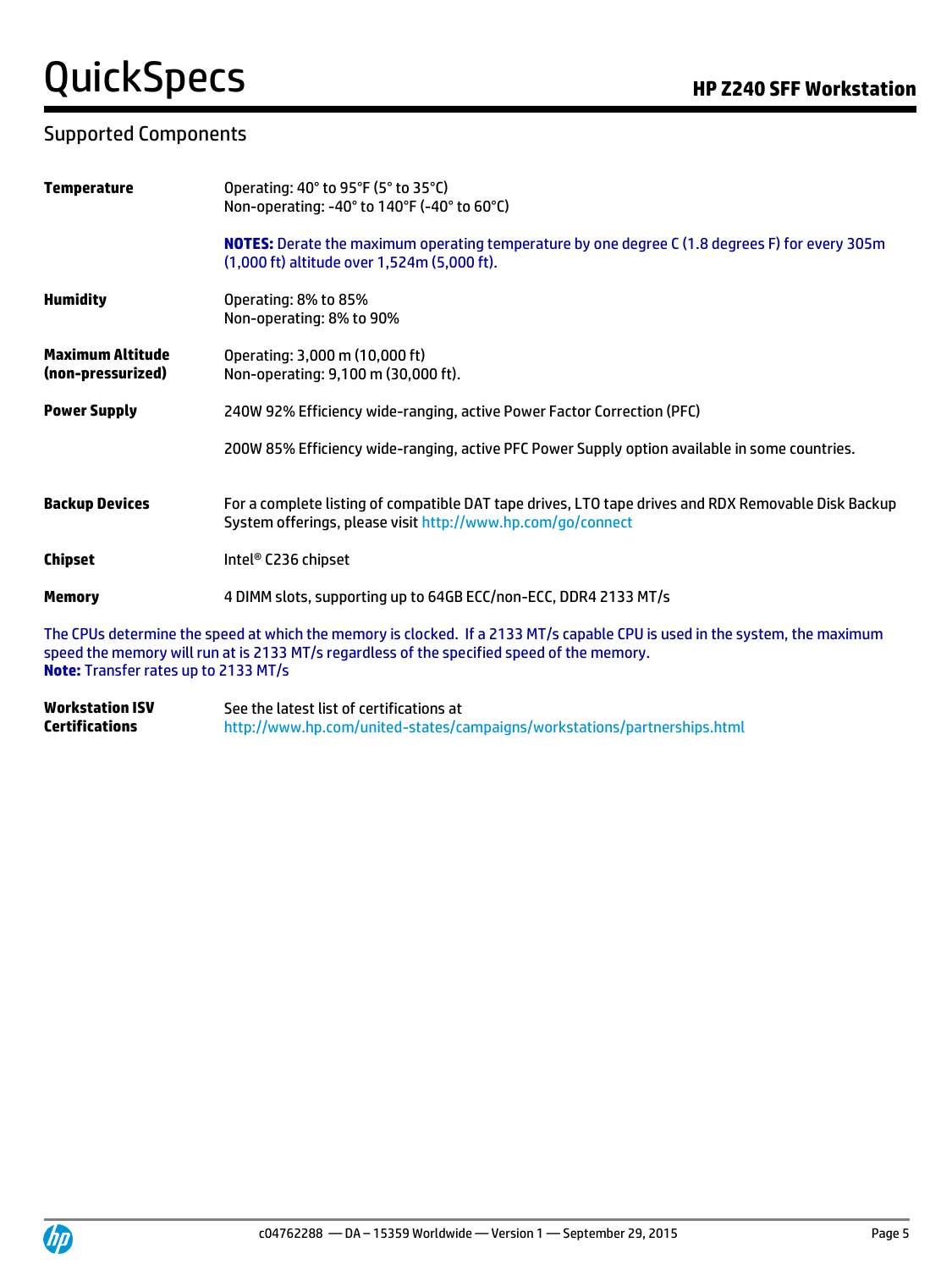## QuickSpecs and the control of the CuickSpecs of the CuickSpecs of the CuickSpecs of the CuickSpecs of the Cuick

### Supported Components

| <b>Processors</b>              |                                                                                                                                                                                                                                                                                                                                                                      |                                     | <b>Factory</b><br><b>Configured</b> | <b>Option Kit</b>                       |
|--------------------------------|----------------------------------------------------------------------------------------------------------------------------------------------------------------------------------------------------------------------------------------------------------------------------------------------------------------------------------------------------------------------|-------------------------------------|-------------------------------------|-----------------------------------------|
|                                | Intel <sup>®</sup> Core™ i7-6700 3.4 2133 4C CPU                                                                                                                                                                                                                                                                                                                     |                                     | Υ                                   | N                                       |
|                                | Intel <sup>®</sup> Core™ i7-6600 3.3 2133 4C CPU                                                                                                                                                                                                                                                                                                                     |                                     | Υ                                   | N                                       |
|                                | Intel <sup>®</sup> Core™ i7-6500 3.2 2133 4C CP                                                                                                                                                                                                                                                                                                                      |                                     | Υ                                   | N                                       |
|                                | NOTE 1: Intel Integrated Graphics for Xeon processors supports workstation-specific graphics drivers<br>for improved compatibility and performance on select professional applications, compared to Intel HD<br>Graphics 530.<br><b>NOTE 2:</b> These processors support either ECC or non-ECC memory<br><b>NOTE 3:</b> These processors support only non-ECC memory |                                     |                                     |                                         |
| <b>Monitors / Displays</b>     |                                                                                                                                                                                                                                                                                                                                                                      | <b>Factory</b><br><b>Configured</b> | <b>Option Kit</b>                   | <b>Option Kit Part</b><br><b>Number</b> |
|                                | HP Z Display Z30i 30-inch IPS LED Backlit Monitor<br>HP Z Display Z27i 27-inch IPS LED Backlit Monitor<br>HP Z Display Z24i 24-inch IPS LED Backlit Monitor<br>HP Z Display Z23i 23-inch IPS LED Backlit Monitor<br>HP Z Display Z22i 21.5-inch IPS LED Backlit Monitor<br>HP DreamColor Z24x Professional Display<br>HP DreamColor Z27x Professional Display        |                                     |                                     |                                         |
| <b>SATA Hard Drives</b>        |                                                                                                                                                                                                                                                                                                                                                                      | <b>Factory</b><br><b>Configured</b> | <b>Option Kit</b>                   | <b>Option Kit Part</b><br><b>Number</b> |
|                                | 500GB SATA 7200 rpm 6Gb/s 3.5" HDD                                                                                                                                                                                                                                                                                                                                   | Υ                                   | Y                                   | LQ036AA                                 |
|                                | 1TB SATA 7200 rpm 6Gb/s 3.5" HDD                                                                                                                                                                                                                                                                                                                                     | Y                                   | Y                                   | LQ037AA                                 |
|                                | 2TB SATA 7200 rpm 6Gb/s 3.5" HDD                                                                                                                                                                                                                                                                                                                                     | Y                                   | Y                                   | QB576AA                                 |
|                                | 3TB SATA 7200 rpm 6Gb/s 3.5" HDD                                                                                                                                                                                                                                                                                                                                     | Υ                                   | Y                                   | QF298AA                                 |
|                                | 500GB SATA 7.2K SED SFF HDD                                                                                                                                                                                                                                                                                                                                          | Υ                                   | N                                   | $(N/A$ as $AMO)$                        |
|                                | 1TB SATA 7200 rpm 8GB 3.5" SSHD (hybrid)                                                                                                                                                                                                                                                                                                                             | Υ                                   | Υ                                   | <b>M7S54AA</b>                          |
| <b>SATA Solid State Drives</b> |                                                                                                                                                                                                                                                                                                                                                                      |                                     |                                     |                                         |
|                                | HP 128GB SATA 6Gb/s SSD                                                                                                                                                                                                                                                                                                                                              | γ                                   | Y                                   | A3D25AA                                 |
|                                | HP 256GB SATA 6Gb/s SSD                                                                                                                                                                                                                                                                                                                                              | Υ                                   | Y                                   | A3D26AA                                 |
|                                | HP 512GB SATA 6Gb/s SSD                                                                                                                                                                                                                                                                                                                                              | Y                                   | Υ                                   | D8F30AA                                 |
|                                | HP 1TB SATA 6Gb/s SSD                                                                                                                                                                                                                                                                                                                                                | γ                                   | Y                                   | <b>F3C96AA</b>                          |
|                                | HP 256GB SATA 6Gb/s SED Opal 2 SSD                                                                                                                                                                                                                                                                                                                                   | γ                                   | Υ                                   | <b>G7U67AA</b>                          |
| <b>PCIe SSDs</b>               | <b>PCIe SSDs for HP Workstations</b>                                                                                                                                                                                                                                                                                                                                 | <b>Factory</b><br><b>Configured</b> | <b>Option Kit</b>                   | <b>Option Kit Part</b><br><b>Number</b> |
|                                | HP Z Turbo Drive G2 128GB SSD                                                                                                                                                                                                                                                                                                                                        | Y                                   | Y                                   | (N/A as AMO)                            |

**NOTE:** For storage drives, GB = 1 billion bytes. TB = 1 trillion bytes. Actual formatted capacity is less. Up to 36GB (for Windows 10) of system disk is reserved for system recovery software**.**

HP Z Turbo Drive G2 256GB SSD Y Y M1F73AA HP Z Turbo Drive G2 512GB SSD X Y Y M1F74AA

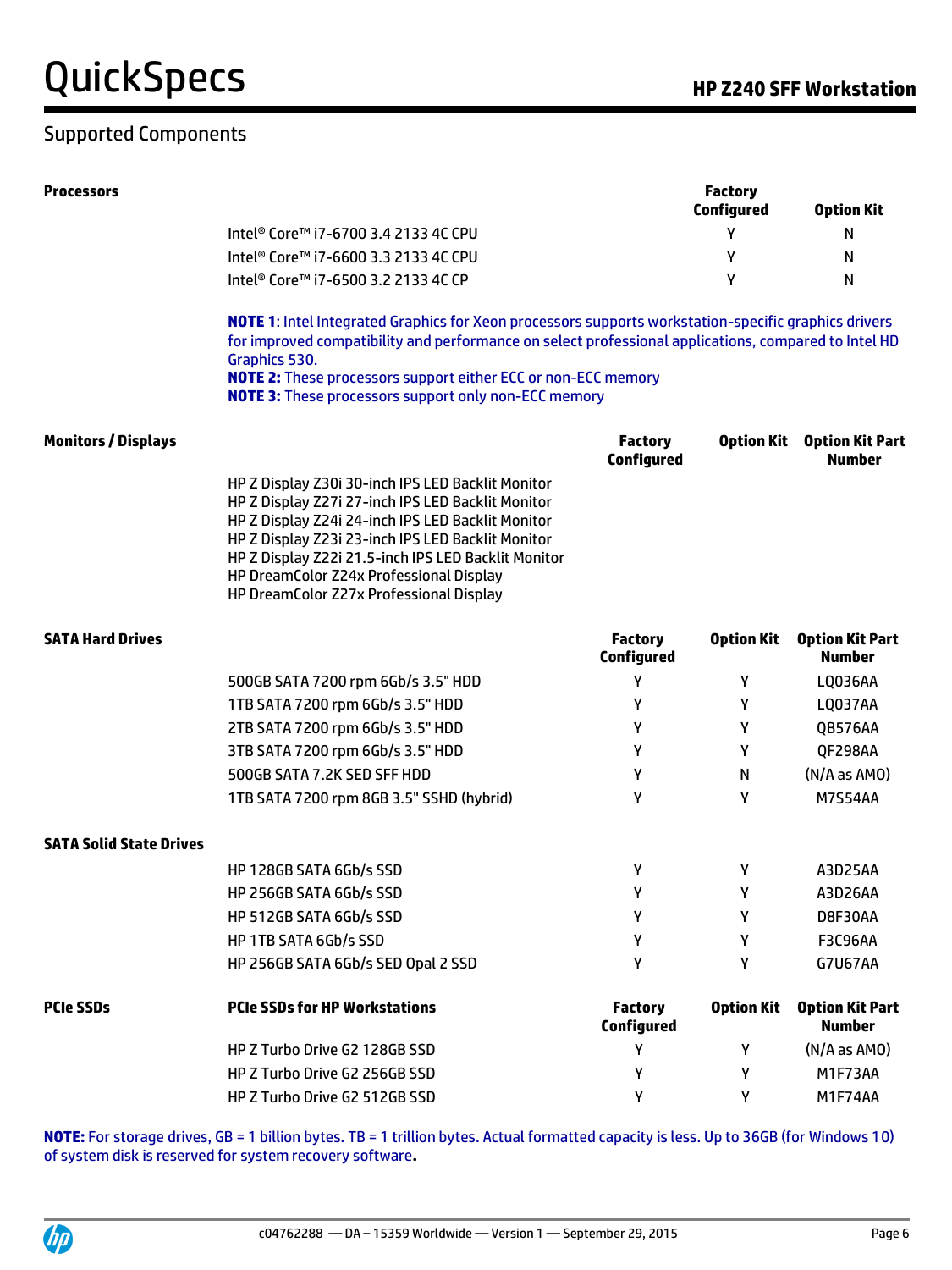# QuickSpecs and the control of the Control of the Z240 SFF Workstation

#### Supported Components

| <b>Hard Drive Controllers</b> |                                                                    | <b>Factory Configured</b> | <b>Option Kit</b> |
|-------------------------------|--------------------------------------------------------------------|---------------------------|-------------------|
|                               | Integrated SATA Controller (Z240)                                  |                           |                   |
|                               | Integrated SATA Controller, RAID 0,1 supported:<br>4x 6 Gb/s ports |                           | N                 |
|                               | RAID 0 Configuration – Striped Array <sup>1</sup>                  |                           | N                 |
|                               | RAID 1 Configuration - Mirrored Array <sup>1</sup>                 |                           | N                 |

**NOTE 1**: Windows OS only; Supported only with two drives of identical type and capacity.

SATA hardware RAID is not supported on Linux® systems. The Linux® kernel, with built-in software RAID, provides excellent functionality and performance. It is a good alternative to hardware-based RAID. Please visi[t http://h20000.www2.hp.com/bc/docs/support/SupportManual/c00060684/c00060684.pdf](http://h20000.www2.hp.com/bc/docs/support/SupportManual/c00060684/c00060684.pdf) for RAID capabilities with Linux.

| <b>Graphics</b>             |                                                            | <b>Factory</b><br><b>Configured</b> | <b>Option Kit</b> | <b>Option Kit Part Supported #</b><br><b>Number</b> | of cards |
|-----------------------------|------------------------------------------------------------|-------------------------------------|-------------------|-----------------------------------------------------|----------|
| <b>Integrated Graphics</b>  | Intel Integrated Graphics for Xeon processors              | γ                                   | N                 |                                                     |          |
|                             | Intel <sup>®</sup> HD Graphics 530                         | γ                                   | N                 |                                                     |          |
| <b>Professional 2D</b>      | NVIDIA <sup>®</sup> NVS™ 310 512MB Graphics <sup>1</sup>   | Υ                                   | γ                 | <b>A7U59AA</b>                                      | 2        |
|                             | NVIDIA <sup>®</sup> NVS™ 315 1GB Graphics                  | Υ                                   | γ                 | E1U66AA                                             | 2        |
|                             | NVIDIA <sup>®</sup> NVS™ 510 2GB Graphics <sup>2</sup>     | γ                                   | γ                 | C2J98AA                                             |          |
| <b>Graphics DisplayPort</b> | HP DisplayPort To DVI-D Adapter                            | γ                                   | γ                 | <b>FH973AA</b>                                      |          |
| <b>Cable Adapters</b>       | HP DisplayPort To DVI-D Adapter (2-Pack)                   | γ                                   | N                 |                                                     |          |
|                             | HP DisplayPort To DVI-D Adapter (4-Pack)                   | γ                                   | N                 |                                                     |          |
|                             | HP DisplayPort To VGA Adapter                              | γ                                   | γ                 | AS615AA                                             |          |
|                             | HP DisplayPort to Dual Link DVI Adapter                    | γ                                   | γ                 | NR078AA                                             |          |
| <b>Entry 3D</b>             | AMD FirePro™ W2100 2GB Graphics                            | γ                                   | γ                 | J3G91AA                                             | 2        |
|                             | NVIDIA <sup>®</sup> Quadro <sup>®</sup> K420 2GB Graphics  | γ                                   | γ                 | N1T07AA                                             |          |
|                             | NVIDIA <sup>®</sup> Quadro <sup>®</sup> K620 2GB Graphics  | γ                                   | Υ                 | J3G87AA                                             |          |
| Mid-range 3D                | NVIDIA <sup>®</sup> Quadro <sup>®</sup> K1200 4GB Graphics | Y                                   | Υ                 | L4D16AA                                             |          |

**NOTE 1:** Intermixing integrated Intel HD graphics and discrete graphics cards in order to drive more than three displays can be enabled using the Computer (F10) Setup Utility. However, HP recommends using only discrete graphics when four or more displays are required to be supported. Utility. However, HP recommends using only discrete graphics cards when four or more displays are required to be supported.

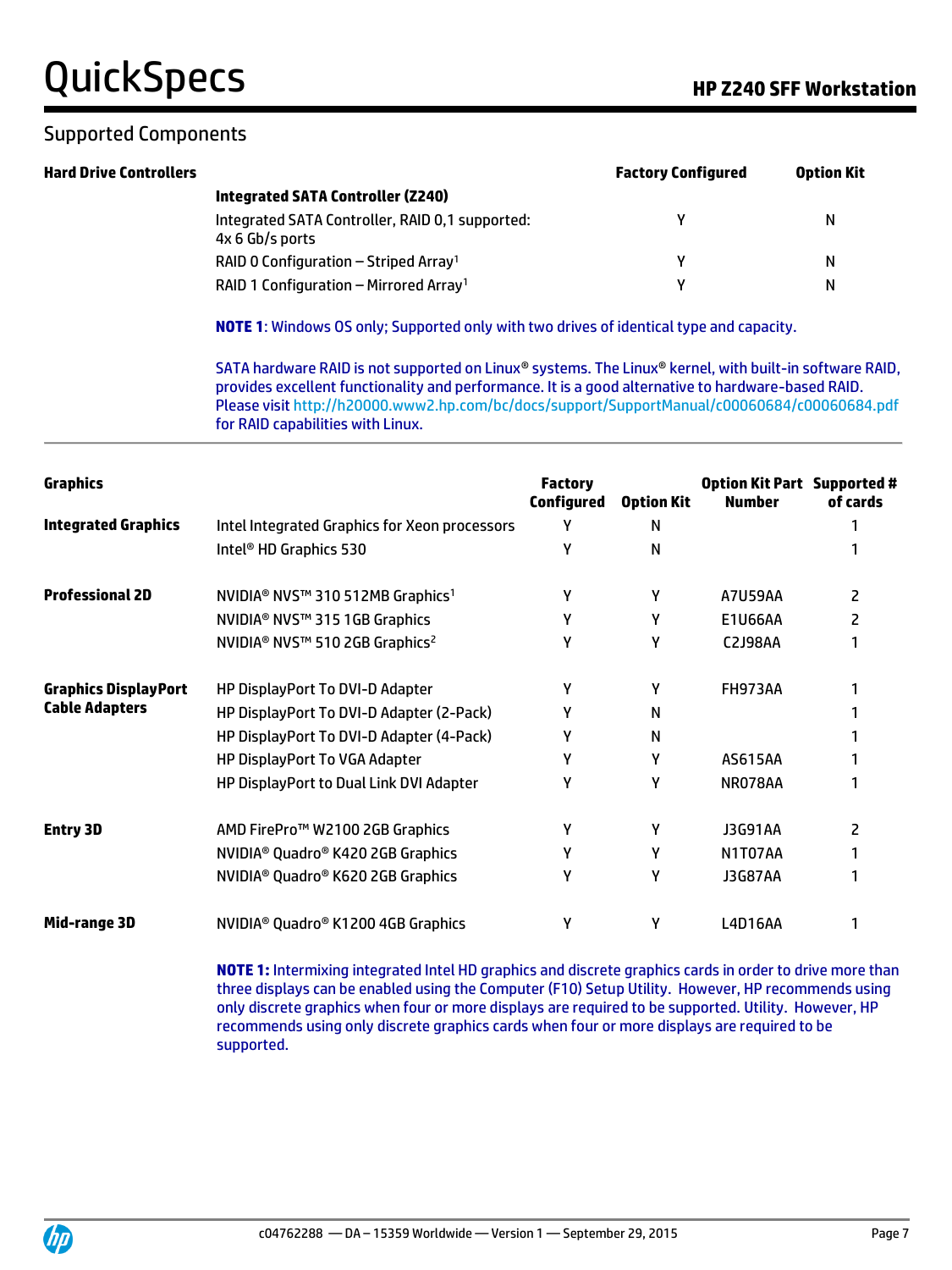#### Supported Components

#### **Memory DDR3-2133 ECC Unbuffered DIMMs - CTO**

HP 64GB (4x16GB) DDR4-2133 ECC RAM HP 32GB (2x16GB) DDR4-2133 ECC RAM HP 32GB (4x8GB) DDR4-2133 ECC RAM HP 16GB (2x8GB) DDR4-2133 ECC RAM HP 8GB (1x8GB) DDR4-2133 ECC RAM HP 8GB (2x4GB) DDR4-2133 ECC RAM HP 4GB (1x4GB) DDR4-2133 ECC RAM

#### **DDR3-1600 nECC Unbuffered DIMMs - CTO**

HP 64GB (4x16GB) DDR4-2133 nECC RAM HP 32GB (2x16GB) DDR4-2133 nECC RAM HP 32GB (4x8GB) DDR4-2133 nECC RAM HP 16GB (2x8GB) DDR4-2133 nECC RAM HP 8GB (1x8GB) DDR4-2133 nECC RAM HP 8GB (2x4GB) DDR4-2133 nECC RAM HP 4GB (1x4GB) DDR4-2133 nECC RAM

**NOTES:** Intel® Xeon E3, Intel® Core™ i3 and Intel® Pentium® processors can support either ECC or non-ECC memory; Intel® Core™ i5/i7 processors only support non-ECC memory.

Two channels of DDR4 memory are supported. To realize full performance at least one DIMM must be inserted into each channel.

The CPUs determine the speed at which the memory is clocked. If a 2133 MHz capable CPU is used in the system, the maximum speed the memory will run at is 2133 MHz regardless of the specified speed of the memory.

Transfer rates up to 2133 MT/s

| <b>AMO</b>                                  | <b>Option Kit Part</b><br><b>Number</b> |
|---------------------------------------------|-----------------------------------------|
| DDR4-2133 ECC Unbuffered DIMMs - AMO        |                                         |
| <b>HP 4GB (1x4GB) DDR4-2133 ECC RAM</b>     | NOH86AA                                 |
| <b>HP 8GB (1x8GB) DDR4-2133 ECC RAM</b>     | NOH87AA                                 |
| <b>HP 16GB (1x16GB) DDR4-2133 ECC RAM</b>   | NOH88AA                                 |
| DDR4-2133 non-ECC Unbuffered DIMMs - AMO    |                                         |
| <b>HP 4GB (1x4GB) DDR4-2133 non-ECC RAM</b> | T0E50AA                                 |
| HP 8GB (1x8GB) DDR4-2133 non-ECC RAM        | <b>TOE51AA</b>                          |
| HP 16GB (1x16GB) DDR4-2133 non-ECC RAM      | TOE52AA                                 |

**NOTE:** Only unbuffered DDR4 DIMMs are supported.

| Multimedia and Audio | <b>Factory</b>               | <b>Option Kit Part</b> |
|----------------------|------------------------------|------------------------|
| Devices              | <b>Configured</b> Option Kit | <b>Number</b>          |
|                      |                              |                        |

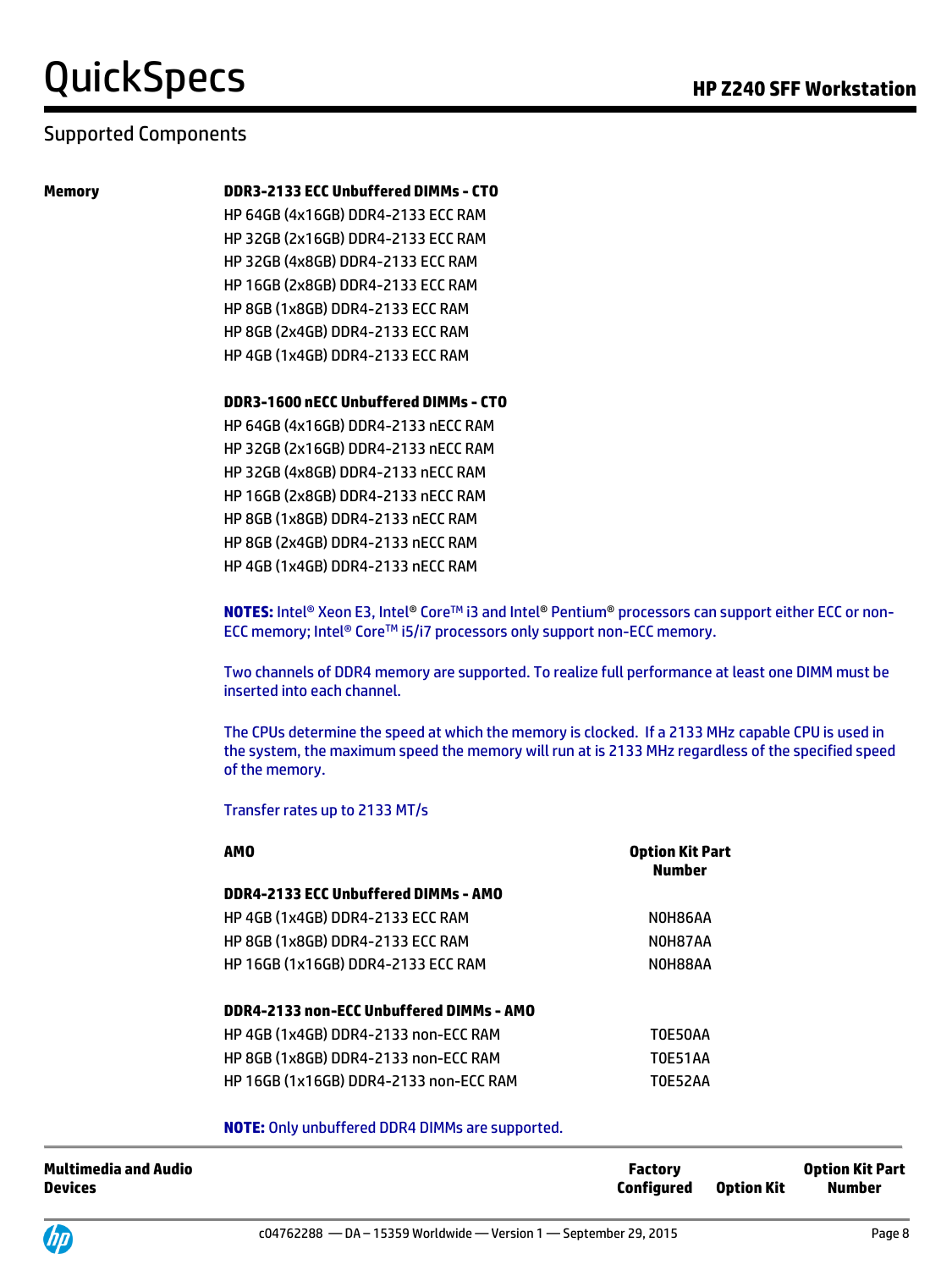#### Supported Components

Integrated Realtek HD ALC221-VB Audio Y N

**Optical and Removable Storage Factory Configured Option Kit Option Kit Part Number HP SlimTray Optical Drives** HP DVD ROM Slim-Tray Drive Y Y E5Z82AA HP DVD RW SuperMulti Slim-Tray Drive Y Y E5Z80AA HP Blu-ray Writer Slim-Tray Drive V X X Y Y E5Z81AA **HP SD Media Card Reader** HP SD Media Card Reader Y N

> Actual speeds may vary. Does not permit copying of commercially available DVD movies or other copyright protected materials. Intended for creation and storage of your original material and other lawful uses. Double Layer discs can store more data than single layer discs. However, double-layer discs burned with this drive may not be compatible with many existing single-layer DVD drives and players.With Blu-ray, certain disc, digital connection, compatibility and/or performance issues may arise, and do not constitute defects in the product. Flawless playback on all systems is not guaranteed. In order for some Blu-ray titles to play, they may require a DVI or HDMI digital connection and your display may require HDCP support. HD-DVD movies cannot be played on this workstation.

| <b>Controller Cards</b>                        |                                                                                                                                                                                                                                                                                                              | <b>Factory</b><br>Configured | <b>Option Kit</b> | <b>Option Kit Part</b><br>Number        |  |  |  |
|------------------------------------------------|--------------------------------------------------------------------------------------------------------------------------------------------------------------------------------------------------------------------------------------------------------------------------------------------------------------|------------------------------|-------------------|-----------------------------------------|--|--|--|
|                                                | HP Thunderbolt™ 2 PCIe 1-port I/O Card                                                                                                                                                                                                                                                                       |                              |                   | <b>F3F43AA</b>                          |  |  |  |
|                                                | Note 1: Four USB 3.0 ports are available integrated on the motherboard (2 front, 2 rear). Integrated USB<br>3.0 ports are supported under Microsoft Windows 10, Microsoft Windows 7 or Microsoft Windows 10<br>operating systems only.                                                                       |                              |                   |                                         |  |  |  |
| <b>Networking and</b><br><b>Communications</b> |                                                                                                                                                                                                                                                                                                              | <b>Factory</b><br>Configured | <b>Option Kit</b> | <b>Option Kit Part</b><br><b>Number</b> |  |  |  |
|                                                | Integrated Intel I219LM PCIe GbE Controller (Intel®<br>vPro <sup>™</sup> with Intel AMT 11.0)                                                                                                                                                                                                                | γ                            | N                 |                                         |  |  |  |
|                                                | Intel <sup>®</sup> Ethernet I210-T1 PCIe NIC <sup>3,4</sup>                                                                                                                                                                                                                                                  | Υ                            | Υ                 | E0X95AA                                 |  |  |  |
|                                                | Intel 8260 802.11 a/b/g/n/ac with Bluetooth <sup>®</sup> 4.2 PCIe<br><b>NIC</b>                                                                                                                                                                                                                              | Υ                            | Υ                 | NOS95AA                                 |  |  |  |
|                                                | NOTE 1: The integrated network connection is required to support Intel vPro™ Technology.<br><b>NOTE 2:</b> If AMT is provisioned, then network teaming with the integrated LAN port is not possible.<br>NOTE 3: "Gigabit" Ethernet indicates compliance with IEEE standard 802.3ab for Gigabit Ethernet, and |                              |                   |                                         |  |  |  |

does not connote actual operating speed of 1 Gb/sec. For high speed transmission, connection to a Gigabit Ethernet server and network infrastructure is required.

**NOTE 4:** The Intel Ethernet I210-T1 PCIe NIC is supported on the following operating systems: - Microsoft Windows 7 and Windows 10 64-bit versions

- Red Hat Enterprise Linux(RHEL)

| <b>Racking and Physical</b><br><b>Security</b> |                                                                                                   | <b>Factory</b><br><b>Configured</b> | <b>Option Kit</b> | <b>Option Kit Part</b><br>Number |
|------------------------------------------------|---------------------------------------------------------------------------------------------------|-------------------------------------|-------------------|----------------------------------|
|                                                | <b>HP Solenoid Lock and Hood (SFF) Sensor</b>                                                     |                                     |                   | E0X97AA                          |
|                                                | <b>HP Business PC Security Lock Kit*</b>                                                          | N                                   |                   | <b>PV606AA</b>                   |
|                                                | <b>HP UltraSlim Cable Lock Kit</b>                                                                | N                                   |                   | H4D73AA                          |
|                                                | 4 The HD Diretorse DC Committed and Wardens and committed the International Highli Control double |                                     |                   |                                  |

The HP Business PC Security Lock Kit does not work with the Integrated Work Center stand.

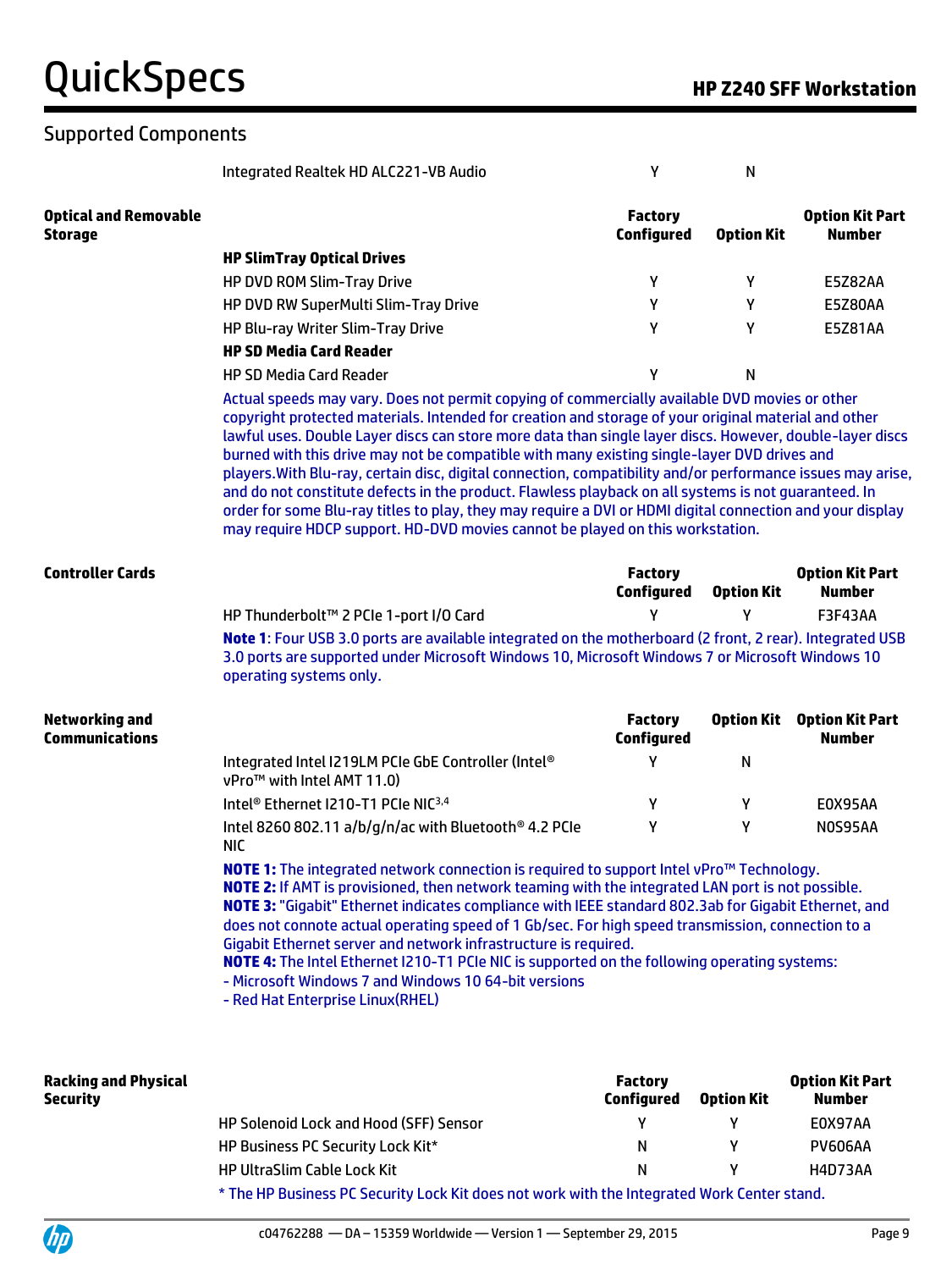#### Supported Components

| Input Devices |                                           | <b>Factory</b><br><b>Configured</b> | <b>Option Kit</b> | <b>Option Kit Part</b><br><b>Number</b> |
|---------------|-------------------------------------------|-------------------------------------|-------------------|-----------------------------------------|
|               | HP USB 1000dpi Laser Mouse                | Υ                                   | Υ                 | <b>QY778AA</b>                          |
|               | <b>HP USB Optical 3-Button Mouse</b>      | γ                                   | γ                 | <b>DY651A</b>                           |
|               | <b>HP USB Optical Mouse</b>               | γ                                   | γ                 | 0Y777AA                                 |
|               | HP PS/2 Mouse                             | γ                                   | γ                 | 0Y775AA                                 |
|               | HP PS/2 Keyboard                          | Υ                                   | γ                 | 0Y774AA                                 |
|               | <b>3Dconnexion CADMouse</b>               | γ                                   | γ                 | <b>M5C35AA</b>                          |
|               | <b>HP USB CCID SmartCard Keyboard</b>     | Υ                                   | γ                 | <b>BV813AA</b>                          |
|               | <b>HP USB Business Slim Keyboard</b>      | γ                                   | γ                 | N3R87AA                                 |
|               | HP PS/2 Business Slim Keyboard            | γ                                   | γ                 | N3R86AA                                 |
|               | <b>HP Wireless Business Slim Keyboard</b> | Υ                                   | γ                 |                                         |

| Other Hardware |                                                      | <b>Factory</b><br>Configured        | <b>Option Kit</b> | <b>Option Kit Part</b><br>Number |
|----------------|------------------------------------------------------|-------------------------------------|-------------------|----------------------------------|
|                | HP Power Cord Kit (Japan only)                       | N                                   | γ                 | <b>DM293A</b>                    |
|                | <b>HP Workstation Mouse Pad*</b>                     | γ                                   | N                 |                                  |
|                | <b>HP Serial Port Adapter</b>                        | γ                                   | γ                 | <b>PA716A</b>                    |
|                | HP ENERGY STAR <sup>®</sup> iCertified Configuration | γ                                   | N                 |                                  |
|                | HP Parallel Port Adapter Kit                         | N                                   | γ                 | KD061AA                          |
|                | <b>HP Internal USB Port Kit</b>                      | N                                   | γ                 | <b>EM165AA</b>                   |
|                | <b>HP eSATA PCI Cable Kit</b>                        | ٧                                   | γ                 | FH966AA                          |
|                | <b>HP (SFF) Tower Stand</b>                          | v                                   | γ                 | <b>VN569AA</b>                   |
| Software       |                                                      | <b>Factory</b><br><b>Configured</b> | <b>Option Kit</b> | <b>Support</b><br><b>Notes</b>   |
|                | HP Performance Advisor <sup>1</sup>                  |                                     | N                 | See Note 1                       |
|                | HP Remote Graphics Software (RGS) 7.1                |                                     | N                 |                                  |
|                | PDF Complete - Corporate Edition                     |                                     | N                 |                                  |
|                | Cyberlink PowerDVD and Power2Go                      |                                     | N                 |                                  |
|                | HP PC Hardware Diagnostics UEFI (Windows OS only)    |                                     | N                 |                                  |
|                | <b>HP Client Security Software</b>                   |                                     | γ                 |                                  |

**NOTE 1**: Supports, and preinstalled with, Windows 7 and Windows 10 only. Also available as a free download from http://www.hp.com/go/performanceadvisor **NOTE 2**: Supported Operating Systems:

- Windows 7 Professional
- Windows 10 Pro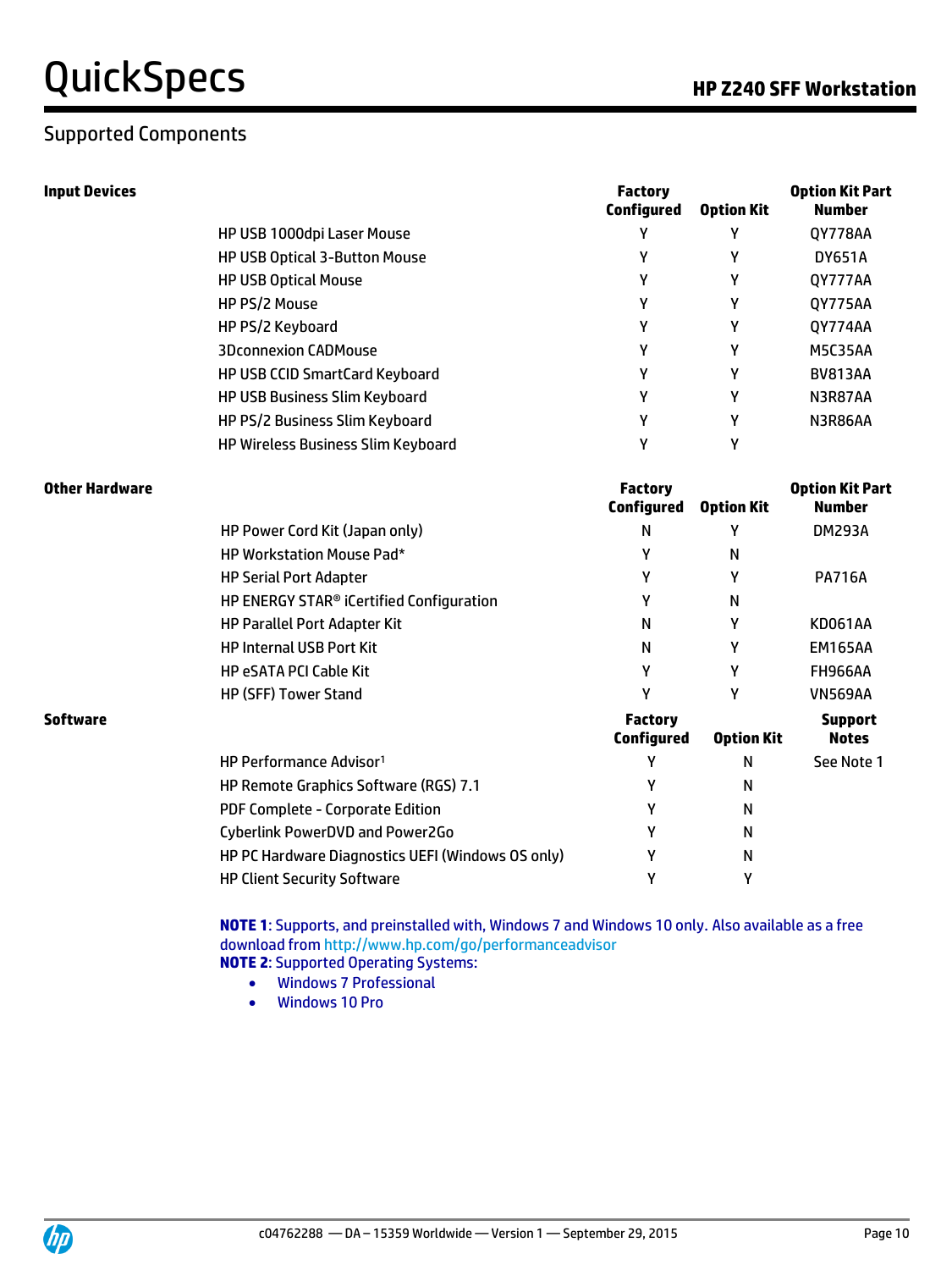#### Supported Components

**Operating Systems** Windows® 7 Professional 64-bit Red Hat Enterprise Linux (RHEL) Workstation - Paper License (1yr) Windows 10 Pro 64 Windows 7 Professional (available through downgrade rights from Windows 10 Professional) Windows 10 Home 64 Windows 7 Professional 64-bit (National Academic) Se[e http://www.microsoft.com/windows/windows-7/f](http://www.microsoft.com/windows/windows-7/)or support details. Se[e http://www.redhat.com/rhel/desktop/](http://www.redhat.com/rhel/desktop/)

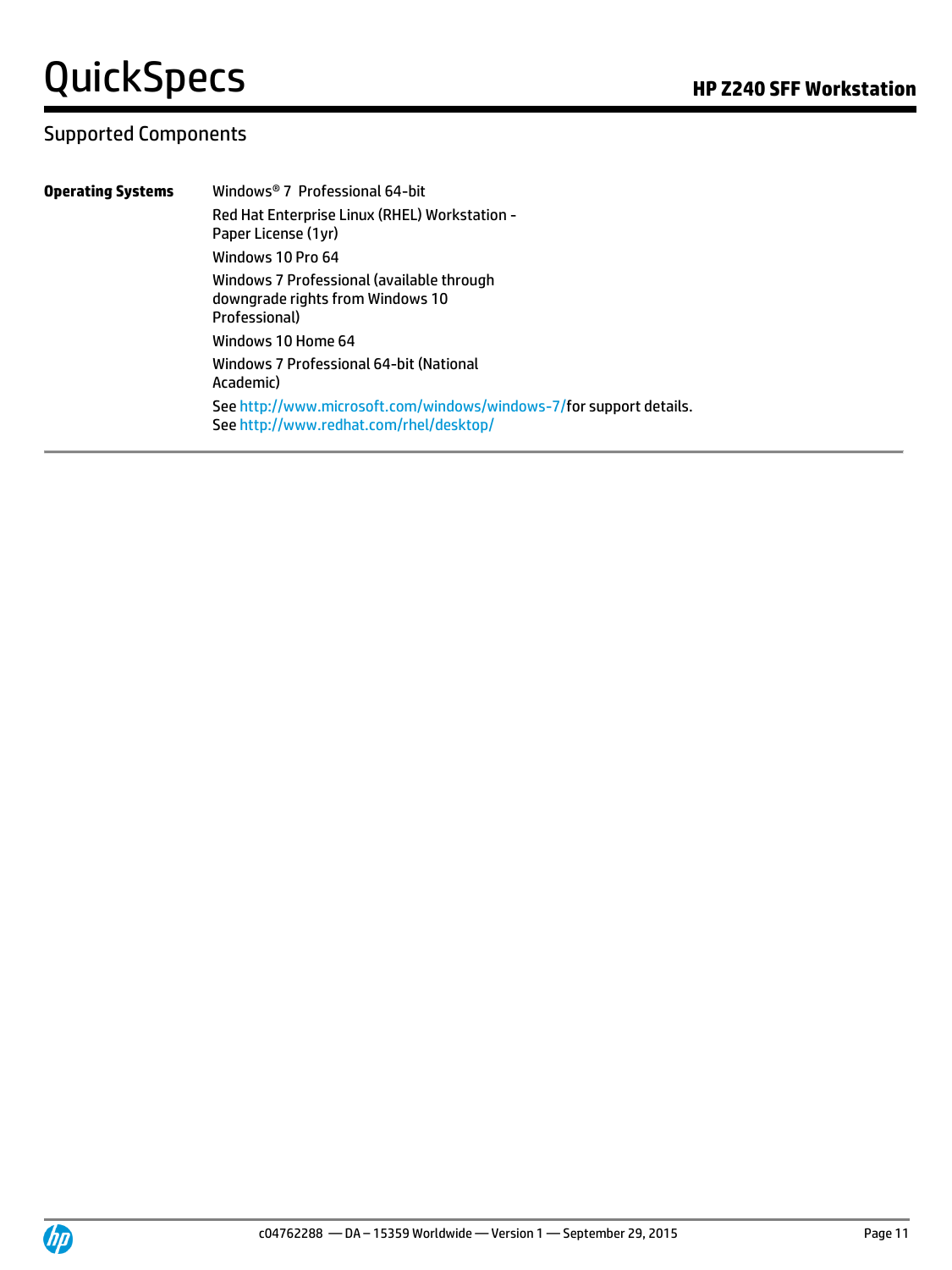| <b>System Board</b>                         |                                                                                                                                                                                                                                                                                                                                                                                                                                                                                                                                                                                    |                                                                                                                                                                                                                                                                                                                                                                                                                                                                                                                      |  |  |
|---------------------------------------------|------------------------------------------------------------------------------------------------------------------------------------------------------------------------------------------------------------------------------------------------------------------------------------------------------------------------------------------------------------------------------------------------------------------------------------------------------------------------------------------------------------------------------------------------------------------------------------|----------------------------------------------------------------------------------------------------------------------------------------------------------------------------------------------------------------------------------------------------------------------------------------------------------------------------------------------------------------------------------------------------------------------------------------------------------------------------------------------------------------------|--|--|
| <b>System Board Form</b><br><b>Factor</b>   | ATX 24.38 x 24.38 mm (9.6 x 9.6 inches)                                                                                                                                                                                                                                                                                                                                                                                                                                                                                                                                            |                                                                                                                                                                                                                                                                                                                                                                                                                                                                                                                      |  |  |
| <b>Processor Socket</b>                     | Single LGA 1151                                                                                                                                                                                                                                                                                                                                                                                                                                                                                                                                                                    |                                                                                                                                                                                                                                                                                                                                                                                                                                                                                                                      |  |  |
| <b>CPU Bus Speed</b>                        | DMI                                                                                                                                                                                                                                                                                                                                                                                                                                                                                                                                                                                |                                                                                                                                                                                                                                                                                                                                                                                                                                                                                                                      |  |  |
| <b>Chipset</b>                              | Intel® PCH C236                                                                                                                                                                                                                                                                                                                                                                                                                                                                                                                                                                    |                                                                                                                                                                                                                                                                                                                                                                                                                                                                                                                      |  |  |
| <b>Memory Expansion Slots</b>               | 4 DDR4 memory slots                                                                                                                                                                                                                                                                                                                                                                                                                                                                                                                                                                |                                                                                                                                                                                                                                                                                                                                                                                                                                                                                                                      |  |  |
| <b>Memory Type Supported</b>                | DDR4, UDIMM (Unbuffered), ECC& non-ECC                                                                                                                                                                                                                                                                                                                                                                                                                                                                                                                                             |                                                                                                                                                                                                                                                                                                                                                                                                                                                                                                                      |  |  |
| <b>Memory Modes</b>                         |                                                                                                                                                                                                                                                                                                                                                                                                                                                                                                                                                                                    | Non-Interleaved for single channel. Interleaved when both channels are populated.                                                                                                                                                                                                                                                                                                                                                                                                                                    |  |  |
| <b>Memory Speed</b><br><b>Supported</b>     | 2133MT/s DDR4                                                                                                                                                                                                                                                                                                                                                                                                                                                                                                                                                                      |                                                                                                                                                                                                                                                                                                                                                                                                                                                                                                                      |  |  |
| <b>Memory Protection</b>                    | <b>ECC available on data</b>                                                                                                                                                                                                                                                                                                                                                                                                                                                                                                                                                       |                                                                                                                                                                                                                                                                                                                                                                                                                                                                                                                      |  |  |
| <b>Maximum Memory</b>                       | 64GB                                                                                                                                                                                                                                                                                                                                                                                                                                                                                                                                                                               |                                                                                                                                                                                                                                                                                                                                                                                                                                                                                                                      |  |  |
| <b>Memory Configuration</b><br>(Supported)  | 4GB, 8GB and 16GB non-ECC/ 4GB, 8GB and 16GB ECC unbuffered DIMMs are supported.<br>ECC and non-ECC memory DIMMs cannot be mixed on the same system.                                                                                                                                                                                                                                                                                                                                                                                                                               |                                                                                                                                                                                                                                                                                                                                                                                                                                                                                                                      |  |  |
|                                             | NOTE: * Maximum memory capacities assume 64-bit operating systems, such as Windows® 7<br>Professional 64-Bit or Red Hat® Linux® 64-bit. 32-bit Windows Operating Systems support up to 4 GB.                                                                                                                                                                                                                                                                                                                                                                                       |                                                                                                                                                                                                                                                                                                                                                                                                                                                                                                                      |  |  |
| <b>PCI Express Connectors</b>               | 1 PCI Express Gen3 slot x16 mechanical/ x16 electrical (LP, half length)<br>$\bullet$<br>1 PCI Express Gen3 slot x1 mechanical/ x1 electrical (LP, half length)<br>$\bullet$<br>1 PCI Express Gen3 slot x1 mechanical/ x1 electrical (LP, half length)<br>$\bullet$<br>1 PCI Express Gen3 slot x16 mechanical/ x4 electrical (LP, half length)<br><b>NOTE: LP = Low Profile</b><br>NOTE: In the PCIe Gen3 slot (x16 electrical/x16 mechanical) slot, if it is not being used for a graphics<br>card, only cards certified as After Market Options for this platform are supported. |                                                                                                                                                                                                                                                                                                                                                                                                                                                                                                                      |  |  |
| <b>Supported Drive</b><br><b>Interfaces</b> | <b>SATA</b>                                                                                                                                                                                                                                                                                                                                                                                                                                                                                                                                                                        | Integrated (4) Serial ATA interfaces (6Gb/s SATA).<br>RAID 0 and 1 supported. Factory integrated RAID for<br>Microsoft Windows only.                                                                                                                                                                                                                                                                                                                                                                                 |  |  |
|                                             | <b>Serial Attached SCSI</b>                                                                                                                                                                                                                                                                                                                                                                                                                                                                                                                                                        | None                                                                                                                                                                                                                                                                                                                                                                                                                                                                                                                 |  |  |
|                                             | <b>Integrated RAID</b>                                                                                                                                                                                                                                                                                                                                                                                                                                                                                                                                                             | <b>NOTE:</b> Requires identical hard drives (speeds, capacity,<br>interface)                                                                                                                                                                                                                                                                                                                                                                                                                                         |  |  |
|                                             | <b>Integrated Graphics</b>                                                                                                                                                                                                                                                                                                                                                                                                                                                                                                                                                         | Intel HD Graphics 530 (on Core i3/i5/i7-6xxx processors);<br>Intel Integrated Graphics for Xeon E3 processors<br>Based on Unified Memory Architecture (UMA) - A region of<br>system memory is reserved and dedicated to the graphics<br>display.<br>Support for Microsoft® DirectX 11, OpenGL 4.0 and OpenCL<br>1.2 on Intel® HD Graphics P530;<br>3 DP 1.2 graphics ports integrated on motherboard; Supports<br>up to three simultaneous displays across DP outputs.<br>Max. resolution supported: 3840x2160 @60Hz |  |  |
|                                             | <b>Network Controller</b>                                                                                                                                                                                                                                                                                                                                                                                                                                                                                                                                                          | Integrated Ethernet PHY Connection I219LM. Management<br>capabilities: WOL, PXE 2.1 and AMT 11.0                                                                                                                                                                                                                                                                                                                                                                                                                     |  |  |
|                                             | <b>IDE</b> connector<br>No                                                                                                                                                                                                                                                                                                                                                                                                                                                                                                                                                         |                                                                                                                                                                                                                                                                                                                                                                                                                                                                                                                      |  |  |

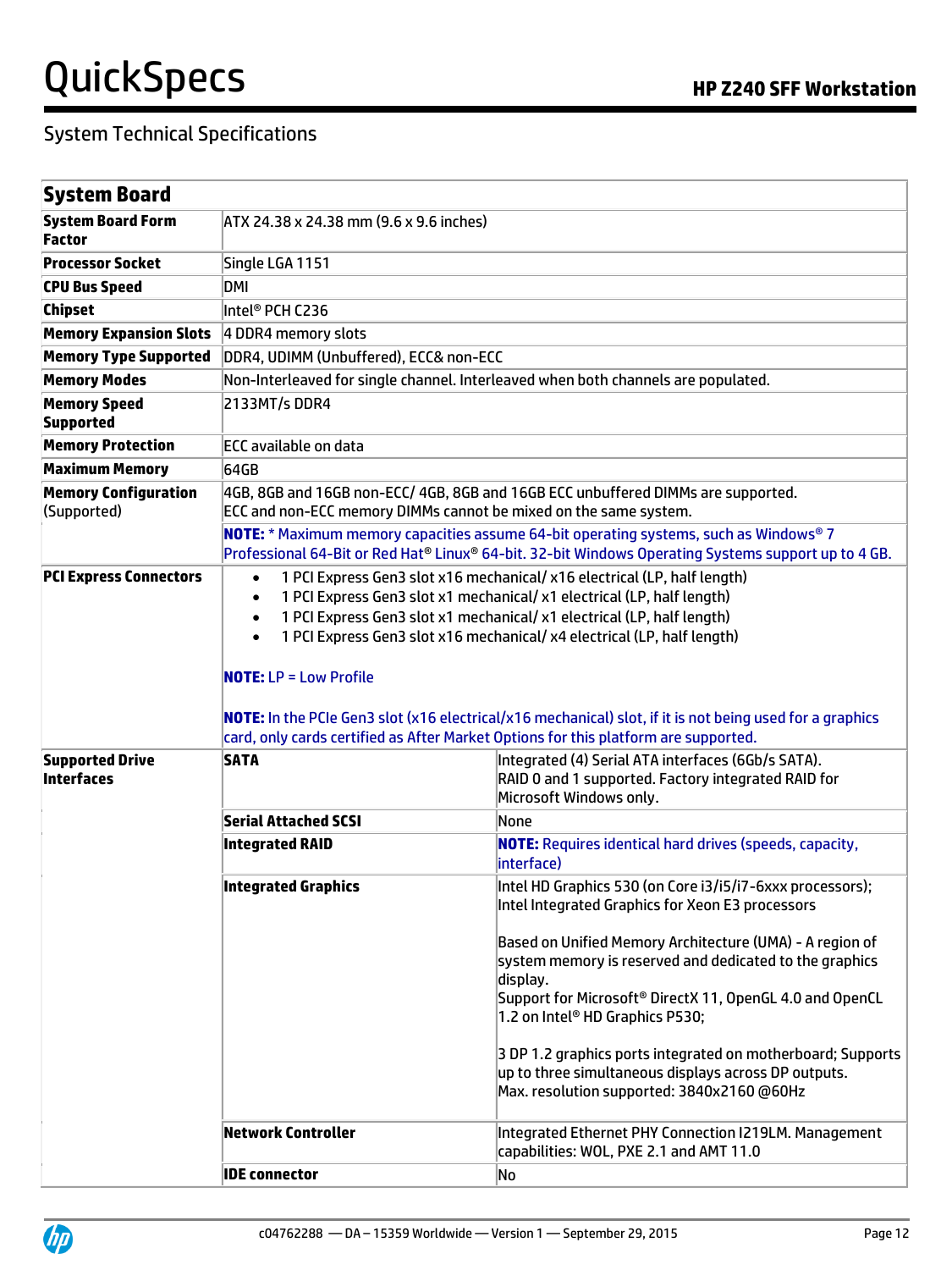|                                                                                                       | <b>Floppy connector</b>                                                                                                                                                                                                                           | No                                                          |  |  |
|-------------------------------------------------------------------------------------------------------|---------------------------------------------------------------------------------------------------------------------------------------------------------------------------------------------------------------------------------------------------|-------------------------------------------------------------|--|--|
|                                                                                                       | Serial                                                                                                                                                                                                                                            | 1 rear port                                                 |  |  |
|                                                                                                       | <b>2nd Serial</b>                                                                                                                                                                                                                                 | Yes- requires optional Serial Port Adapter Kit              |  |  |
|                                                                                                       | Parallel                                                                                                                                                                                                                                          | 1 internal header (optional Parallel Port Adapter required) |  |  |
| <b>IEEE 1394 Connector(s)</b>                                                                         |                                                                                                                                                                                                                                                   |                                                             |  |  |
|                                                                                                       |                                                                                                                                                                                                                                                   |                                                             |  |  |
| USB Connector(s)                                                                                      | <b>Front</b>                                                                                                                                                                                                                                      | 2 USB 3.0, 2 USB 2.0                                        |  |  |
|                                                                                                       | Rear                                                                                                                                                                                                                                              | 6 USB 3.0                                                   |  |  |
|                                                                                                       | Internal                                                                                                                                                                                                                                          | 1 USB 3.0, 2 USB 2.0                                        |  |  |
| <b>HD Integrated Audio</b>                                                                            | Yes                                                                                                                                                                                                                                               |                                                             |  |  |
| <b>Flash ROM</b>                                                                                      | Yes                                                                                                                                                                                                                                               |                                                             |  |  |
| <b>Chassis Fan Header</b>                                                                             | Not applicable                                                                                                                                                                                                                                    |                                                             |  |  |
| <b>Front Control</b>                                                                                  | Yes                                                                                                                                                                                                                                               |                                                             |  |  |
| <b>Panel/Speaker Header</b>                                                                           |                                                                                                                                                                                                                                                   |                                                             |  |  |
| <b>CMOS Battery Holder -</b><br><b>Lithium</b>                                                        | Yes                                                                                                                                                                                                                                               |                                                             |  |  |
| <b>Integrated Trusted</b><br><b>Platform Module</b>                                                   | Integrated TPM 1.2.                                                                                                                                                                                                                               |                                                             |  |  |
| <b>Power Supply Headers</b>                                                                           | Yes                                                                                                                                                                                                                                               |                                                             |  |  |
| <b>Power Switch, Power LED</b><br>& Hard Drive LED Header                                             | Yes                                                                                                                                                                                                                                               |                                                             |  |  |
| <b>Clear Password Jumper</b>                                                                          | Yes                                                                                                                                                                                                                                               |                                                             |  |  |
| <b>Keyboard/Mouse</b>                                                                                 | USB or PS/2                                                                                                                                                                                                                                       |                                                             |  |  |
|                                                                                                       | 240W, 92% efficiency, wide-ranging, active PFC Power Supply;<br>(Note: 200W 85% Efficiency wide-ranging, active PFC Power Supply option available in some<br>countries).<br>The Z240 SFF 92% PSU Efficiency Report can be found at this link: TBD |                                                             |  |  |
| Operating Voltage Range 90-264 VAC                                                                    |                                                                                                                                                                                                                                                   |                                                             |  |  |
| <b>Rated Voltage Range</b>                                                                            | 100-240 VAC                                                                                                                                                                                                                                       |                                                             |  |  |
| <b>Rated Line Frequency</b>                                                                           | 50-60 Hz                                                                                                                                                                                                                                          |                                                             |  |  |
| <b>Operating Line Frequency 47-63 Hz</b><br>Range                                                     |                                                                                                                                                                                                                                                   |                                                             |  |  |
| <b>Rated Input Current</b>                                                                            | 4A @ 100-240V                                                                                                                                                                                                                                     |                                                             |  |  |
| <b>Heat Dissipation</b>                                                                               | Typical: 444 btu/hr (112 kcal/hr)<br>Maximum: 890 btu/hr (224 kcal/hr)                                                                                                                                                                            |                                                             |  |  |
| <b>Power Supply Fan</b>                                                                               | 70mm x 70mm x 25 mm 4-wire PWM                                                                                                                                                                                                                    |                                                             |  |  |
| <b>ENERGY STAR<sup>®</sup> qualified</b><br>(Config Dependent)                                        | Yes                                                                                                                                                                                                                                               |                                                             |  |  |
| <b>FEMP Standby Power</b><br><b>Compliant</b>                                                         | Yes, with Wake-on-LAN disabled: < 2W in S5- Power Off                                                                                                                                                                                             |                                                             |  |  |
| <b>Surge Tolerant Full</b><br><b>Ranging Power Supply</b><br>(withstands power<br>surges up to 2000V) | Yes                                                                                                                                                                                                                                               |                                                             |  |  |
| <b>ErP Lot 6-Tier 2</b><br>Compliance @ 230V                                                          | Yes                                                                                                                                                                                                                                               |                                                             |  |  |

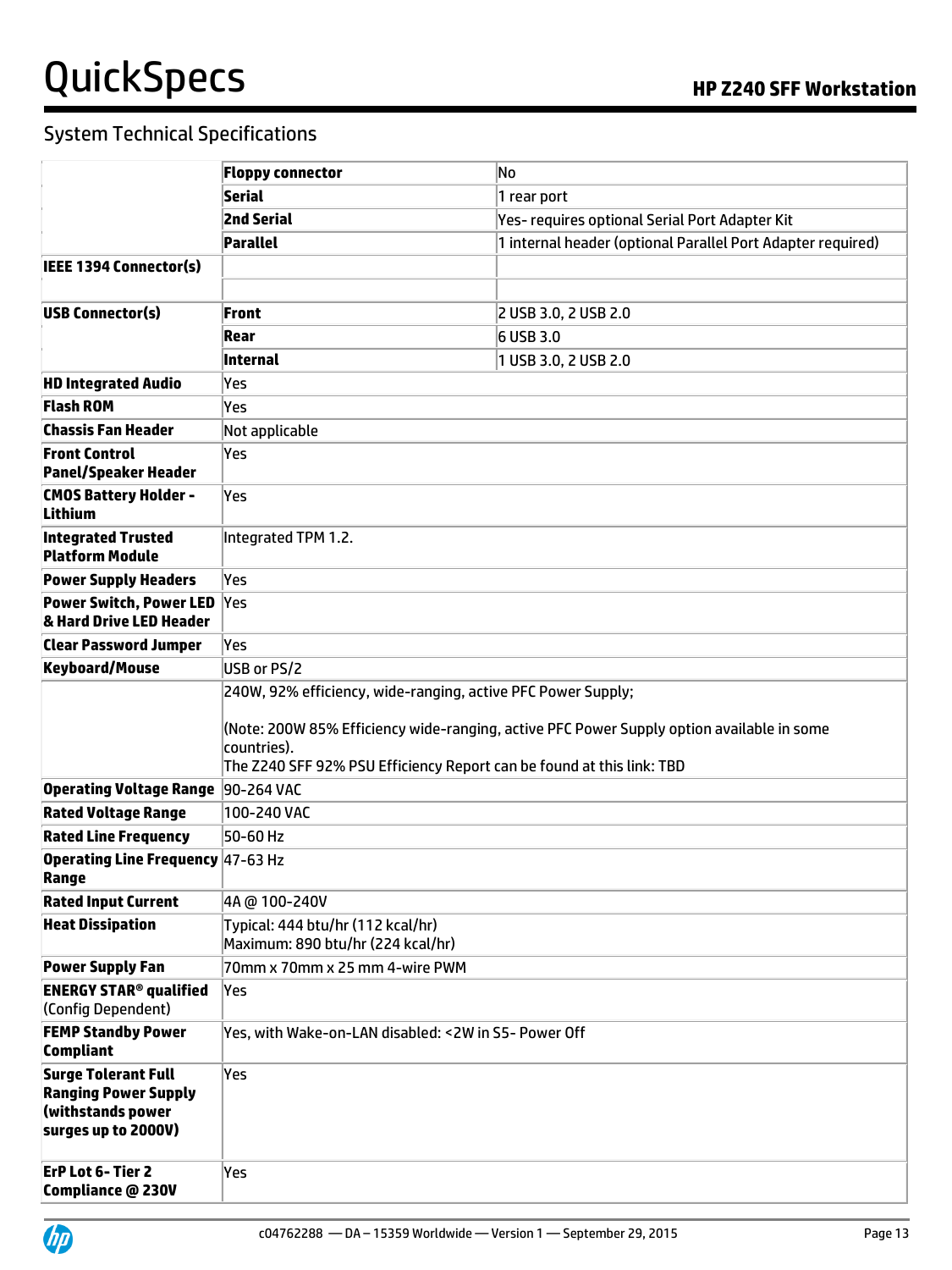# QuickSpecs **Manual Section HP Z240 SFF Workstation**

| $\left($ <0.5W in S5- Power Off)                                          |                       |  |
|---------------------------------------------------------------------------|-----------------------|--|
| <b>Declared Noise Emissions (Entry-level and High-end configurations)</b> |                       |  |
|                                                                           |                       |  |
| <b>System Configuration</b>                                               | <b>Processor Info</b> |  |
| (Entry level)                                                             | <b>Memory Info</b>    |  |
|                                                                           | <b>Graphics Info</b>  |  |
|                                                                           | Disks/Optical         |  |
| <b>System Configuration</b><br>(High-end)                                 | <b>Processor Info</b> |  |
|                                                                           | <b>Memory Info</b>    |  |
|                                                                           | <b>Graphics Info</b>  |  |
|                                                                           | Disks/Optical         |  |

| Environmental<br><b>Requirements</b> | Temperature          | Operating: 40° to 95° F (5° to 35° C)<br>Non-operating: -40° to 140° F (-40° to 60° C)                                                                                                                                                                                                                                                                                                      |  |  |
|--------------------------------------|----------------------|---------------------------------------------------------------------------------------------------------------------------------------------------------------------------------------------------------------------------------------------------------------------------------------------------------------------------------------------------------------------------------------------|--|--|
|                                      | <b>Humidity</b>      | Operating: 8% to 85% RH, non-condensing<br>Non-operating: 8% to 90% RH, non-condensing                                                                                                                                                                                                                                                                                                      |  |  |
|                                      | Maximum Altitude     | Operating: 10,000 feet (3,000 m)<br>Non-operating: 30,000 feet (9,100 m)                                                                                                                                                                                                                                                                                                                    |  |  |
|                                      | <b>Dynamic</b> (new) | Shock<br>Operating: $1/2$ -sine: 40g, 2-3ms<br>Non-operating:<br>$1/2$ -sine: 160 cm/s, 2-3ms (~100q)<br>square: 422 cm/s, 20q<br>Vibration<br>Operating random: 0.5g (rms), 5-300 Hz<br>Non-operating random: 2.0g (rms), 10-500 Hz<br><b>NOTES:</b> Values represent individual shock events and do not indicate<br>repetitive shock events. Values do not indicate continuous vibration. |  |  |
|                                      | Cooling              | Above 5,000 ft (1524 m) altitude, maximum operating temperature is de-<br>rated by 1.8° F (1° C) per 1,000 ft (305 m) elevation increase                                                                                                                                                                                                                                                    |  |  |

| <b>Physical Security and Serviceability</b>           |                                                           |  |
|-------------------------------------------------------|-----------------------------------------------------------|--|
| <b>Access Panel</b>                                   | Tool-less<br>Includes system board and memory information |  |
| <b>Hard Drives</b>                                    | Tool-less (Internal bays)                                 |  |
| <b>Expansion Cards</b>                                | Tool-less                                                 |  |
| <b>Processor Socket</b>                               | Tool-less, except for the processor heatsink.             |  |
| Green User Touch Points                               | Yes, on tool-free internal chassis mechanisms             |  |
| <b>Color-coordinated Cables Yes</b><br>and Connectors |                                                           |  |
| <b>Memory</b>                                         | Tool-less                                                 |  |
| <b>System Board</b>                                   | Screw-In                                                  |  |
| <b>Dual Color Power and HD</b>                        | Yes                                                       |  |

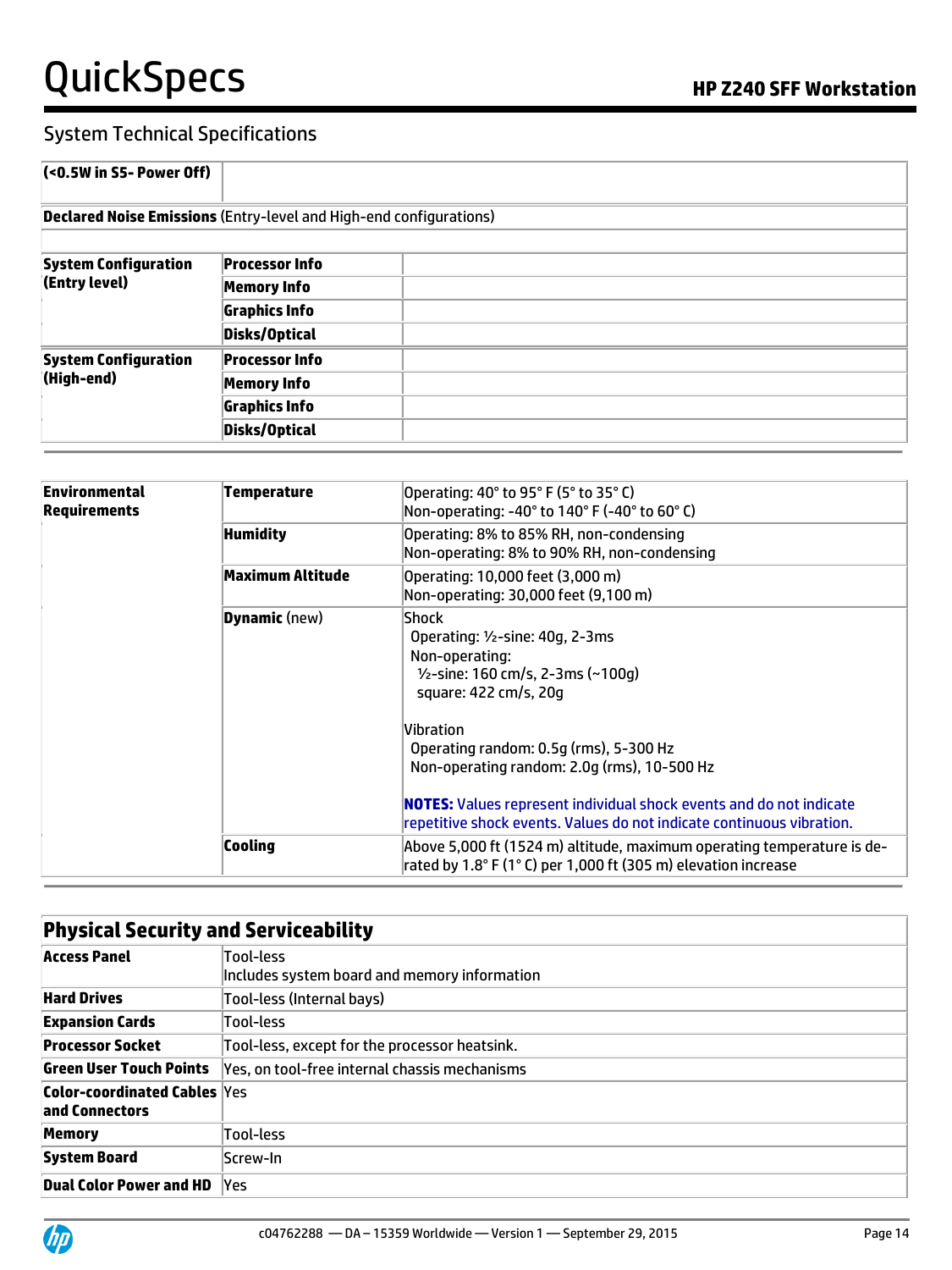| <b>LED on Front of Computer</b>                                                           |                                                                                                                                                                                                                                                                                                                                                                                                                       |
|-------------------------------------------------------------------------------------------|-----------------------------------------------------------------------------------------------------------------------------------------------------------------------------------------------------------------------------------------------------------------------------------------------------------------------------------------------------------------------------------------------------------------------|
| <b>Configuration Record SW</b>                                                            | <b>Yes</b>                                                                                                                                                                                                                                                                                                                                                                                                            |
| <b>Over-Temp Warning on</b><br>Screen                                                     | Yes                                                                                                                                                                                                                                                                                                                                                                                                                   |
| <b>Restore CD/DVD Set</b>                                                                 | Consists of an operating system DVD (OSDVD) and a driver DVD (DRDVD). OSDVD restores the original<br>operating system. DRDVD will provide all drivers for the system. The DRDVD may also contain<br>applications that originally shipped with the system for optional installation. Applications can also be<br>obtained from HP.com. OSDVD and DRDVD are orderable with the system and available from HP<br>Support. |
| <b>Dual Function Front</b><br><b>Power Switch</b>                                         | Yes, causes a fail-safe power off when held for 4 seconds                                                                                                                                                                                                                                                                                                                                                             |
| <b>Padlock Support</b>                                                                    | Yes (optional): Locks side cover and secures chassis from theft<br>0.22-in diameter padlock loop at rear of system                                                                                                                                                                                                                                                                                                    |
| <b>Cable Lock Support</b>                                                                 | Yes, Kensington Cable Lock (optional): Locks side cover and secures chassis from theft<br>3 mm x 7 mm slot at rear of system                                                                                                                                                                                                                                                                                          |
| <b>Universal Chassis Clamp</b><br><b>Lock Support</b>                                     | Yes (optional): Locks side cover and locks cables to chassis. Secures chassis from theft and allows<br>multiple units to be chained together when used with optional cable<br>Threaded feature at rear of system                                                                                                                                                                                                      |
| <b>Solenoid Lock and Hood</b><br>Sensor                                                   | Yes (optional)<br>The Solenoid Hood Lock eliminates the need for a physical key by making the chassis lockable through<br>software and a password. You can also lock and unlock the chassis remotely over the network. The<br>Sensor Kit detects when the access panel has been removed.                                                                                                                              |
| <b>Rear Port Control Cover</b>                                                            | Yes, locks rear IO cables to prevent cable theft                                                                                                                                                                                                                                                                                                                                                                      |
| Serial, Parallel, USB,<br>Audio, Network,<br><b>Enable/Disable Port</b><br><b>Control</b> | Yes, enables or disables serial, parallel, USB, audio, and network ports                                                                                                                                                                                                                                                                                                                                              |
| Removable Media<br><b>Write/Boot Control</b>                                              | Yes, prevents ability to boot from removable media on supported devices (and can disable writes to<br>$ $ media $ $                                                                                                                                                                                                                                                                                                   |
| <b>Power-On Password</b>                                                                  | Yes, prevents an unauthorized person from booting up the workstation                                                                                                                                                                                                                                                                                                                                                  |
| <b>Setup Password</b>                                                                     | Yes, prevents an unauthorized person from changing the workstation configuration                                                                                                                                                                                                                                                                                                                                      |
| <b>NIC LEDs (integrated)</b><br>(Green & Amber)                                           | Yes                                                                                                                                                                                                                                                                                                                                                                                                                   |
| <b>CPUs and Heatsinks</b>                                                                 | A T-15 Torx or flat blade screwdriver is needed to remove the CPU heatsink before the CPU can be<br>removed. CPU removal is tool-less                                                                                                                                                                                                                                                                                 |
| <b>Power Supply Diagnostic No</b><br><b>LED</b>                                           |                                                                                                                                                                                                                                                                                                                                                                                                                       |
| <b>Front Power Button</b>                                                                 | Yes, ACPI multi-function                                                                                                                                                                                                                                                                                                                                                                                              |
| <b>Front Power LED</b>                                                                    | Yes, white (normal), red (fault)                                                                                                                                                                                                                                                                                                                                                                                      |
| <b>Front Hard Drive Activity</b><br><b>LED</b>                                            | Yes, white                                                                                                                                                                                                                                                                                                                                                                                                            |
| <b>Front ODD Activity LED</b>                                                             | Yes                                                                                                                                                                                                                                                                                                                                                                                                                   |
| <b>Internal Speaker</b>                                                                   | Yes                                                                                                                                                                                                                                                                                                                                                                                                                   |
| <b>System/Emergency ROM</b><br><b>Flash Recovery</b>                                      | Recovers corrupted system BIOS.                                                                                                                                                                                                                                                                                                                                                                                       |
| <b>Cooling Solutions</b>                                                                  | Air cooled forced convection                                                                                                                                                                                                                                                                                                                                                                                          |
| <b>Power Supply Fans</b>                                                                  | 70mm x 70mm x 25mm 4-wire PWM (non-serviceable)                                                                                                                                                                                                                                                                                                                                                                       |
| <b>CPU Heatsink Fan</b>                                                                   | Mainstream (<=65W): 93mm x 86mm 75.8mm                                                                                                                                                                                                                                                                                                                                                                                |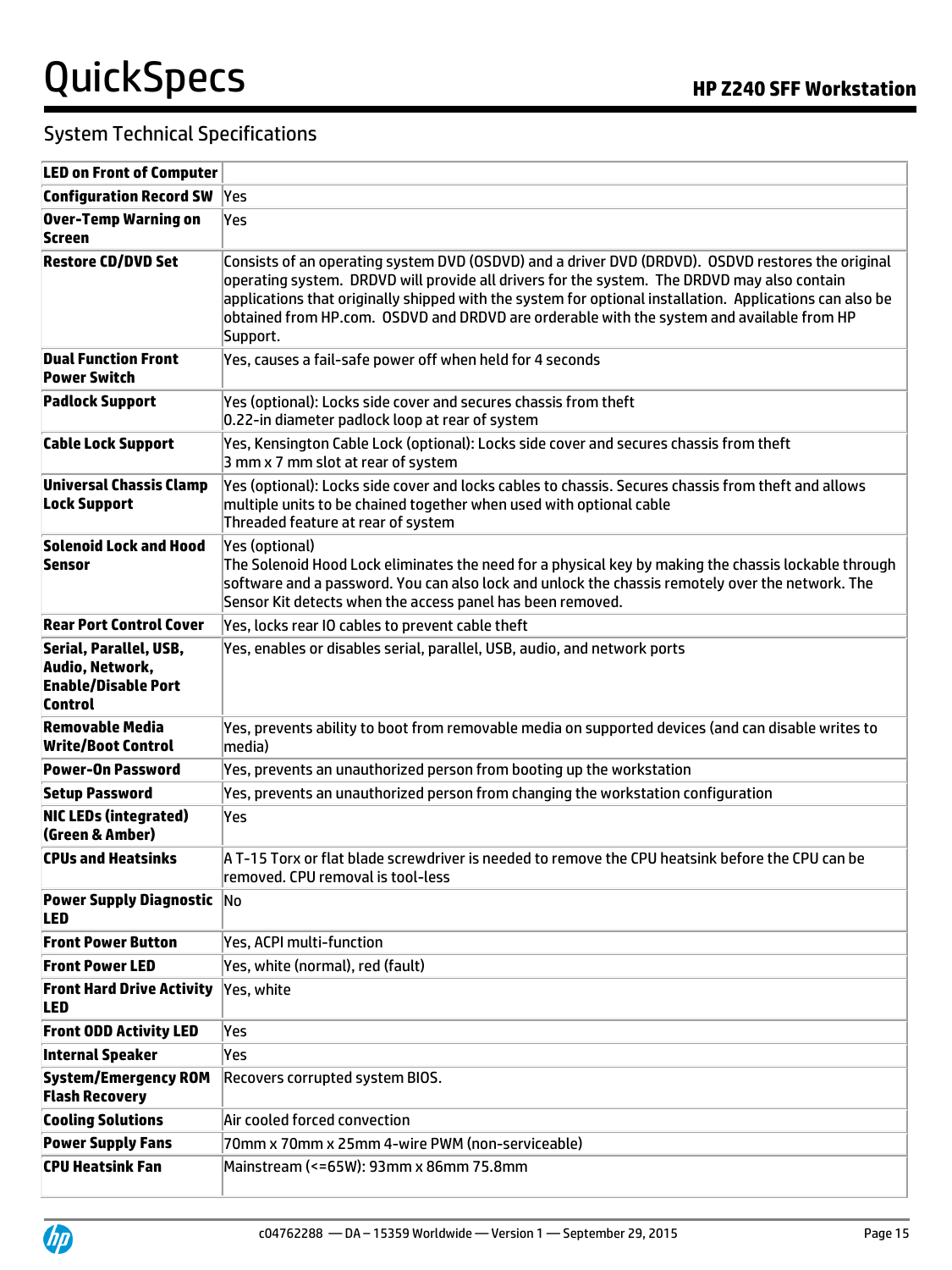| Performance (<=95W): 93mm x 102.7mm x 75.8mm                                                                                                                                                                                                                                                                               |  |  |  |
|----------------------------------------------------------------------------------------------------------------------------------------------------------------------------------------------------------------------------------------------------------------------------------------------------------------------------|--|--|--|
| Not applicable. CPU heatsink fan also operates as the chassis fan.                                                                                                                                                                                                                                                         |  |  |  |
| No.                                                                                                                                                                                                                                                                                                                        |  |  |  |
| HP PC Hardware Diagnostics (UEFI) enables hardware level testing outside the operating system on<br>many components. The diagnostics can be invoked by pressing F2 at POST, and is available as a<br>download from HP Support.                                                                                             |  |  |  |
| No.                                                                                                                                                                                                                                                                                                                        |  |  |  |
| Advanced Configuration and Power Management Interface (ACPI).<br>Allows the system to wake from a low power mode.<br>Controls system power consumption, making it possible to place individual cards and<br>$\bullet$<br>peripherals in a low-power or powered-off state without affecting other elements of the<br>system |  |  |  |
| <b>Trusted Platform Module Yes</b>                                                                                                                                                                                                                                                                                         |  |  |  |
| No                                                                                                                                                                                                                                                                                                                         |  |  |  |
| Requires T15 Torx or flat blade screwdriver                                                                                                                                                                                                                                                                                |  |  |  |
| Yes, rear (all), middle (none), front (none)                                                                                                                                                                                                                                                                               |  |  |  |
| Yes                                                                                                                                                                                                                                                                                                                        |  |  |  |
| Yes                                                                                                                                                                                                                                                                                                                        |  |  |  |
| Yes                                                                                                                                                                                                                                                                                                                        |  |  |  |
| Yes                                                                                                                                                                                                                                                                                                                        |  |  |  |
| Yes                                                                                                                                                                                                                                                                                                                        |  |  |  |
| Yes                                                                                                                                                                                                                                                                                                                        |  |  |  |
|                                                                                                                                                                                                                                                                                                                            |  |  |  |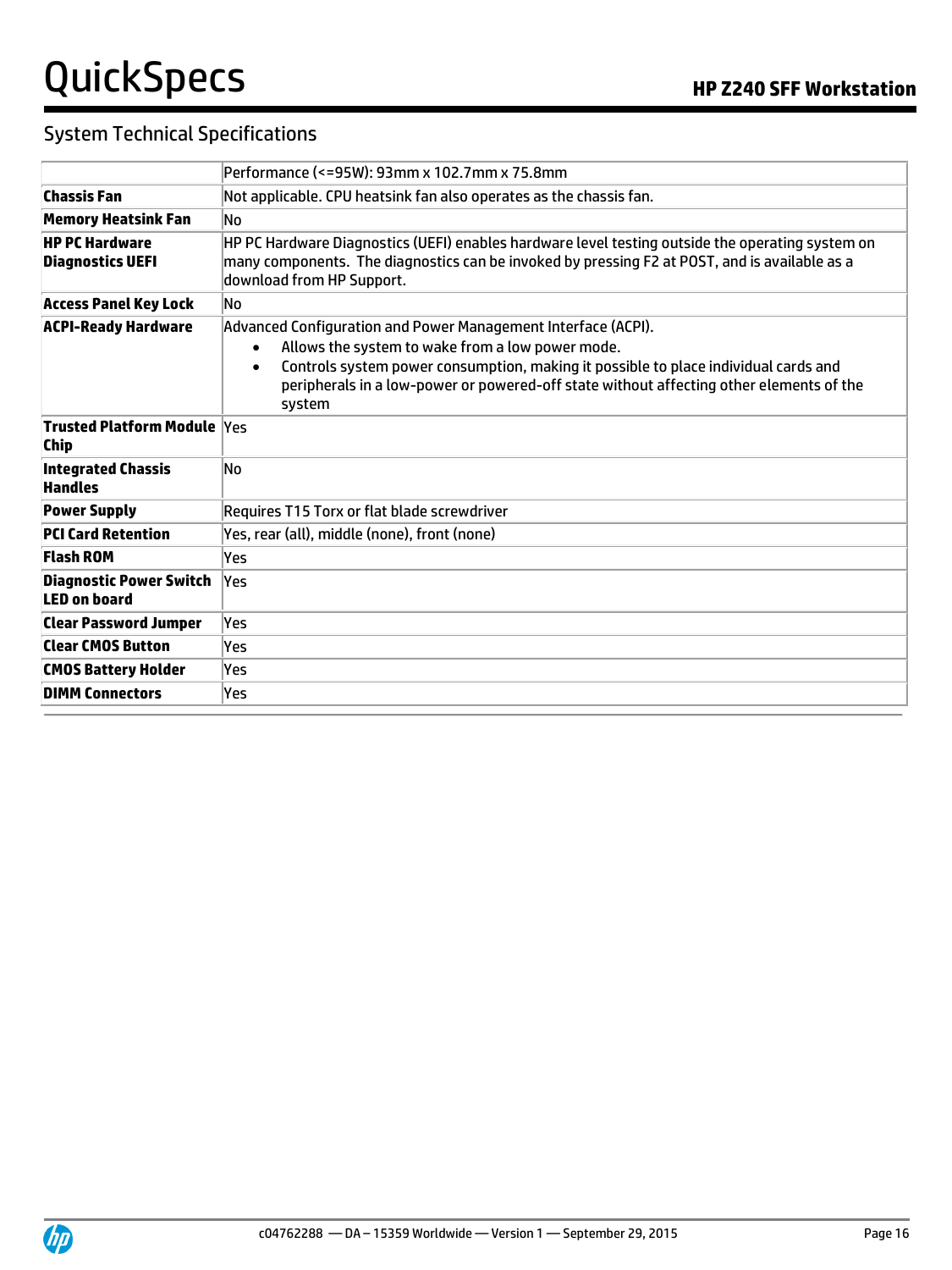| <b>BIOS</b>                                                                                   |                                                                                                                                                                                                                                                                                                                                                                                                                                    |  |  |
|-----------------------------------------------------------------------------------------------|------------------------------------------------------------------------------------------------------------------------------------------------------------------------------------------------------------------------------------------------------------------------------------------------------------------------------------------------------------------------------------------------------------------------------------|--|--|
| <b>BIOS 32-bit Services</b>                                                                   | Standard BIOS 32-bit Service Directory Proposal v0.4                                                                                                                                                                                                                                                                                                                                                                               |  |  |
| PCI 3.0 Support                                                                               | Full BIOS support for PCI Express through industry standard interfaces.                                                                                                                                                                                                                                                                                                                                                            |  |  |
| <b>ATAPI</b>                                                                                  | ATAPI Removable Media Device BIOS Specification Version 1.0.                                                                                                                                                                                                                                                                                                                                                                       |  |  |
| <b>BBS</b>                                                                                    | <b>BIOS Boot Specification v1.01.</b><br>Provides more control over how and from what devices the workstation will boot.                                                                                                                                                                                                                                                                                                           |  |  |
| <b>WMI Support</b>                                                                            | WMI is Microsoft's implementation of Web-Based Enterprise Management (WBEM) for Windows. WMI is<br>fully compliant with the Distributed Management Task Force (DMTF) Common Information Model (CIM)<br>and WBEM specifications.                                                                                                                                                                                                    |  |  |
| <b>BIOS Power On</b>                                                                          | Users can define a specific day-of-week and time for the system to power on.                                                                                                                                                                                                                                                                                                                                                       |  |  |
| <b>ROM Based Computer</b><br><b>Setup Utility (F10)</b>                                       | Review and customize system configuration settings controlled by the BIOS.                                                                                                                                                                                                                                                                                                                                                         |  |  |
| <b>System/Emergency ROM</b><br><b>Flash Recovery with</b><br>Video                            | Recovers system BIOS in corrupted Flash ROM.                                                                                                                                                                                                                                                                                                                                                                                       |  |  |
| <b>Replicated Setup</b>                                                                       | Saves BIOS settings to USB flash device in human readable file. Repset.exe utility can then replicate<br>these settings on machines being deployed without entering Computer Configuration Utility (F10<br>Setup).                                                                                                                                                                                                                 |  |  |
| <b>SMBIOS</b>                                                                                 | System Management BIOS 2.7.1, for system management information.                                                                                                                                                                                                                                                                                                                                                                   |  |  |
| <b>Boot Control</b>                                                                           | Disables the ability to boot from removable media on supported devices.                                                                                                                                                                                                                                                                                                                                                            |  |  |
| <b>Memory Change Alert</b>                                                                    | Alerts management console if memory is removed or changed.                                                                                                                                                                                                                                                                                                                                                                         |  |  |
| <b>Thermal Alert</b>                                                                          | Monitors the temperature state within the chassis. Three modes:<br>NORMAL - normal temperature ranges.<br>$\bullet$<br>ALERTED - excessive temperatures are detected. Raises a flag so action can be taken to avoid<br>shutdown or provide for a smoother system shutdown.<br>SHUTDOWN - excessive temperatures are encountered. Automatically shuts down the<br>computer without warning before hardware component damage occurs. |  |  |
| <b>Remote ROM Flash</b>                                                                       | Provides secure, fail-safe ROM image management from a central network console.<br>Updates can be performed before starting the OS.<br>Updates can be periodically scheduled.                                                                                                                                                                                                                                                      |  |  |
| <b>ACPI (Advanced</b><br><b>Configuration and Power</b><br><b>Management Interface)</b>       | Allows the system to enter and resume from low power modes (sleep states).<br>Enables an operating system to control system power consumption based on the dynamic workload.<br>Makes it possible to place individual cards and peripherals in a low-power or powered-off state without<br>affecting other elements of the system.<br>Supports ACPI 4.0 for full compatibility with 64-bit operating systems.                      |  |  |
| <b>Ownership Tag</b>                                                                          | A user-defined string stored in non-volatile memory that is displayed in the BIOS splash screen.                                                                                                                                                                                                                                                                                                                                   |  |  |
| <b>Remote Wakeup/Remote</b><br><b>Shutdown</b>                                                | System administrators can power on, restart, and power off a client computer from a remote location.                                                                                                                                                                                                                                                                                                                               |  |  |
| <b>ASF 2.0 Compliant</b>                                                                      | No.                                                                                                                                                                                                                                                                                                                                                                                                                                |  |  |
| <b>Instantly Available PC</b><br><b>(Suspend to RAM - ACPI</b><br>sleep state S3)             | Allows for very low power consumption with quick resume time.                                                                                                                                                                                                                                                                                                                                                                      |  |  |
| <b>Remote System</b><br><b>Installation via F12 (PXE</b><br>2.1) (Remote Boot from<br>Server) | Allows a new or existing system to boot over the network and download software, including the<br>operating system.                                                                                                                                                                                                                                                                                                                 |  |  |
| <b>ROM revision levels</b>                                                                    | Reports the system BIOS revision level in Computer Configuration Utility (F10 Setup). Version is<br>available through an industry standard interface (SMBIOS) so that management SW applications can<br>use and report this information.                                                                                                                                                                                           |  |  |

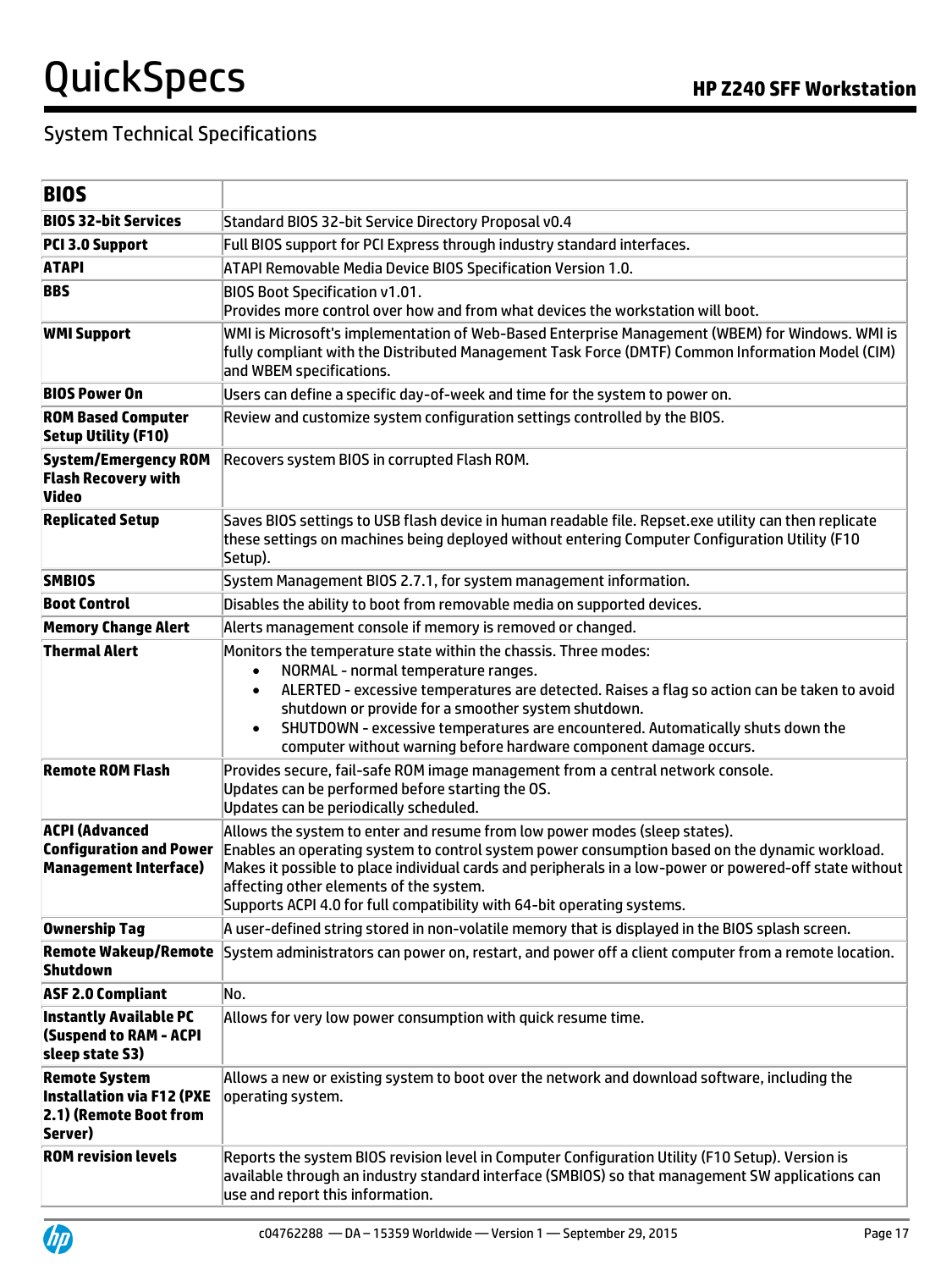# QuickSpecs **Manual Section HP Z240 SFF Workstation**

| <b>System board revision</b>                                                   | Allows management SW to read revision level of the system board.                                                                                                                                                                                                         |
|--------------------------------------------------------------------------------|--------------------------------------------------------------------------------------------------------------------------------------------------------------------------------------------------------------------------------------------------------------------------|
| level                                                                          | Revision level is digitally encoded into the HW and cannot be modified.                                                                                                                                                                                                  |
| <b>Start-up Diagnostics</b><br>(Power-on Self-Test)                            | Assesses system health at boot time with selectable levels of testing.                                                                                                                                                                                                   |
| <b>Auto Setup when new</b><br>hardware installed                               | System automatically detects addition of new hardware.                                                                                                                                                                                                                   |
| <b>Keyboard-less Operation</b>                                                 | The system can be booted without a keyboard.                                                                                                                                                                                                                             |
| <b>Localized ROM Setup</b>                                                     | Common BIOS image supports System Configuration Utility (F10 Setup) menus in 12 languages with<br>local keyboard mappings.                                                                                                                                               |
| <b>Asset Tag</b>                                                               | The user or IT administrator to set a unique tag string in non-volatile memory.                                                                                                                                                                                          |
| <b>Per-slot Control</b>                                                        | Allows I/O slot parameters (option ROM enable/disable) to be configured individually.                                                                                                                                                                                    |
| <b>Adaptive Cooling</b>                                                        | Control parameters are set according to detected hardware configuration for optimal acoustics.                                                                                                                                                                           |
| <b>Pre-boot Diagnostics</b>                                                    | (Pre-video) critical errors are reported via beeps and blinks on the power LED.                                                                                                                                                                                          |
| Intel <sup>®</sup> Active<br><b>Management Technology</b><br>(AMT)             | AMT 11.0; Allows workstation status to be monitored on a remote console                                                                                                                                                                                                  |
| <b>Digitally and</b><br><b>BIOS</b>                                            | Helps to prevent the installation of unauthorized versions of a BIOS (a rogue BIOS) from a virus,<br>Cryptographically Signed malware, or other code that could lead to compromised system security, data access, physical service,<br>or even system board replacement. |
| <b>Master Boot Record</b><br><b>Protection</b>                                 | A feature in the HP BIOS that prevents changes and/or infections to the Master Boot Record. Useful in<br>protecting from viruses.                                                                                                                                        |
| <b>Boot Block Emergency</b><br><b>Recovery Mode (BIOS</b><br><b>Recovery</b> ) | The HP BIOS offers a write-protected boot block ROM that provides recovery from a failed flashing of<br>the computer BIOS. This special recovery mode prevents the system from becoming unusable or<br>"bricked" when a BIOS update is interrupted.                      |
| <b>Industry Standard</b><br><b>Specification Support</b>                       |                                                                                                                                                                                                                                                                          |
| <b>Industry Standard</b>                                                       | <b>Revision Supported by the BIOS</b>                                                                                                                                                                                                                                    |
| <b>UEFI Specification</b><br><b>Revision</b>                                   | <b>UEFI 2.4.0</b>                                                                                                                                                                                                                                                        |
| <b>ACPI</b>                                                                    | Advanced Configuration and Power Management Interface, Version 4.0                                                                                                                                                                                                       |
| <b>ASF</b>                                                                     | Alert Standard Format Specification, Version 2.0                                                                                                                                                                                                                         |
| ATA (IDE)                                                                      | AT Attachment 6 with Packet Interface (ATA/ATAPI-6), Revision 3b                                                                                                                                                                                                         |
| <b>CD Boot</b>                                                                 | "El Torito" Bootable CD-ROM Format Specification Version 1.0                                                                                                                                                                                                             |
| <b>EDD</b>                                                                     | - Enhanced Disk Drive Specification Version 1.1<br>- BIOS Enhanced Disk Drive Specification Version 3.0                                                                                                                                                                  |
| <b>PCI Express</b>                                                             | PCI Express Base Specification, Revision 2.0;<br>PCI Express Base Specification, Revision 3.0.                                                                                                                                                                           |
| <b>PMM</b>                                                                     | POST Memory Manager Specification, Version 1.01                                                                                                                                                                                                                          |
| <b>SATA</b>                                                                    | - Serial ATA Specification, Revision 1.0a<br>- Serial ATA II: Extensions to Serial ATA 1.0, Revision 1.0a<br>- Serial ATA II Cables and Connectors Volume 2 Gold<br>- SATA-IO SATA Revision 3.0 Specification                                                            |
| <b>SPD</b>                                                                     | PC SDRAM Serial Presence Detect (SPD) Specification, Revision 1.2B                                                                                                                                                                                                       |
| <b>TPM</b>                                                                     | Trusted Computing Group TPM Specification Version 1.2 (TPM 2.0 via Firmware Update)                                                                                                                                                                                      |
| <b>USB</b>                                                                     | Universal Serial Bus Revision 1.1 Specification<br>Universal Serial Bus Revision 2.0 Specification<br>Universal Serial Bus Revision 3.0 Specification                                                                                                                    |

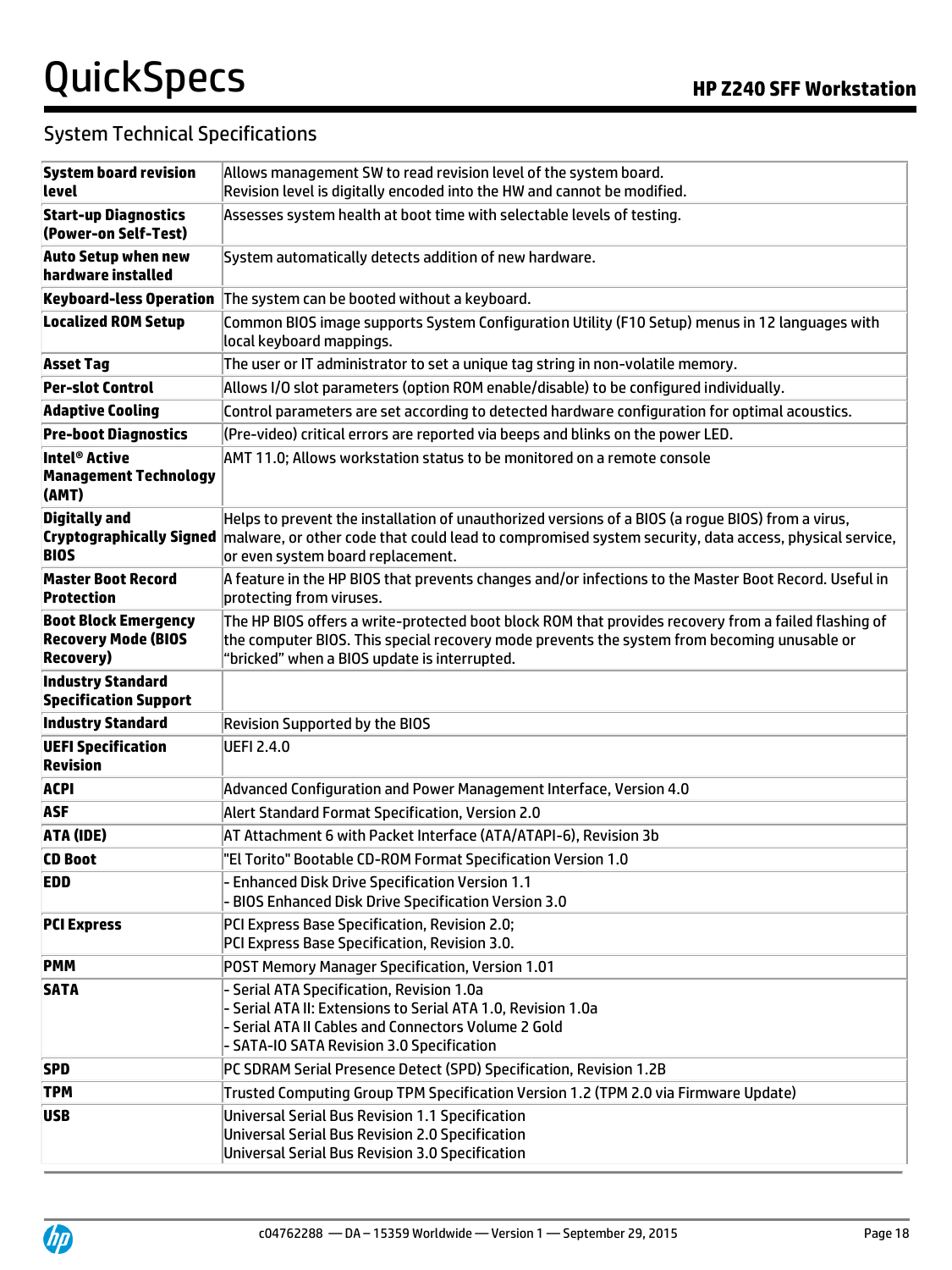#### System Technical Specifications

#### **Social and Environmental Responsibility Eco-Label Certifications & Declarations** This product is low halogen except for power cords, cables and peripherals. Service parts obtained after purchase may not be Low Halogen. ENERGY STAR® (energy-saving features available on selected configurations -Windows only) US Federal Energy Management Program (FEMP) China Energy Conservation Program (CECP) IT ECO declaration **Batteries** The battery in this product complies with EU Directive 2006/66/EC Battery size: CR2032 (coin cell) Battery type: Lithium Metal The battery in this product does not contain: Mercury greater than 5ppm by weight Cadmium greater than 10ppm by weight Lead greater than 40ppm by weight **Restricted Material Usage** This product meets the material restrictions specified in HP's General Specification for the Environment[. http://www.hp.com/hpinfo/globalcitizenship/environment/pdf/gse.pdf](http://www.hp.com/hpinfo/globalcitizenship/environment/pdf/gse.pdf) Hewlett-Packard is committed to compliance with all applicable environmental laws and regulations, including the European Union Restriction of Hazardous Substances (RoHS) Directive. HP's goal is to exceed compliance obligations by meeting the requirements of the RoHS Directive on a worldwide basis. **Low Halogen Statement** This product is low halogen except for power cords, cables and peripherals, as well as the following customer-configurable internal components: Creative Recon3D PCIe Audio Card is not Low Halogen. Service parts obtained after purchase may not be Low Halogen. **End-of-Life Management and Recycling** Hewlett-Packard offers end-of-life HP product return and recycling programs in many geographic areas. To recycle your product, please go to[: http://www.hp.com/recycle](http://www.hp.com/recycle) or contact your nearest HP sales office. Products returned to HP will be recycled, recovered or disposed of in a responsible manner. This product is greater than 90% recyclable by weight when properly disposed of at end of life. **Hewlett-Packard Corporate Environmental**  Living Progress Report <http://www.hp.com/hpinfo/globalcitizenship/gcreport/index.html> **Information** For more information about HP's commitment to the environment: Eco-label certifications <http://www.hp.com/hpinfo/globalcitizenship/environment/productdesign/ecolabels.html> ISO 14001 certificates: <http://www.hp.com/hpinfo/globalcitizenship/environment/operations/envmanagement.html> **Additional Information** This HP product is designed to comply with the Waste Electrical and Electronic Equipment (WEEE) Directive - 2002/96/EC. Plastic parts weighing over 25 grams used in the product are marked per ISO 11469 and ISO1043. This product is >90% recycle-able when properly disposed of at end of life EPEAT® Gold registered in the U.S. EPEAT registration varies by country. See http://www.epeat.net for registration status by country. **Packaging HP Workstation product packaging meets the HP General Specification for the Environment at Product packaging meets the HP General Specification for the Environment at** [http://www.hp.com/hpinfo/globalcitizenship/society/gen\\_specifications.html](http://www.hp.com/hpinfo/globalcitizenship/society/gen_specifications.html) Does not contain restricted substances listed in HP Standard 011-1 General Specification for

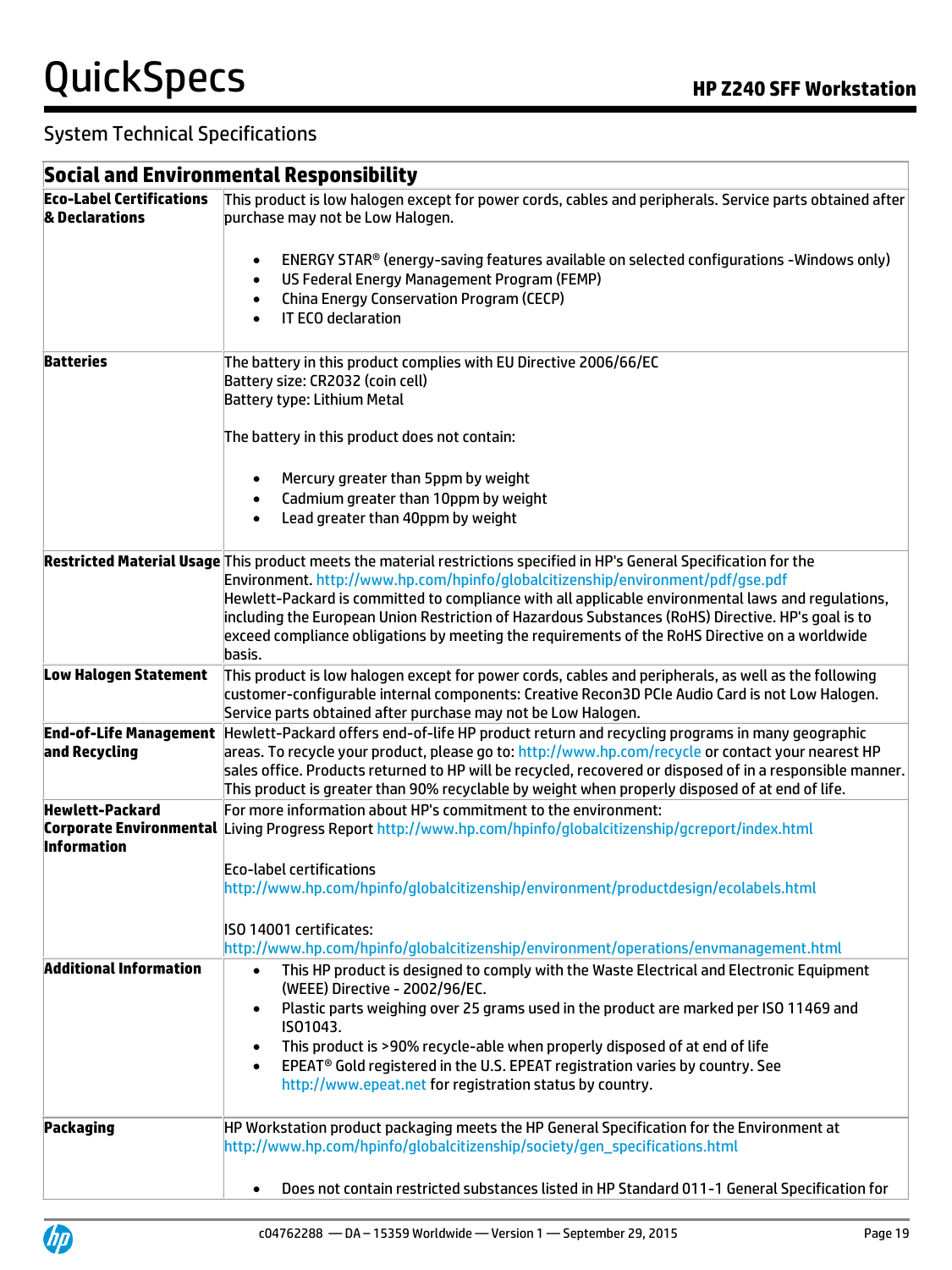|                            | the Environment                                                                                                                                                          |  |  |  |
|----------------------------|--------------------------------------------------------------------------------------------------------------------------------------------------------------------------|--|--|--|
|                            | Does not contain ozone-depleting substances (ODS)<br>$\bullet$                                                                                                           |  |  |  |
|                            | Does not contain heavy metals (lead, mercury, cadmium or hexavalent chromium) in excess of<br>$\bullet$<br>100 ppm sum total for all heavy metals listed                 |  |  |  |
|                            | Maximizes the use of post-consumer recycled content materials in packaging materials<br>$\bullet$<br>All packaging material is recyclable<br>$\bullet$                   |  |  |  |
|                            | All packaging material is designed for ease of disassembly<br>$\bullet$                                                                                                  |  |  |  |
|                            | Reduced size and weight of packages to improve transportation fuel efficiency<br>$\bullet$                                                                               |  |  |  |
|                            | Plastic packaging materials are marked according to ISO 11469 and DIN 6120 standards<br>$\bullet$<br>formatting                                                          |  |  |  |
| <b>Packaging Materials</b> |                                                                                                                                                                          |  |  |  |
| <b>Internal</b>            | Cushions made from fabricated recycled expanded-polyethylene (EPE) or recycled expanded-<br>polypropylene (EPP). May also be made from recycled molded paper-pulp (MPP). |  |  |  |
| <b>External</b>            | Carton made from corrugated fiberboard with at least 25% recycled content.                                                                                               |  |  |  |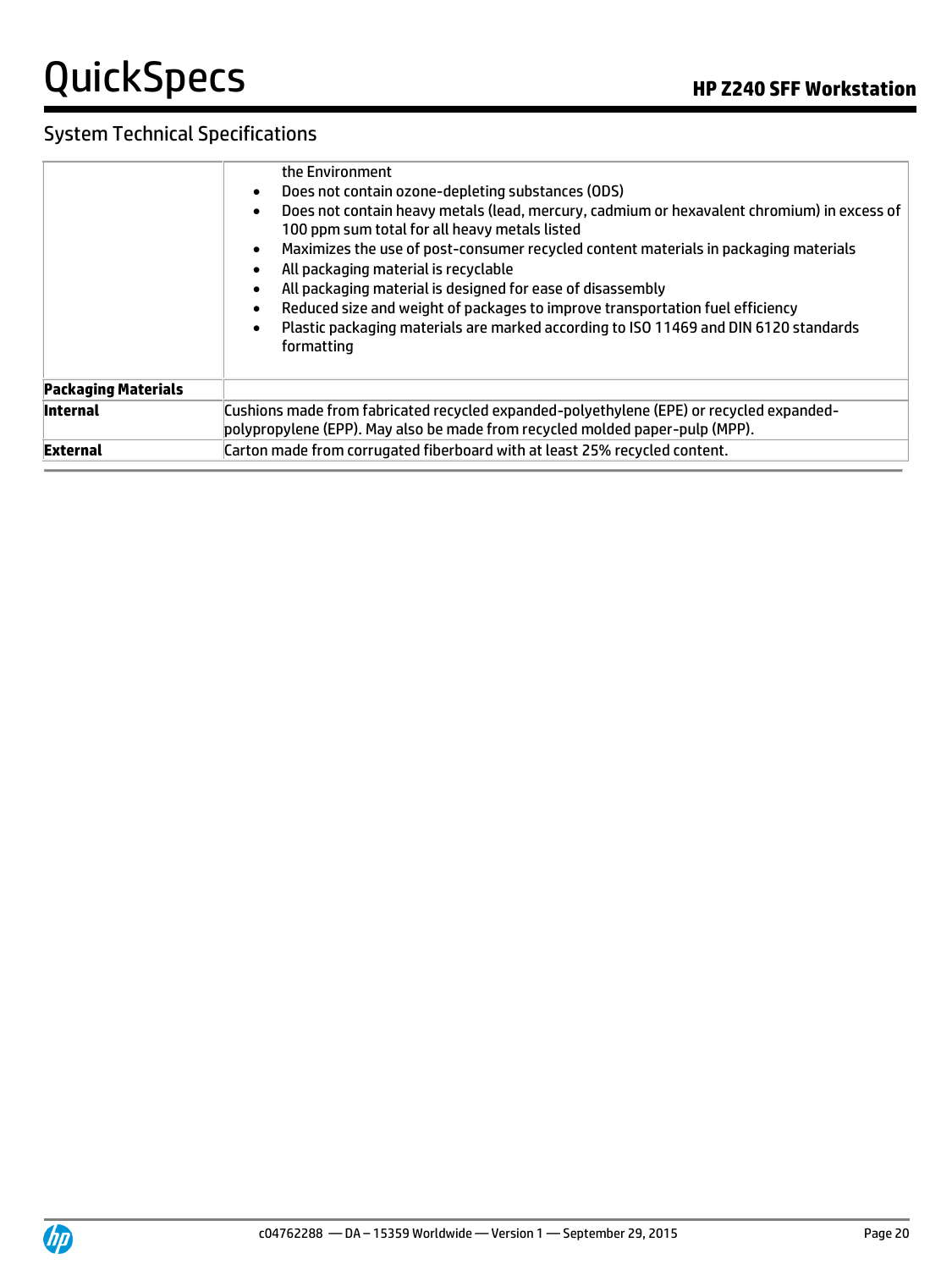# QuickSpecs **Manual Section HP Z240 SFF Workstation**

| Manageability                                                      |                                                                                                                                                                                                                                                                                                                                                                                                                                                                                                                                                                                                                                                                                                                                                                                                                                                                                                                                                                                                                                                                                                                                                                                                                                                                                                                                                                                                                                                                                                                                                                                                                                                                                                                                                     |  |  |
|--------------------------------------------------------------------|-----------------------------------------------------------------------------------------------------------------------------------------------------------------------------------------------------------------------------------------------------------------------------------------------------------------------------------------------------------------------------------------------------------------------------------------------------------------------------------------------------------------------------------------------------------------------------------------------------------------------------------------------------------------------------------------------------------------------------------------------------------------------------------------------------------------------------------------------------------------------------------------------------------------------------------------------------------------------------------------------------------------------------------------------------------------------------------------------------------------------------------------------------------------------------------------------------------------------------------------------------------------------------------------------------------------------------------------------------------------------------------------------------------------------------------------------------------------------------------------------------------------------------------------------------------------------------------------------------------------------------------------------------------------------------------------------------------------------------------------------------|--|--|
| Intel <sup>®</sup> Active<br><b>Management Technology</b><br>(AMT) | An advanced set of remote management features and functionality which provides network<br>administrators the latest and most effective tools to remotely discover, heal, and protect networked<br>client systems regardless of the system's health or power state. AMT 11.0 includes the following<br>advanced management functions:<br>Power Management (on, off, standby, reset)<br>$\bullet$<br>Hardware/Software Inventory (includes BIOS and firmware revisions<br>$\bullet$<br><b>Hardware Alerting</b><br>$\bullet$<br><b>Agent Presence</b><br>$\bullet$<br><b>System Defense Filters</b><br>$\bullet$<br><b>SOL (Serial Over LAN)</b><br>$\bullet$<br>ME Wake-on-LAN<br>$\bullet$<br>DASH 1.1 compliance<br>$\bullet$<br><b>IPv6 Support</b><br>$\bullet$<br>Fast Call for Help - a client inside or outside the firewall may initiate a call for help via BIOS<br>$\bullet$<br>screen, periodic connections, or alert triggered connection<br>Remote Scheduled Maintenance - pre-schedule when the PC connects to the IT or service<br>$\bullet$<br>provider console for maintenance. Remote PCs can get required patches, be inventoried, etc by<br>connecting to their IT console or Service Provider when it's convenient<br>Remote Alerts - automatically alert IT or service provider if issues arise<br>$\bullet$<br>Access Monitor - Provides oversight into Intel® AMT actions to support security requirements<br>$\bullet$<br><b>PC Alarm Clock</b><br>$\bullet$<br>Protected Audio Video Path (PAVP)<br>$\bullet$<br><b>Microsoft NAP Support</b><br>$\bullet$<br>Host Base set-up and configuration<br>$\bullet$<br>Management Engine (ME) firmware roll back<br>$\bullet$<br>Enhanced KVM resolution (Up to 4K)<br>$\bullet$ |  |  |
| Intel <sup>®</sup> vPro™™<br><b>Technology</b>                     | The HP Z240 workstations support Intel® vPro™ technology when purchased with a vPro™ technology<br>capable CPU: Intel® Xeon® processor family or 6th Generation Intel® Core i5/i7 processors with Intel®<br>VT-d/VT-x and Intel® TXT technology                                                                                                                                                                                                                                                                                                                                                                                                                                                                                                                                                                                                                                                                                                                                                                                                                                                                                                                                                                                                                                                                                                                                                                                                                                                                                                                                                                                                                                                                                                     |  |  |
| <b>Remote Manageability</b><br><b>Software Solutions</b>           | Visit: http://www.hp.com/go/easydeploy                                                                                                                                                                                                                                                                                                                                                                                                                                                                                                                                                                                                                                                                                                                                                                                                                                                                                                                                                                                                                                                                                                                                                                                                                                                                                                                                                                                                                                                                                                                                                                                                                                                                                                              |  |  |
| <b>System Software</b><br>Manager                                  | Visit: http://www.hp.com/go/ssm                                                                                                                                                                                                                                                                                                                                                                                                                                                                                                                                                                                                                                                                                                                                                                                                                                                                                                                                                                                                                                                                                                                                                                                                                                                                                                                                                                                                                                                                                                                                                                                                                                                                                                                     |  |  |
| <b>Service, Support, and</b><br><b>Warranty</b>                    | Program to proactively communicate Product Change Notifications (PCNs) and Customer<br>$\bullet$<br>Advisories by email to customers, based on a user-defined profile.<br>PCNs provide advance notification of hardware and software changes to be implemented in<br>$\bullet$<br>the factory providing time to plan for transition.<br>Customer Advisories provide concise, effective problem resolution, greatly reducing the need<br>$\bullet$<br>to call technical support.                                                                                                                                                                                                                                                                                                                                                                                                                                                                                                                                                                                                                                                                                                                                                                                                                                                                                                                                                                                                                                                                                                                                                                                                                                                                     |  |  |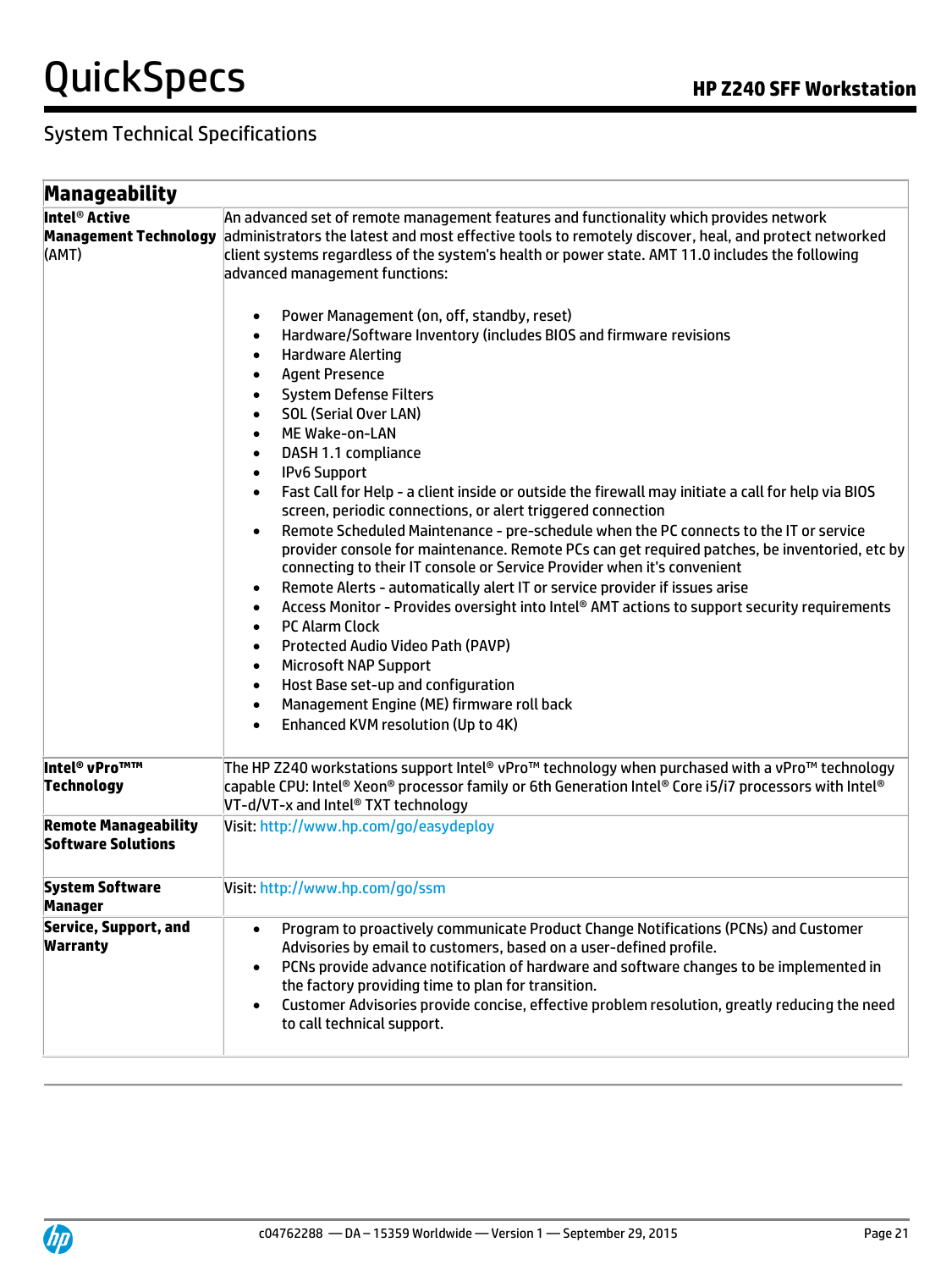### Stable & Consistent Offerings

As part of its commitment to hardware, software, and solution innovation, HP is proud to introduce this breakthrough platform configuration stability to HP Workstation customers. HP Stable & Consistent Offerings are built on the foundation of a carefully chosen set of hardware and software designed and tested to work with all HP Z Workstation platforms through their end of life. These components and their corresponding HP Workstation platform compatibility are outlined in this section. HP Stable & Consistent Offerings are available worldwide to all HP Workstation customers-no special programs, no additional cost, no kidding. Simply select your hardware and software components when you customize your HP Workstation and be assured that you'll be able to buy that same configuration throughout the lifecycle of the product.

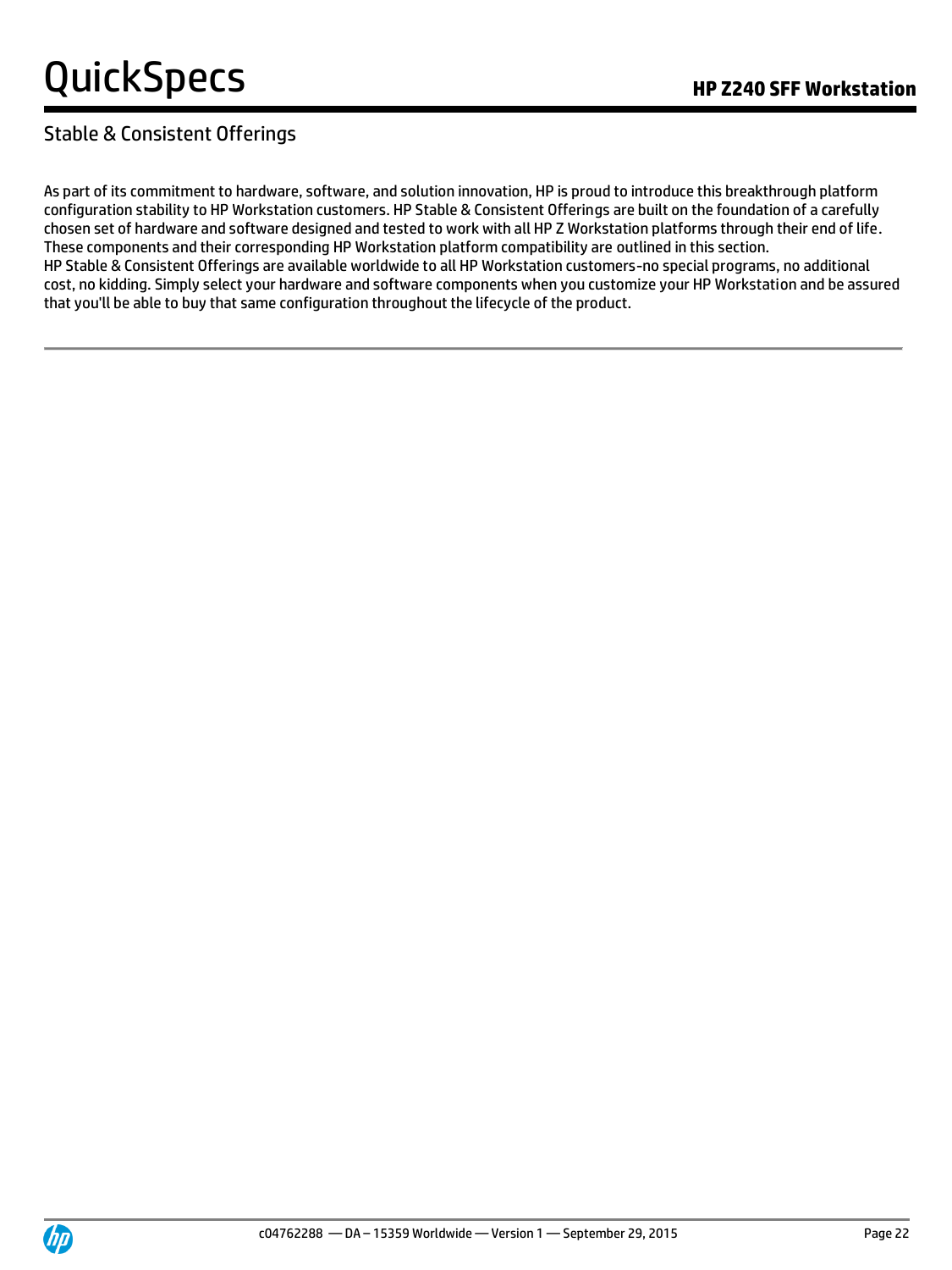# QuickSpecs **Manual Section HP Z240 SFF Workstation**

Technical Specifications - Processors

Intel® CoreTM i7-6700 3.4 2133 4C CPU Intel® CoreTM i7-6600 3.3 2133 4C CPU Intel<sup>®</sup> Core™ i7-6500 3.2 2133 4C CPU

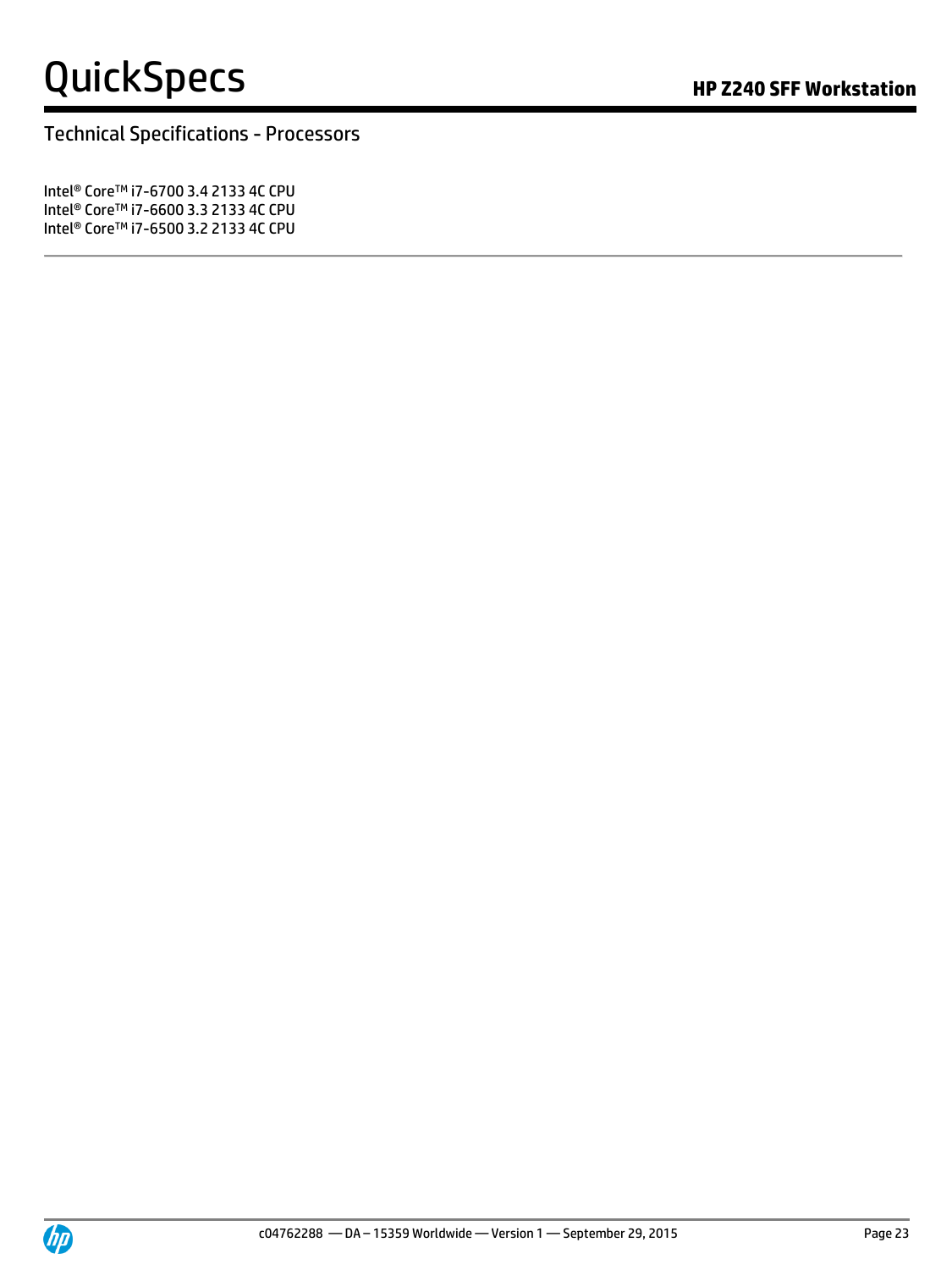| SATA Hard Drives for HP<br>Workstations | 500GB SATA 7200 rpm<br>6Gb/s 3.5" HDD | Capacity                                             | 500GB                              |                   |
|-----------------------------------------|---------------------------------------|------------------------------------------------------|------------------------------------|-------------------|
|                                         |                                       | <b>Height</b>                                        | 1 in; 2.54 cm                      |                   |
|                                         |                                       | Width                                                | <b>Media Diameter</b>              | 3.5 in; 8.9 cm    |
|                                         |                                       |                                                      | <b>Physical Size</b>               | 4 in; 10.17 cm    |
|                                         |                                       | <b>Interface</b>                                     | Serial ATA (6.0Gb/s), NCQ enabled  |                   |
|                                         |                                       | <b>Synchronous Transfer</b><br><b>Rate (Maximum)</b> | Up to 600MB/s                      |                   |
|                                         |                                       | <b>Buffer</b>                                        | <b>16MB</b>                        |                   |
|                                         |                                       | <b>Seek Time</b> (typical reads,                     | <b>Single Track</b>                | 2 ms              |
|                                         |                                       | includes controller                                  | <b>Average</b>                     | $11 \text{ ms}$   |
|                                         |                                       | overhead, including<br>settling)                     | <b>Full Stroke</b>                 | 21 ms             |
|                                         |                                       | <b>Rotational Speed</b>                              | 7,200 rpm                          |                   |
|                                         |                                       | <b>Logical Blocks</b>                                | 976,773,168                        |                   |
|                                         |                                       | <b>Operating Temperature</b>                         | 41° to 131° F (5° to 55° C)        |                   |
|                                         | 1TB SATA 7200 rpm                     | <b>Capacity</b>                                      | 1 Terabyte (1000 GB)               |                   |
|                                         | 6Gb/s 3.5" HDD                        | <b>Height</b>                                        | 1 in; 2.54 cm                      |                   |
|                                         |                                       | Width                                                | <b>Media Diameter</b>              | 3.5 in; 8.9 cm    |
|                                         |                                       |                                                      | <b>Physical Size</b>               | 4 in; 10.17 cm    |
|                                         |                                       | <b>Interface</b>                                     | Serial ATA (6.0Gb/s), NCQ enabled  |                   |
|                                         |                                       | <b>Synchronous Transfer</b><br><b>Rate (Maximum)</b> | Up to 600 MB/s                     |                   |
|                                         |                                       | <b>Buffer</b>                                        | 32MB                               |                   |
|                                         |                                       | <b>Seek Time</b> (typical reads,                     | <b>Single Track</b>                | 2 <sub>ms</sub>   |
|                                         |                                       | includes controller                                  | <b>Average</b>                     | $11 \text{ ms}$   |
|                                         |                                       | overhead, including<br>settling)                     | <b>Full Stroke</b>                 | 21 ms             |
|                                         |                                       | <b>Rotational Speed</b>                              | 7,200 rpm                          |                   |
|                                         |                                       | <b>Logical Blocks</b>                                | 1,953,525,168                      |                   |
|                                         |                                       | <b>Operating Temperature</b>                         | 41° to 131° F (5° to 55° C)        |                   |
|                                         | 2.0TB SATA 7200 rpm                   | <b>Capacity</b>                                      | 2TB                                |                   |
|                                         | 6Gb/s 3.5" HDD                        | <b>Height</b>                                        | 1 in; 2.54 cm                      |                   |
|                                         |                                       | <b>Width</b>                                         | <b>Media Diameter</b>              | 3.5 in; 8.9 cm    |
|                                         |                                       |                                                      | <b>Physical Size</b>               | 4 in; 10.17 cm    |
|                                         |                                       | <b>Interface</b>                                     | Serial ATA (6.0 Gb/s), NCQ Enabled |                   |
|                                         |                                       | <b>Synchronous Transfer</b><br><b>Rate (Maximum)</b> | Up to 600MB/s                      |                   |
|                                         |                                       | <b>Buffer</b>                                        | 64MB                               |                   |
|                                         |                                       | <b>Seek Time</b> (typical reads,                     | <b>Single Track</b>                | 1.0 <sub>ms</sub> |
|                                         |                                       | includes controller                                  | <b>Average</b>                     | $11 \text{ ms}$   |
|                                         |                                       | overhead, including<br>settling)                     | <b>Full Stroke</b>                 | 18 <sub>ms</sub>  |
|                                         |                                       | <b>Rotational Speed</b>                              | 7,200 rpm                          |                   |

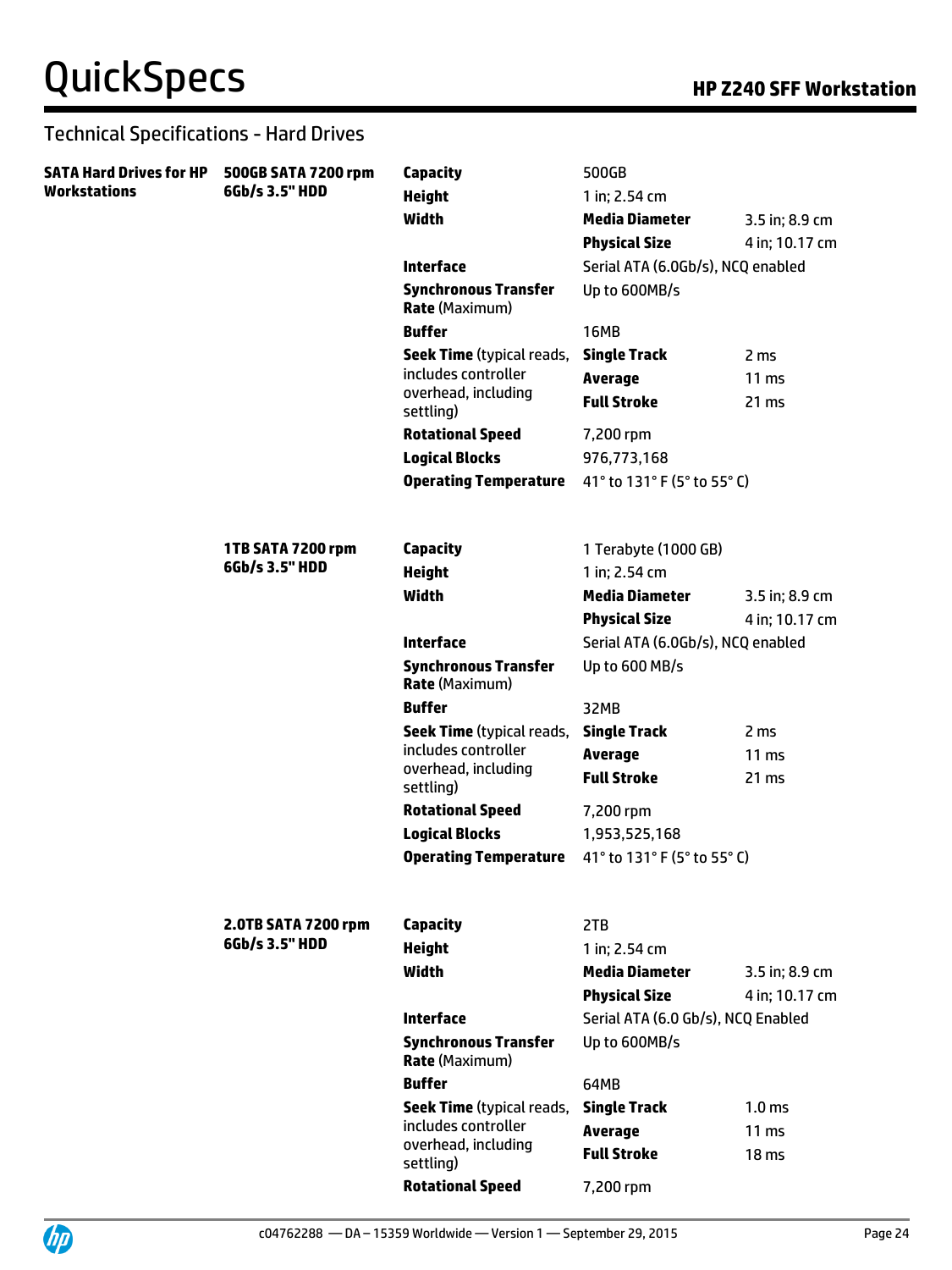|                                  | <b>Logical Blocks</b><br><b>Operating Temperature</b> | 3,907,029,168<br>41° to 131° F (5° to 55° C) |                   |
|----------------------------------|-------------------------------------------------------|----------------------------------------------|-------------------|
|                                  |                                                       |                                              |                   |
| 3.0TB SATA 7200 rpm              | Capacity                                              | $3.0$ TB                                     |                   |
| 6Gb/s 3.5" HDD                   | <b>Height</b>                                         | 1 in; 2.54 cm                                |                   |
|                                  | Width                                                 | <b>Media Diameter</b>                        | 3.5 in; 8.9 cm    |
|                                  |                                                       | <b>Physical Size</b>                         | 4.0 in; 10.17 cm  |
|                                  | <b>Interface</b>                                      | Serial ATA (6.0Gb/s), NCQ enabled            |                   |
|                                  | <b>Synchronous Transfer</b><br><b>Rate (Maximum)</b>  | Up to 6.0 Gb/s                               |                   |
|                                  | <b>Buffer</b>                                         | 64MB                                         |                   |
|                                  | Seek Time (typical reads,                             | <b>Single Track</b>                          | 0.6 <sub>ms</sub> |
|                                  | includes controller                                   | Average                                      | $11 \text{ ms}$   |
|                                  | overhead, including<br>settling)                      | <b>Full Stroke</b>                           | Not specified     |
|                                  | <b>Rotational Speed</b>                               | 7200 rpm                                     |                   |
|                                  | <b>Operating Temperature</b>                          | 41° to 140° F (5° to 60° C)                  |                   |
|                                  |                                                       |                                              |                   |
| 500GB SATA 7.2K SED SFF Capacity |                                                       | 500GB                                        |                   |
| HDD                              | <b>Height</b>                                         | 0.275 in; 0.7 cm                             |                   |
|                                  | <b>Width</b>                                          | <b>Media Diameter</b>                        | 2.5 in; 6.36 cm   |
|                                  |                                                       | <b>Physical Size</b>                         | 2.75 in; 6.99 cm  |
|                                  | <b>Interface</b>                                      | Serial ATA (6Gb/s)                           |                   |
|                                  | <b>Synchronous Transfer</b><br><b>Rate (Maximum)</b>  | Up to 600MB/s                                |                   |
|                                  | <b>Buffer</b>                                         | 32MB                                         |                   |
|                                  | <b>Seek Time</b> (typical reads,                      | <b>Single Track</b>                          | 0.6 <sub>ms</sub> |
|                                  | includes controller                                   | <b>Average</b>                               | $4.2 \text{ ms}$  |
|                                  | overhead, including<br>settling)                      | <b>Full Stroke</b>                           | 25ms (typical)    |
|                                  | <b>Rotational Speed</b>                               | 7200 rpm                                     |                   |
|                                  | <b>Operating Temperature</b>                          | 32° to 140° F (0° to 60° C)                  |                   |
|                                  |                                                       |                                              |                   |
| 1TB SATA 7200 rpm 8GB            | Capacity                                              | 1TB                                          |                   |
| 3.5" SSHD (hybrid)               | <b>Height</b>                                         | 1 in; 2.54 cm                                |                   |
|                                  | Width                                                 | <b>Media Diameter</b>                        | 3.5 in; 8.9 cm    |
|                                  |                                                       | <b>Physical Size</b>                         | 4 in; 10.17 cm    |
|                                  | <b>Interface</b>                                      | 6Gb/s SATA                                   |                   |
|                                  | <b>Synchronous Transfer</b><br><b>Rate (Maximum)</b>  | Up to 600MB/s                                |                   |
|                                  | <b>Buffer</b>                                         | 64MB standard HDD cache buffer               |                   |
|                                  | Cache                                                 | 8GB NAND flash                               |                   |
|                                  | <b>Rotational Speed</b>                               | 7,200 rpm                                    |                   |
|                                  | <b>Operating Temperature</b>                          | 32° to 140° F (0° to 60° C)                  |                   |

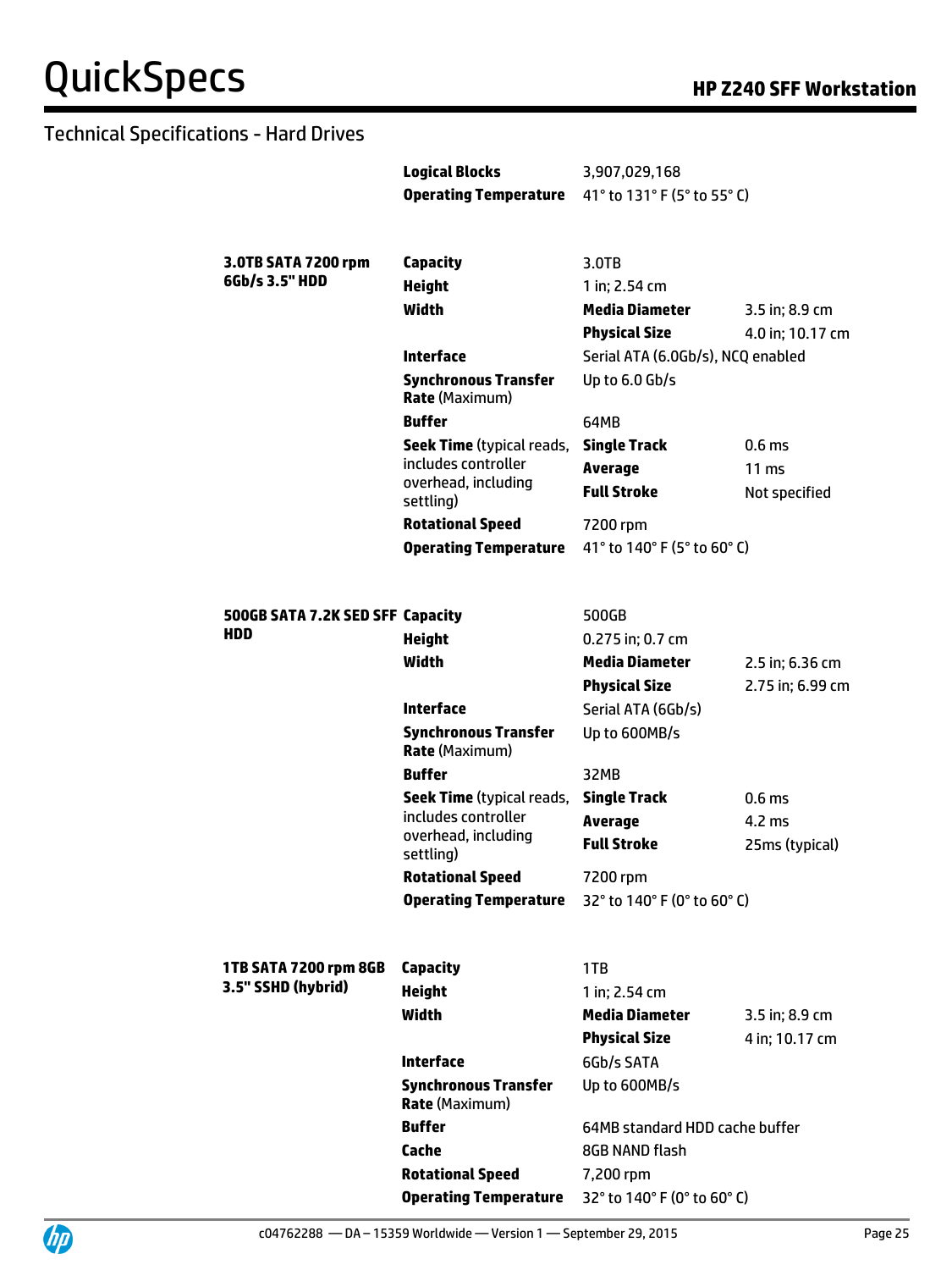| <b>HP SATA Solid State</b>                      | <b>HP 128GB SATA 6Gb/s</b>   | Capacity                                             | 128GB                           |                 |
|-------------------------------------------------|------------------------------|------------------------------------------------------|---------------------------------|-----------------|
| <b>Drives (SSDs) for</b><br><b>Workstations</b> | <b>SSD</b>                   | <b>Height</b>                                        | 0.28 in; 0.7 cm                 |                 |
|                                                 |                              | <b>Width</b>                                         | <b>Physical Size</b>            | 2.5 in; 6.36 cm |
|                                                 |                              | <b>Interface</b>                                     | SATA 6Gb/s                      |                 |
|                                                 |                              | <b>Synchronous Transfer</b><br><b>Rate (Maximum)</b> | Up to 500MB/s (Sequential Read) |                 |
|                                                 |                              | <b>Operating Temperature</b>                         | 32° to 158° F (0° to 70° C)     |                 |
|                                                 | <b>HP 256GB SATA 6Gb/s</b>   | Capacity                                             | 256GB                           |                 |
|                                                 | <b>SSD</b>                   | <b>Height</b>                                        | 0.28 in; 0.7 cm                 |                 |
|                                                 |                              | <b>Interface</b>                                     | SATA 6Gb/s                      |                 |
|                                                 |                              | <b>Synchronous Transfer</b><br><b>Rate (Maximum)</b> | Up to 500MB/s (Sequential Read) |                 |
|                                                 |                              | <b>Operating Temperature</b>                         | 32° to 158° F (0° to 70° C)     |                 |
|                                                 | <b>HP 512GB SATA 6Gb/s</b>   | Capacity                                             | 512GB                           |                 |
|                                                 | <b>SSD</b>                   | <b>Height</b>                                        | 0.28 in; 0.7 cm                 |                 |
|                                                 |                              | <b>Width</b>                                         | <b>Physical Size</b>            | 2.5 in; 6.36 cm |
|                                                 |                              | <b>Interface</b>                                     | 6Gb/s SATA                      |                 |
|                                                 |                              | <b>Synchronous Transfer</b><br><b>Rate (Maximum)</b> | Up to 500MB/s (Sequential Read) |                 |
|                                                 |                              | <b>Operating Temperature</b>                         | 32° to 158° F (0° to 70° C)     |                 |
|                                                 | <b>HP 1TB SATA 6Gb/s SSD</b> | Capacity                                             | 1TB                             |                 |
|                                                 |                              | <b>Height</b>                                        | 0.28 in; 0.7 cm                 |                 |
|                                                 |                              | <b>Width</b>                                         | <b>Physical Size</b>            | 2.5 in; 6.36 cm |
|                                                 |                              | <b>Interface</b>                                     | 6Gb/s SATA                      |                 |
|                                                 |                              | <b>Synchronous Transfer</b><br><b>Rate (Maximum)</b> | Up to 500MB/s (Sequential Read) |                 |
|                                                 |                              | <b>Operating Temperature</b>                         | 32° to 158° F (0° to 70° C)     |                 |
|                                                 | <b>HP 256GB SATA 6Gb/s</b>   | <b>Capacity</b>                                      | 256GB                           |                 |
|                                                 | <b>SED SSD</b>               | <b>Height</b>                                        | 0.28 in; 0.7 cm                 |                 |
|                                                 |                              | <b>Width</b>                                         | <b>Physical Size</b>            | 2.5 in; 6.36 cm |
|                                                 |                              | <b>Interface</b>                                     | 6Gb/s SATA                      |                 |
|                                                 |                              | <b>Synchronous Transfer</b><br><b>Rate (Maximum)</b> | Up to 550MB/s (Sequential Read) |                 |
|                                                 |                              | <b>Operating Temperature</b>                         | 32° to 158° F (0° to 70° C)     |                 |
|                                                 |                              |                                                      |                                 |                 |

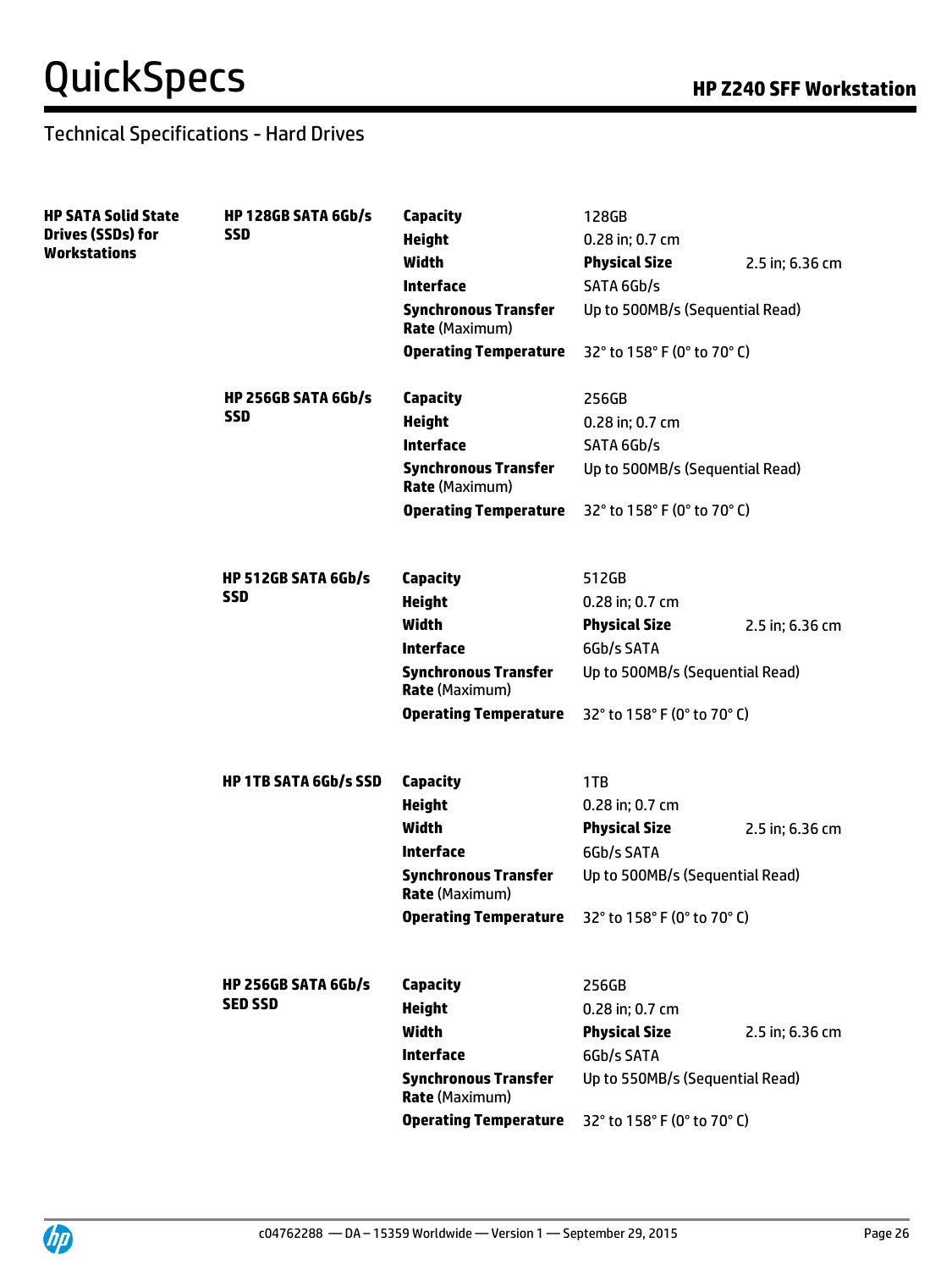| <b>PCIe SSDs for HP</b><br>Workstations | <b>HP Z Turbo Drive G2</b><br><b>128GB SSD</b> | Capacity<br>Interface<br><b>Operating Temperature</b> | 128GB<br>PCI Express 3.0 x4 electrical x4 physical<br>32 $^{\circ}$ to 158 $^{\circ}$ F (0 $^{\circ}$ to 70 $^{\circ}$ C) |
|-----------------------------------------|------------------------------------------------|-------------------------------------------------------|---------------------------------------------------------------------------------------------------------------------------|
|                                         | <b>HP Z Turbo Drive G2</b><br><b>256GB SSD</b> | Capacity<br>Interface<br><b>Operating Temperature</b> | 256GB<br>PCI Express 3.0 x4 electrical x4 physical<br>32° to 158° F (0° to 70° C)                                         |
|                                         | <b>HP Z Turbo Drive 512GB</b><br><b>SSD</b>    | Capacity<br>Interface<br><b>Operating Temperature</b> | 512GB<br>PCI Express 2.0 x4 electrical x4 physical<br>32° to 158° F (0° to 70° C)                                         |

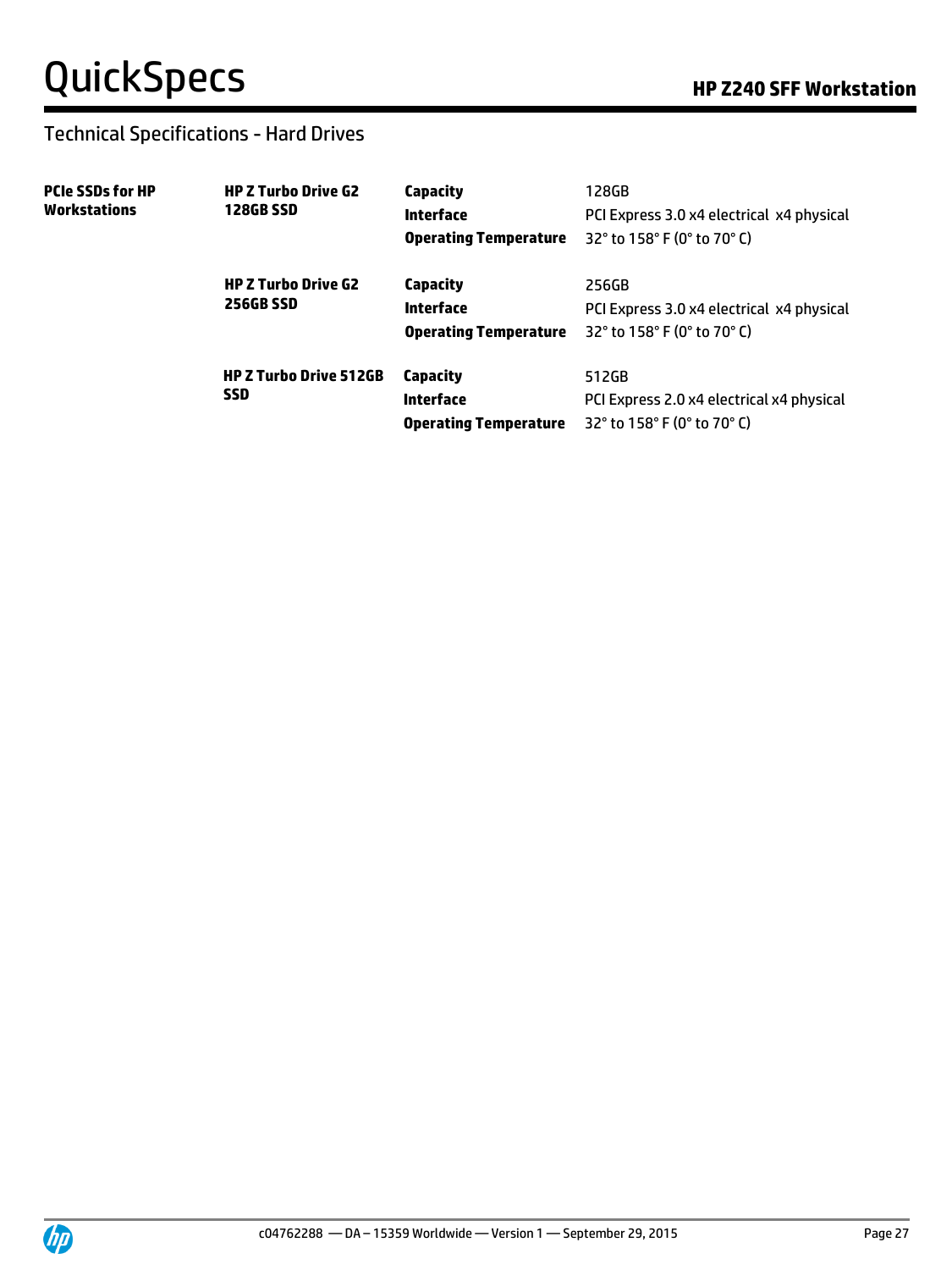| Integrated Intel <sup>®</sup> HD*<br>Graphics (Z240) | <b>Form Factor</b>                          | Integrated in select Intel® Xeon® E3, Intel® Core™ i7, and Intel® Core™ i5<br>processors.                                                                                                                                                                                                                                                                                                 |
|------------------------------------------------------|---------------------------------------------|-------------------------------------------------------------------------------------------------------------------------------------------------------------------------------------------------------------------------------------------------------------------------------------------------------------------------------------------------------------------------------------------|
|                                                      |                                             | Check specific platform specifications for selections.                                                                                                                                                                                                                                                                                                                                    |
|                                                      | <b>Graphics Controller</b>                  | Intel <sup>®</sup> HD Graphics                                                                                                                                                                                                                                                                                                                                                            |
|                                                      | <b>Memory</b>                               | Unified Memory Architecture (UMA) frame buffer. Graphics memory is<br>shared with system memory. Size selectable between 64 MB to 512 MB<br>via BIOS setting. Default size is 64 MB. Additional memory is allocated for<br>graphics as needed using Intel's Dynamic Video Memory Technology (Intel<br>DVMT 5.0), to provide an optimal balance between graphics and system<br>memory use. |
|                                                      | <b>Connectors</b>                           | Check system platform specifications where Intel® HD Graphics are<br>available.                                                                                                                                                                                                                                                                                                           |
|                                                      | <b>Maximum Resolution</b>                   | Display Port: 2560 x 1600<br>DVI: 1920x1200<br>VGA: 2048x1536                                                                                                                                                                                                                                                                                                                             |
|                                                      |                                             | <b>NOTE:</b> For DVI and VGA outputs, separate adapters may be required.                                                                                                                                                                                                                                                                                                                  |
|                                                      | <b>Shading Architecture</b>                 | Shader Model 5.0                                                                                                                                                                                                                                                                                                                                                                          |
|                                                      | <b>Supported Graphics APIs</b>              | OpenGL 4.0<br>DirectX 11.1                                                                                                                                                                                                                                                                                                                                                                |
|                                                      | <b>Available Graphics</b><br><b>Drivers</b> | Windows 10<br>Windows 7                                                                                                                                                                                                                                                                                                                                                                   |
|                                                      |                                             | *Integrated graphics will depend on processor. HD content required to view HD images                                                                                                                                                                                                                                                                                                      |

#### **NVIDIA**® **NVS™310 512MB Form Factor** Low Profile: **Graphics**

|                               | 2.713 inches in height × 6.150 inches in length               |
|-------------------------------|---------------------------------------------------------------|
| <b>Graphics Controller</b>    | NVIDIA® NVS™310                                               |
| <b>Bus Type</b>               | PCI Express x16, 2.0 compliant                                |
| <b>Memory</b>                 | Size: 512MB DDR3<br>Clock: 875Mhz<br>Memory Bandwidth: 14GB/s |
| <b>Connectors</b>             | 2 x DisplayPort 1.2                                           |
| <b>Maximum Resolution</b>     | Up to 2560 x 1600 (digital display) per display.              |
| <b>Image Quality Features</b> | See Display Output section.                                   |

The following video formats are supported:

- MPEG2
- MPEG4 Part 2 Advanced Simple Profile
- H.264 SVC codec support
- Support for 3D Blu Ray
- VC1
- DivX version 3.11 and later
- MVC

A full range of video resolutions are supported including 1080p, 1080i, 720p, 480p and 480i. The NVS™ 310 GPU provides hardware acceleration for the computationally intensive parts of video processing, as well as provides improved video playback speeds via faster decode and transcode.

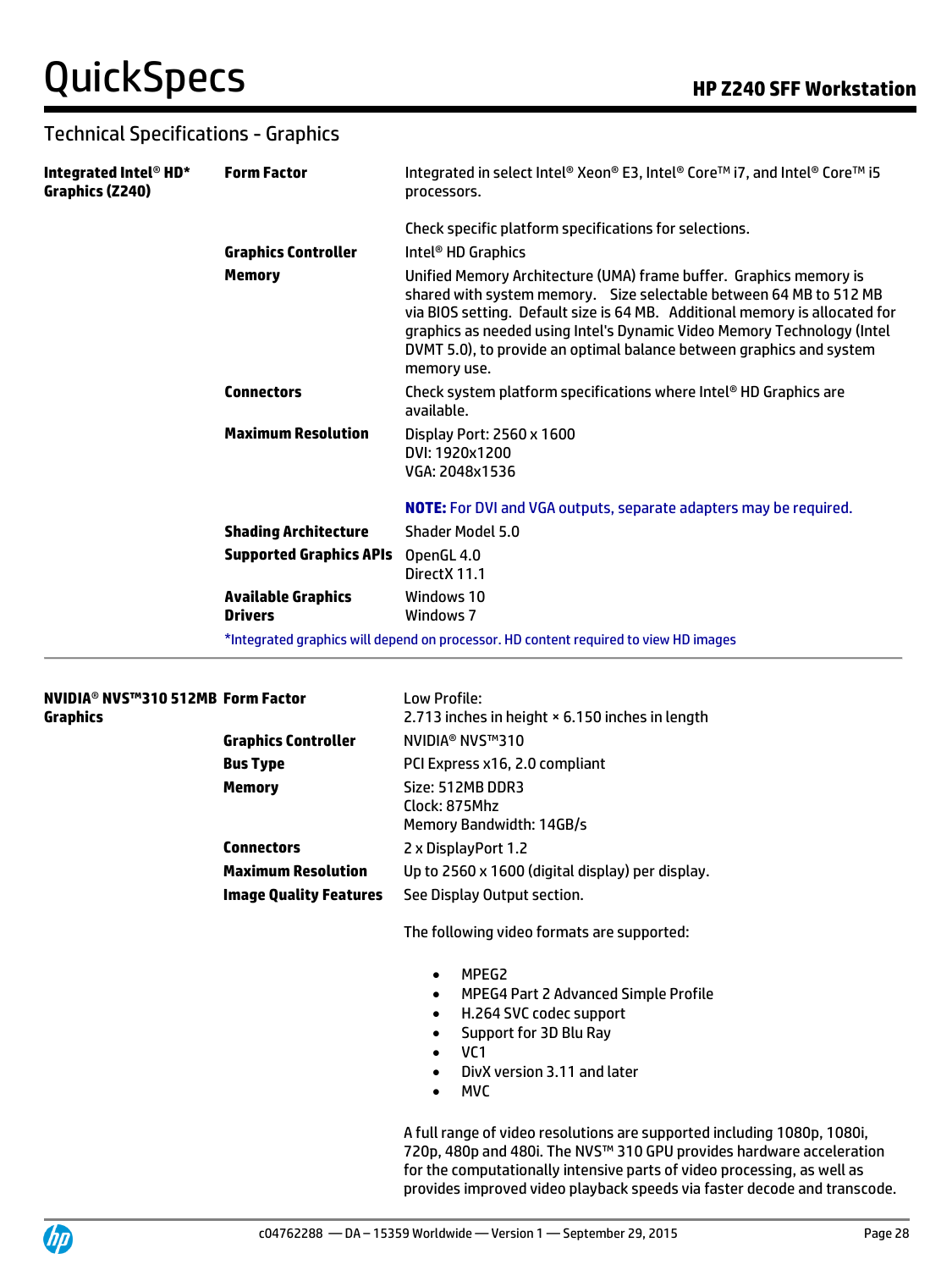**Display Output** Up to 2 displays in the following configurations:

DisplayPort output:

- Drives two DisplayPort enabled digital display at resolutions up to 2560 × 1600 at 60 Hz with reduced blanking, when connected natively using the 2 DisplayPort connectors on the NVS™ 310 graphics card
- Supports 2 monitors up to resolution of 1920 × 1200 at 60 Hz with reduced blanking using DisplayPort 1.2 multi stream topology technology.

DVI-D output:

- Drives two digital display at resolutions up to 1920 × 1200 at 60 Hz with reduced blanking using DisplayPort to DVI-D single-link cable adaptors
- Drives two digital display at resolutions up to 2560× 1600 at 60 Hz with reduced blanking using DisplayPort to DVI-D dual-link cable adaptors

HDMI output:

 NVS™ 310 is capable of driving two high definition (HD) panels up to resolutions of 1920 × 1080P at 60 Hz using DisplayPort to HDMI cable adaptors

VGA display output:

 Drives two analog display at resolutions up to 1920 × 1200 at 60 Hz using DisplayPort to VGA cable adaptors

| <b>Shading Architecture</b>                 | Shader Model 5.0                                                                                                                                                                                                |
|---------------------------------------------|-----------------------------------------------------------------------------------------------------------------------------------------------------------------------------------------------------------------|
| <b>Supported Graphics APIs</b>              | DX11, OpenGL 4.1                                                                                                                                                                                                |
| <b>Available Graphics</b><br><b>Drivers</b> | Windows 7 Professional (64-bit and 32-bit)<br>Windows XP Professional (64-bit and 32-bit)<br>Red Hat <sup>®</sup> Enterprise Linux® (RHEL)<br>SUSE Linux <sup>®</sup> Enterprise Desktop 11 (64-bit and 32-bit) |
|                                             | HP qualified drivers may be preloaded or the latest HP qualified drivers are<br>available from the HP support Web site:<br>http://welcome.hp.com/country/us/en/support.html                                     |
|                                             | SUSE Linux <sup>®</sup> Enterprise drivers may also be obtained from:<br>ftp://download.nvidia.com/novell or http://www.nvidia.com                                                                              |
| <b>Power Consumption</b>                    | 19.5 Watts                                                                                                                                                                                                      |
| <b>Note</b>                                 | The thermal solution used on this card is an active fan heatsink.                                                                                                                                               |

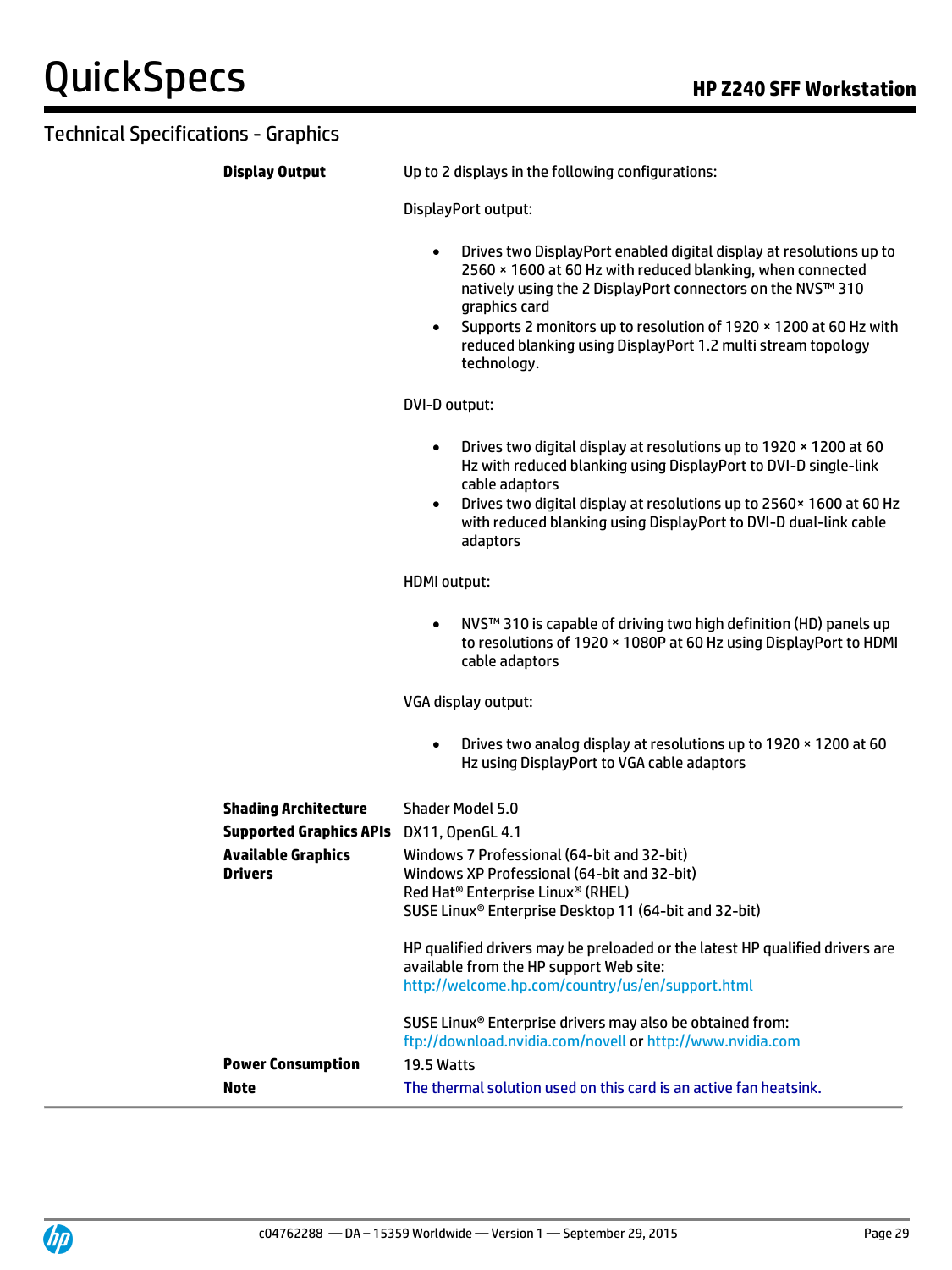| NVIDIA® NVS™ 315 1GB<br>Graphics (for HP | <b>Form Factor</b>            | Low Profile:<br>2.713 inches in height × 5.7 inches in length                                                                                                                                                                                                                                                  |
|------------------------------------------|-------------------------------|----------------------------------------------------------------------------------------------------------------------------------------------------------------------------------------------------------------------------------------------------------------------------------------------------------------|
| Workstations)                            | <b>Graphics Controller</b>    | NVIDIA® NVS™ 315 (using GF119-825 GPU)<br>Number of Cores: 48 CUDA <sup>®</sup> cores<br>Max. Power: 19.3W<br><b>Cooling Solution: Active fan heatsink</b>                                                                                                                                                     |
|                                          | <b>Bus Type</b>               | PCI Express x16, 2.0 compliant                                                                                                                                                                                                                                                                                 |
|                                          | <b>Memory</b>                 | Size: 1GB DDR3<br>Clock: 875Mhz<br>Memory Bandwidth: 14GB/s                                                                                                                                                                                                                                                    |
|                                          | <b>Connectors</b>             | DMS-59 output                                                                                                                                                                                                                                                                                                  |
|                                          |                               | Cables included:<br>- For CTO: DMS-59 to DVI cable<br>- For AMO: DMS-59 to DVI cable and DMS-59 to VGA cable                                                                                                                                                                                                   |
|                                          | <b>Maximum Resolution</b>     | Maximum number of displays supported: 2                                                                                                                                                                                                                                                                        |
|                                          |                               | <b>Maximum Resolution Support:</b>                                                                                                                                                                                                                                                                             |
|                                          |                               | - DMS-59 to VGA: 2048 x 1536 @ 85Hz<br>- DMS-59 to DVI: 1980 x 1200 @ 60Hz<br>- DMS-59 to DP: 2560 x 1600 @ 60Hz                                                                                                                                                                                               |
|                                          | <b>Image Quality Features</b> | See Display Output section.                                                                                                                                                                                                                                                                                    |
|                                          |                               | The following video formats are supported:                                                                                                                                                                                                                                                                     |
|                                          |                               | - MPEG2<br>- MPEG4 Part 2 Advanced Simple Profile<br>- H.264 SVC codec support<br>- Support for 3D Blu Ray<br>$-VC1$<br>- DivX version 3.11 or later                                                                                                                                                           |
|                                          |                               | A full range of video resolutions are supported including 1080p, 1080i,<br>720p, 480p and 480i. The NVS™NVS™™ 315 GPU provides hardware<br>acceleration for the computationally intensive parts of video processing, as<br>well as provides improved video playback speeds via faster decode and<br>transcode. |
|                                          | <b>Display Output</b>         | Up to 2 displays in the following configurations:                                                                                                                                                                                                                                                              |
|                                          |                               | DisplayPort output:                                                                                                                                                                                                                                                                                            |
|                                          |                               | Drives two DisplayPort enabled digital displays at resolutions up<br>to 2560 × 1600 at 60 Hz with reduced blanking, when connected<br>via the DMS-59 to DP adapter.                                                                                                                                            |
|                                          |                               | DVI-D output:                                                                                                                                                                                                                                                                                                  |
|                                          |                               |                                                                                                                                                                                                                                                                                                                |

 Drives two digital display at resolutions up to 1920 × 1200 at 60 Hz with reduced blanking using DMS-59 to DVI-D single-link cable

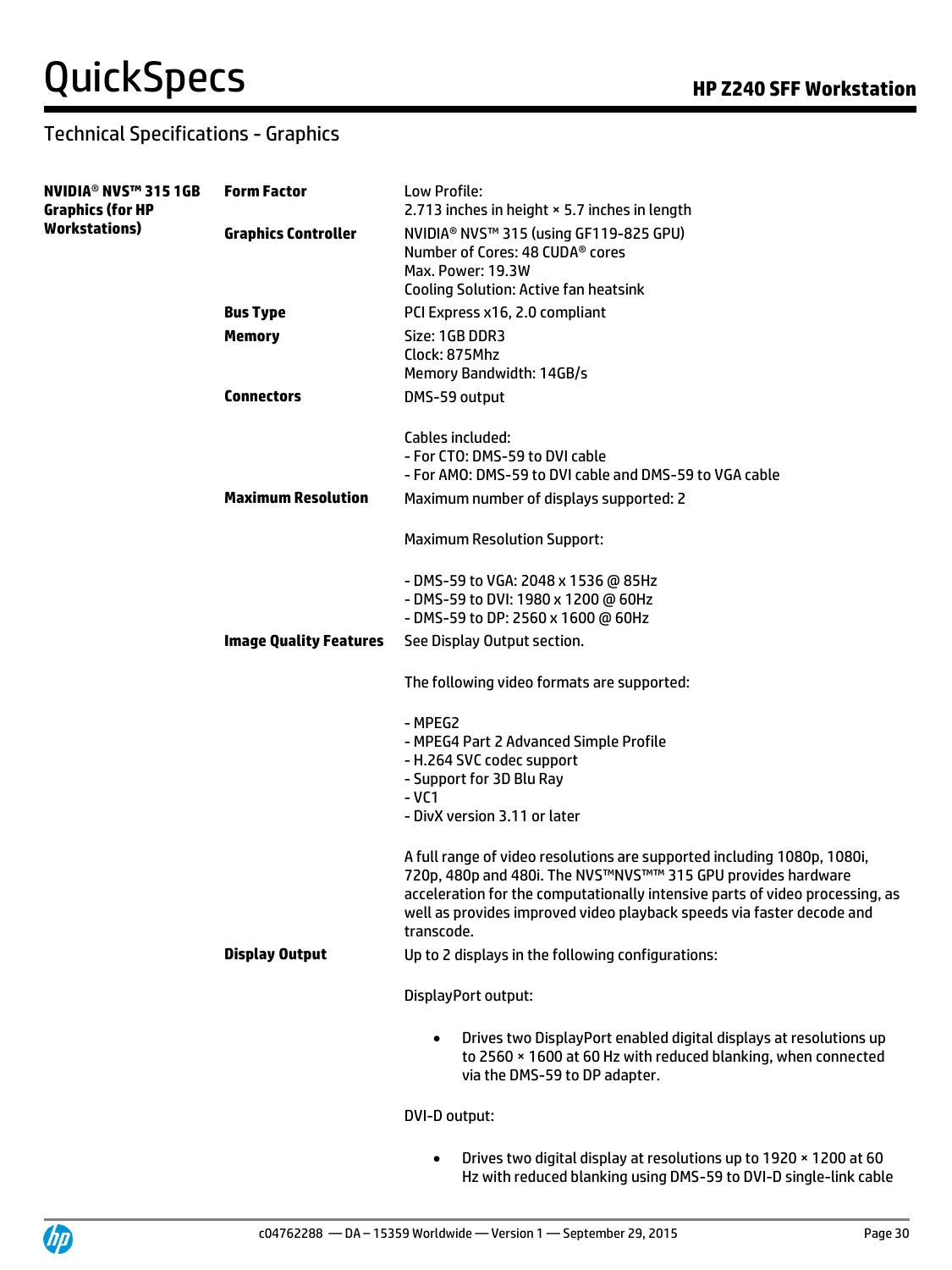adaptor

VGA display output:

 Drives two analog display at resolutions up to 2048 × 1536 at 85 Hz using DMS-59 to VGA cable adaptor.

| <b>Shading Architecture</b><br><b>Supported Graphics APIs</b><br><b>Available Graphics</b><br><b>Drivers</b> |              | Shader Model 5.0<br>DX11, OpenGL 4.3<br>Windows <sup>®</sup> 8<br>Windows 7 Professional (64-bit and 32-bit)<br>Windows XP Professional (64-bit and 32-bit)<br>Red Hat <sup>®</sup> Enterprise Linux <sup>®</sup> (RHEL)<br>SUSE Linux <sup>®</sup> Enterprise Desktop 11 (64-bit and 32-bit)<br>HP qualified drivers may be preloaded or the latest HP qualified drivers are<br>available from the HP support Web site: |  |
|--------------------------------------------------------------------------------------------------------------|--------------|--------------------------------------------------------------------------------------------------------------------------------------------------------------------------------------------------------------------------------------------------------------------------------------------------------------------------------------------------------------------------------------------------------------------------|--|
|                                                                                                              |              | http://welcome.hp.com/country/us/en/support.html                                                                                                                                                                                                                                                                                                                                                                         |  |
|                                                                                                              |              | SUSE Linux <sup>®</sup> Enterprise drivers may also be obtained from:                                                                                                                                                                                                                                                                                                                                                    |  |
|                                                                                                              | <b>Notes</b> | ftp://download.nvidia.com/novell or http://www.nvidia.com<br>The thermal solution used on this card is an active fan heatsink.                                                                                                                                                                                                                                                                                           |  |

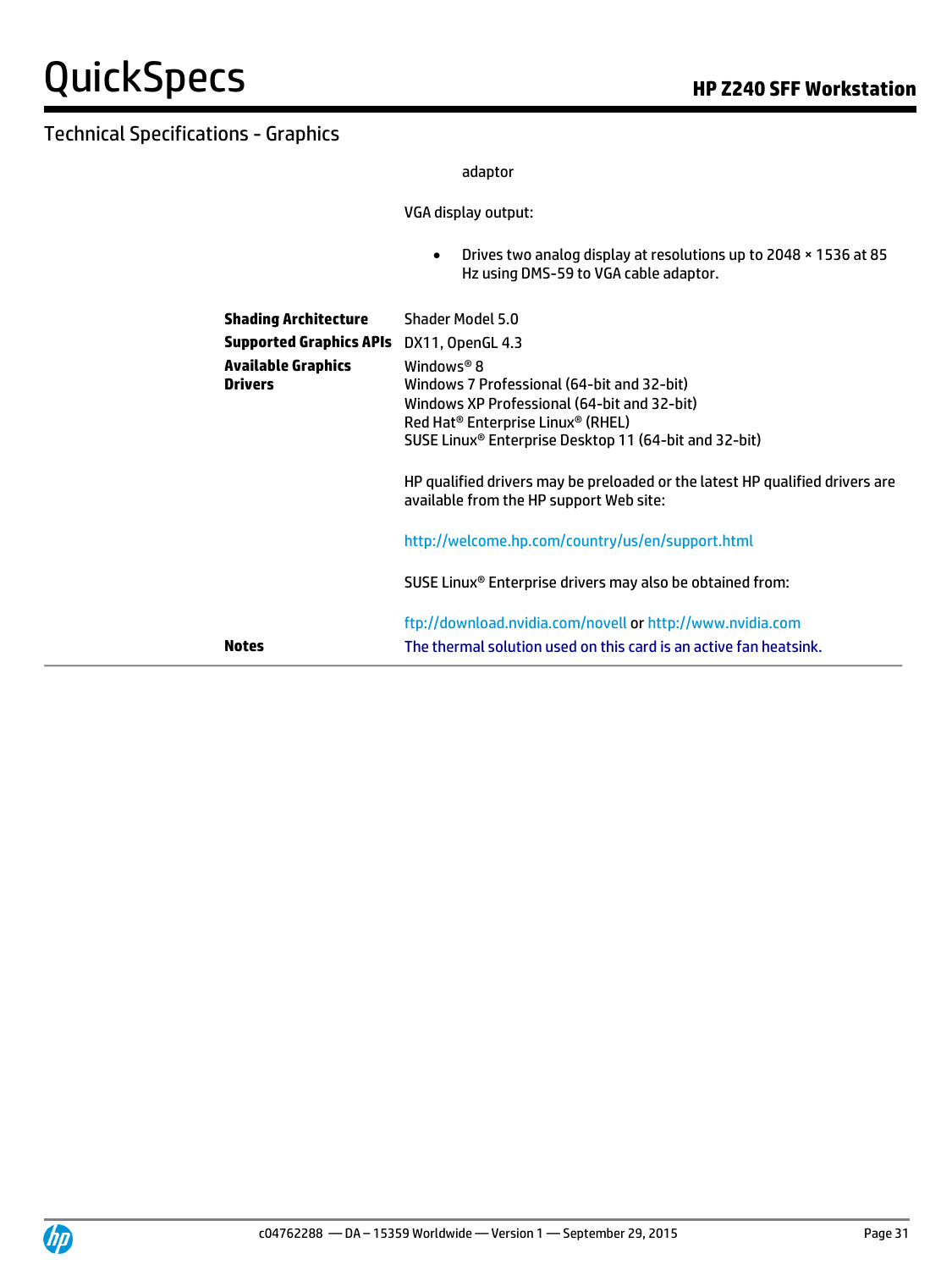Up

| <b>NVIDIA<sup>®</sup> NVS™ 510 2GB</b> | <b>Form Factor</b>             | Low Profile, 2.713 inches × 6.3 inches, single slot                                                                                                                                                                                                                                                                                                                                                                                                                                                                                                   |
|----------------------------------------|--------------------------------|-------------------------------------------------------------------------------------------------------------------------------------------------------------------------------------------------------------------------------------------------------------------------------------------------------------------------------------------------------------------------------------------------------------------------------------------------------------------------------------------------------------------------------------------------------|
| <b>Graphics</b>                        | <b>Graphics Controller</b>     | <b>NVS™NVS™™™ 510 GPU</b><br>Core Clock: 797 Mhz                                                                                                                                                                                                                                                                                                                                                                                                                                                                                                      |
|                                        |                                | Memory Clock: 891 Mhz                                                                                                                                                                                                                                                                                                                                                                                                                                                                                                                                 |
|                                        |                                | CUDA <sup>®</sup> Cores: 192                                                                                                                                                                                                                                                                                                                                                                                                                                                                                                                          |
|                                        | <b>Bus Type</b>                | PCI Express x16, Generation 2.0                                                                                                                                                                                                                                                                                                                                                                                                                                                                                                                       |
|                                        | <b>Memory</b>                  | 2GB DDR3                                                                                                                                                                                                                                                                                                                                                                                                                                                                                                                                              |
|                                        | <b>Connectors</b>              | Four mini-DisplayPort.<br>Four mini-DisplayPort to DisplayPort adapters included.<br>(DisplayPort to DVI-D, DisplayPort to VGA, DisplayPort to HDMI, and<br>DisplayPort to Dual-Link DVI adapters available as separate accessories)                                                                                                                                                                                                                                                                                                                  |
|                                        | <b>Maximum Resolution</b>      | Mini-DisplayPort connectors support ultra-high-resolution panels (up to<br>3840 x 2160 @ 60Hz)                                                                                                                                                                                                                                                                                                                                                                                                                                                        |
|                                        |                                | <b>NOTE:</b> This card supports up to four displays. For Windows XP, only 2 active<br>displays are supported.                                                                                                                                                                                                                                                                                                                                                                                                                                         |
|                                        | <b>Image Quality Features</b>  | 10-bit internal display processing, including hardware support for 10-bit<br>scan-out                                                                                                                                                                                                                                                                                                                                                                                                                                                                 |
|                                        | <b>Display Output</b>          | DisplayPort with Multi-Stream Technology (MST) and High Bit Rate 2<br>(HBR2) support.                                                                                                                                                                                                                                                                                                                                                                                                                                                                 |
|                                        |                                | <b>Digital Display Support</b>                                                                                                                                                                                                                                                                                                                                                                                                                                                                                                                        |
|                                        |                                | 1. DisplayPort Output<br>- Drives four DisplayPort enabled digital display at resolutions up to 3840 x<br>2160 at 60 Hz with reduced blanking, when connected natively using the 4<br>DisplayPort connectors on the NVS™NVS™™ 510 graphics card.<br>- DisplayPort Multi-Stream Topology (MST) Technology: Supports various<br>combinations of display resolutions and number of displays when using<br>DisplayPort multi stream topology technology - up to a maximum of 4<br>monitors at a resolution of 1920 × 1200 at 60 Hz with reduced blanking. |
|                                        |                                | 2. DVI-D Output<br>- Drives four digital displays at resolutions up to 1920 x 1200 at 60 Hz with<br>reduced blanking using DisplayPort to DVI-D single-link cable adaptors.<br>- Drives four digital displays at resolutions up to 2560 × 1600 at 60 Hz with<br>reduced blanking using DisplayPort to DVI-D dual-link cable adaptors.                                                                                                                                                                                                                 |
|                                        |                                | 3. HDMI Output<br>- The NVS™NVS™™ 510 graphics board is capable of driving four high<br>definition (HD) panels up to resolutions of 1920 × 1080P at 60 Hz using<br>DisplayPort to HDMI cable adaptors.                                                                                                                                                                                                                                                                                                                                                |
|                                        |                                | <b>Analog Display Support</b>                                                                                                                                                                                                                                                                                                                                                                                                                                                                                                                         |
|                                        |                                | 1. VGA display output<br>- Drives four analog displays at resolutions up to 1920 x 1200 at 60 Hz<br>using DisplayPort to VGA cable adaptors.                                                                                                                                                                                                                                                                                                                                                                                                          |
|                                        | <b>Supported Graphics APIs</b> | Full Microsoft <sup>®</sup> DirectX 11, Shader Model 5.0 support<br>Full OpenGL 4.3 support                                                                                                                                                                                                                                                                                                                                                                                                                                                           |
|                                        | <b>Available Graphics</b>      | Windows 7 Professional (64-bit and 32-bit)                                                                                                                                                                                                                                                                                                                                                                                                                                                                                                            |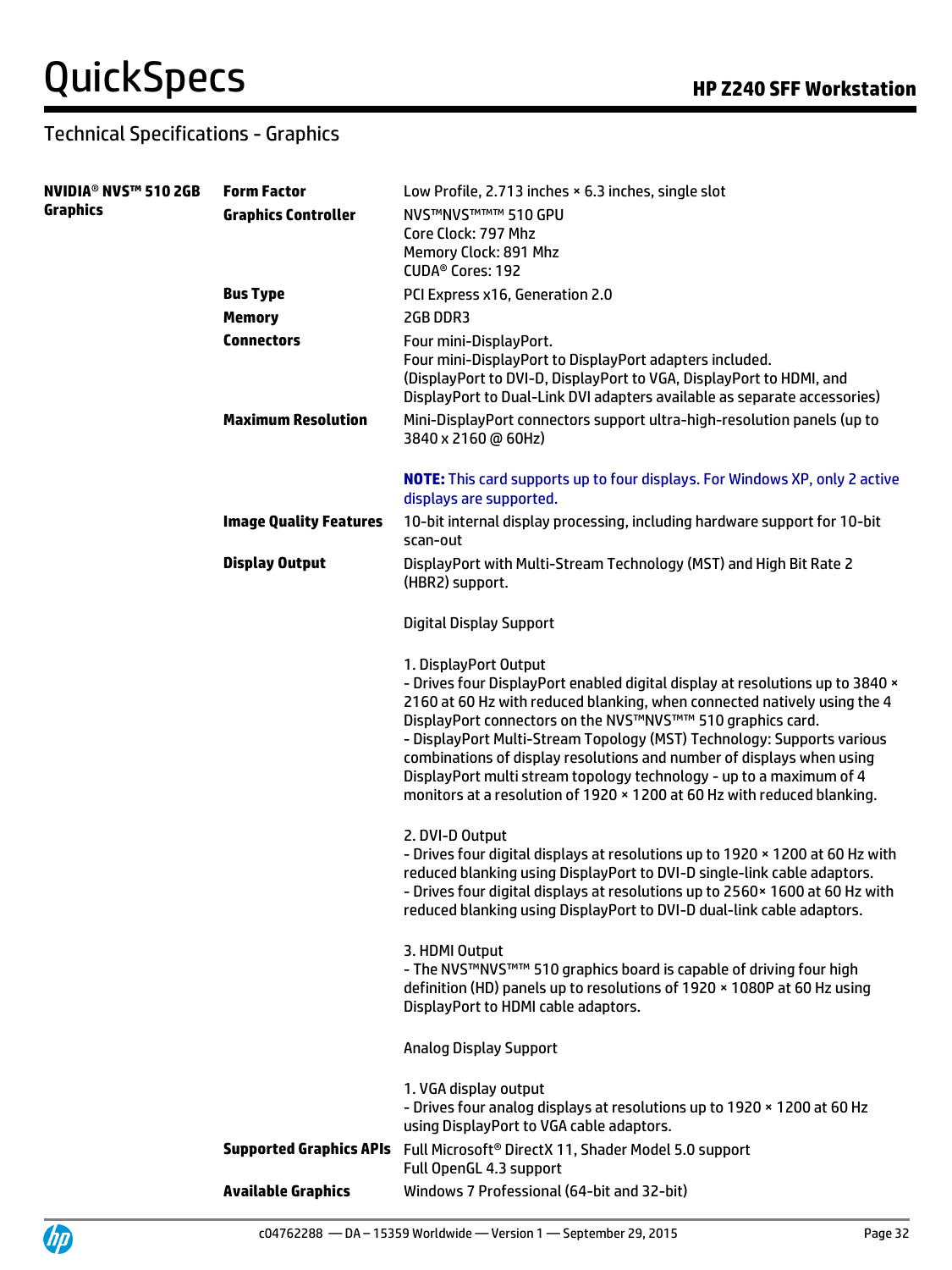| <b>Technical Specifications - Graphics</b> |                               |                                                                                                                                                                                          |
|--------------------------------------------|-------------------------------|------------------------------------------------------------------------------------------------------------------------------------------------------------------------------------------|
|                                            | <b>Drivers</b>                | Windows® XP Professional (64-bit and 32-bit)<br>Red Hat <sup>®</sup> Enterprise Linux® (RHEL) 6 Desktop/Workstation<br>SUSE Linux <sup>®</sup> Enterprise Desktop 11 (64-bit and 32-bit) |
|                                            |                               | HP qualified drivers may be preloaded or available from the HP support<br>Web site:                                                                                                      |
|                                            |                               | http://welcome.hp.com/country/us/en/support.html                                                                                                                                         |
|                                            | <b>Power Consumption</b>      | 33.4 Watts                                                                                                                                                                               |
|                                            | <b>Note</b>                   | The thermal solution used on this card is an active fan heatsink.                                                                                                                        |
| AMD FirePro™ W2100<br><b>2GB Graphics</b>  | <b>Form Factor</b>            | Low Profile, half length (full-height bracket included)                                                                                                                                  |
|                                            | <b>Graphics Controller</b>    | AMD FirePro™ W2100 professional graphics based on Oland GPU.<br>GPU: 320 Stream Processors organized into 5 Compute Units<br>GPU Frequency: 630Mhz<br>Power: 26W<br>Cooling: Active      |
|                                            | <b>Bus Type</b>               | PCI Express® x8, Generation 3.0                                                                                                                                                          |
|                                            | <b>Memory</b>                 | 2GB DDR3 memory<br>Memory Bandwidth: up to 28.8 GB/s<br>Memory Width: 128 bit                                                                                                            |
|                                            | <b>Connectors</b>             | 2x Display Port 1.2 connectors                                                                                                                                                           |
|                                            |                               | Factory Configured: No video cable adapter included<br>After market option kit: No video cable adapter included                                                                          |
|                                            |                               | Additional DisplayPort-to-VGA or DisplayPort-to-DVI adapters are<br>available as Factory Configuration or Option Kit accessories.                                                        |
|                                            | <b>Maximum Resolution</b>     | DisplayPort 1.2:<br>- up to 4096x2160 x 24 bpp @ 60Hz                                                                                                                                    |
|                                            |                               | Dual Link DVI(I) (requires adapter cable):<br>- up to 2560 x 1600 x 32 bpp @ 60Hz                                                                                                        |
|                                            |                               | Single Link-DVI(I)(requires adapter cable):<br>- up to 1920 x 1200 x 32 bpp @ 60Hz                                                                                                       |
|                                            |                               | VGA (requires adapter cable):<br>- up to 1920 x 1200 x 32 bpp @ 60Hz                                                                                                                     |
|                                            | <b>Image Quality Features</b> | Advanced support for 8-bit, 10-bit, and 16-bit per RGB color component.<br>High bandwidth scaler for high quality up and downscaling.                                                    |
|                                            | <b>Display Output</b>         | 2 x DisplayPort <sup>®</sup> 1.2a<br>Maximum number of displays: 2                                                                                                                       |
|                                            | <b>Shading Architecture</b>   | Shader Model 5.0                                                                                                                                                                         |

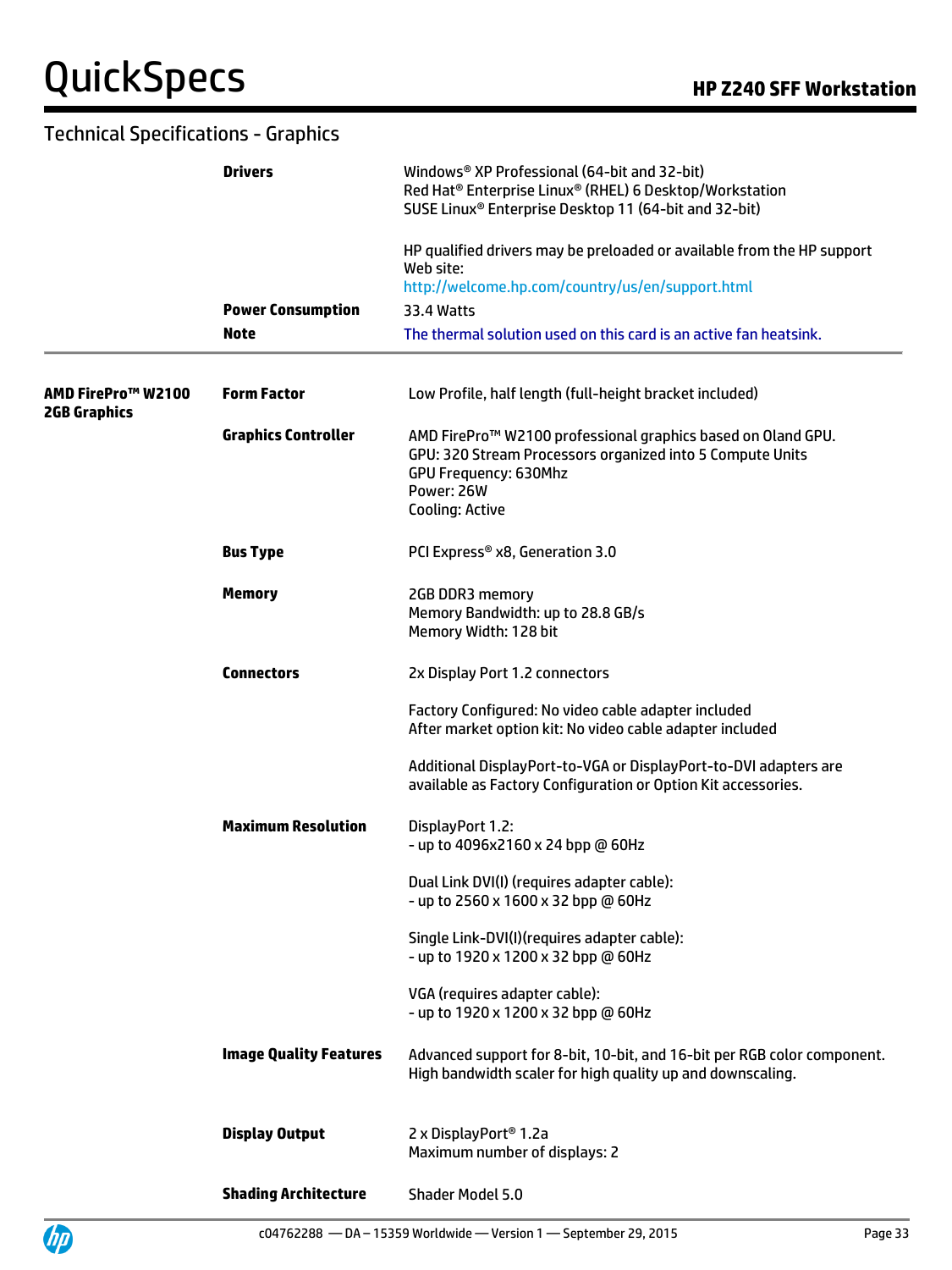### QuickSpecs **Manual Section HP Z240 SFF Workstation**

|                                             | <b>Supported Graphics APIs</b> | OpenCL™ 1.2, DirectX® 11.2/12, OpenGL 4.4                                                                                                                                                                                                                                                |
|---------------------------------------------|--------------------------------|------------------------------------------------------------------------------------------------------------------------------------------------------------------------------------------------------------------------------------------------------------------------------------------|
|                                             |                                | OpenGL 4.4 support with driver release 14.301.xxx<br>OpenCL 1.2 conformance expected with drive release 14.301.xxx                                                                                                                                                                       |
|                                             |                                | Available Graphics Drivers Windows 8.1 (64-bit and 32-bit)<br>Windows 7 (64-bit and 32-bit)<br>Linux <sup>®</sup>                                                                                                                                                                        |
|                                             |                                | HP qualified drivers may be preloaded or available from the HP support<br>Web site:<br>http://welcome.hp.com/country/us/en/support.html                                                                                                                                                  |
|                                             | <b>Notes</b>                   | Depending on the card model, native DisplayPort™ connectors and/or<br>certified DisplayPort™ active or passive adapters to convert your monitor's<br>native input to your card's DisplayPort™ or Mini-DisplayPort™ connector(s)<br>may be required. See www.amd.com/firepro for details. |
| NVIDIA® Quadro® K420<br><b>1GB Graphics</b> | <b>Form Factor</b>             | Low Profile, single slot<br>Dimensions: 2.713 inches × 6.3 inches<br><b>Cooling: Active</b>                                                                                                                                                                                              |
|                                             | <b>Graphics Controller</b>     | NVIDIA <sup>®</sup> Quadro <sup>®</sup> K420<br>GPU: GK107 with 192 CUDA® cores<br>Power: 41W                                                                                                                                                                                            |
|                                             | <b>Bus Type</b>                | PCI Express x16, 2.0 compliant                                                                                                                                                                                                                                                           |
|                                             | <b>Memory</b>                  | Size: 2GB DDR3<br>Clock: 891MHz<br>Memory Bandwidth: 29GB/s<br>Memory Width: 128 bit                                                                                                                                                                                                     |
|                                             | <b>Connectors</b>              | One dual-link DVI-I connector<br>One DisplayPort connector                                                                                                                                                                                                                               |
|                                             |                                | Factory Configured: No video cable adapter included<br>After market option kit: One DP-to-DVI adapter included with card                                                                                                                                                                 |
|                                             |                                | Additional DisplayPort-to-VGA or DisplayPort-to-DVI adapters are available<br>as Factory Configuration or Option Kit accessories.                                                                                                                                                        |
|                                             | <b>Maximum Resolution</b>      | VGA (via adapter cable):<br>- 2048 × 1536 × 32 bpp at 85 Hz                                                                                                                                                                                                                              |
|                                             |                                | Dual-link DVI<br>$-2560 \times 1600 \times 32$ bpp at 60 Hz (reduced blanking)                                                                                                                                                                                                           |
|                                             |                                | Single-link DVI<br>- 1920 × 1200 × 32 bpp at 60 Hz (reduced blanking)                                                                                                                                                                                                                    |

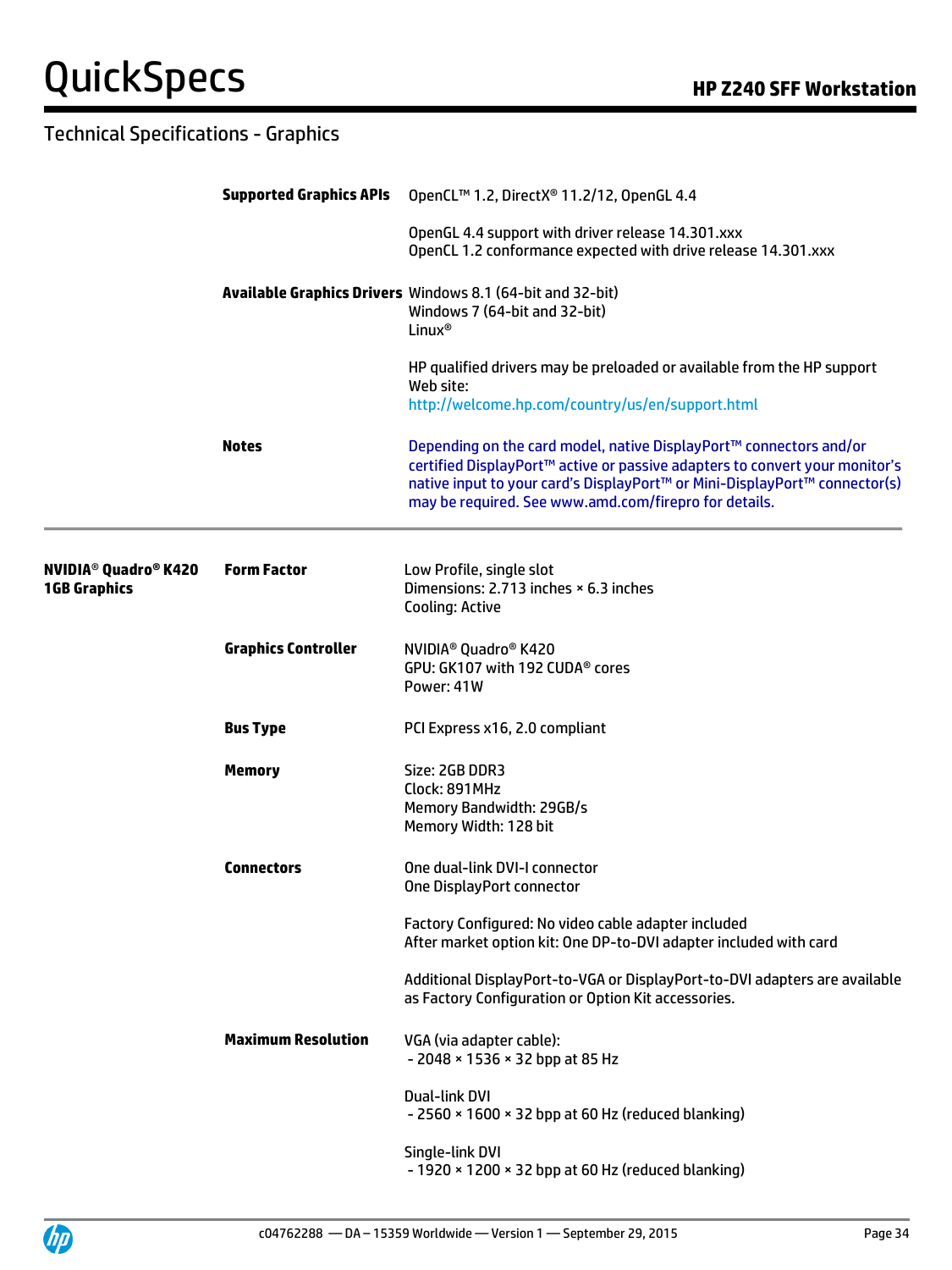UP

|                                                                          |                                             | DisplayPort 1.2<br>$-3840 \times 2160 \times 30$ bpp at 60 Hz                                                                                                                                                                                                                           |
|--------------------------------------------------------------------------|---------------------------------------------|-----------------------------------------------------------------------------------------------------------------------------------------------------------------------------------------------------------------------------------------------------------------------------------------|
|                                                                          | <b>Image Quality Features</b>               | 12-bit internal display pipeline (hardware support for 12-bit scanout on<br>supported panels, applications and connection)                                                                                                                                                              |
|                                                                          |                                             | Stereoscopic 3D display support including NVIDIA® 3D Vision™ technology,<br>3D DLP, Interleaved, and passive stereo                                                                                                                                                                     |
|                                                                          | <b>Display Output</b>                       | Maximum number of displays:<br>- 2 direct attached monitors<br>- 4 using DP 1.2a with MST and HBR2 enabled monitors                                                                                                                                                                     |
|                                                                          |                                             | Maximum number of DisplayPort displays possible (may require MST<br>and/or HBR2):<br>$-41920x1200$<br>$-22560x1600$<br>$-13840x2160$                                                                                                                                                    |
|                                                                          |                                             | Maximum number of monitors across all available Quadro® K420 outputs is<br>4.                                                                                                                                                                                                           |
|                                                                          | <b>Shading Architecture</b>                 | <b>Shader Model 5.0</b>                                                                                                                                                                                                                                                                 |
|                                                                          | Supported Graphics APIs DX11, OpenGL 4.4    | Programming support for CUDA® C, CUDA® C++, DirectCompute 5.0,<br>OpenCL, Python, and Fortran                                                                                                                                                                                           |
|                                                                          | <b>Available Graphics</b><br><b>Drivers</b> | Windows 8.1<br>Windows 8<br>Windows 7<br>Linux <sup>®</sup> - Full OpenGL implementation, complete with NVIDIA <sup>®</sup> and ARB<br>extensions                                                                                                                                       |
|                                                                          | <b>Notes</b>                                | 1. Factory configured Quadro® K420 does not include any video<br>adapters. Adapters must be ordered separately.<br>Option kit Quadro® K420 includes one DP to DVI-D adapter.<br>2.<br>3.<br>Full Height Profile bracket installed. Low Profile bracket included<br>in after market kit. |
| <b>NVIDIA<sup>®</sup> Quadro<sup>®</sup> K620</b><br><b>2GB Graphics</b> | <b>Form Factor</b>                          | Dimensions: 2.713" H x 6.3" L<br>Single Slot, Low Profile<br>Cooling: Active<br>Weight: 133 grams                                                                                                                                                                                       |
|                                                                          | <b>Graphics Controller</b>                  | NVIDIA <sup>®</sup> Quadro <sup>®</sup> K620<br>GPU: GM107 GPU with 384 CUDA® cores<br>Power: 45 Watts                                                                                                                                                                                  |
|                                                                          | <b>Bus Type</b>                             | PCI Express 2.0 x16                                                                                                                                                                                                                                                                     |
|                                                                          | <b>Memory</b>                               | Size: 2GB GDDR3                                                                                                                                                                                                                                                                         |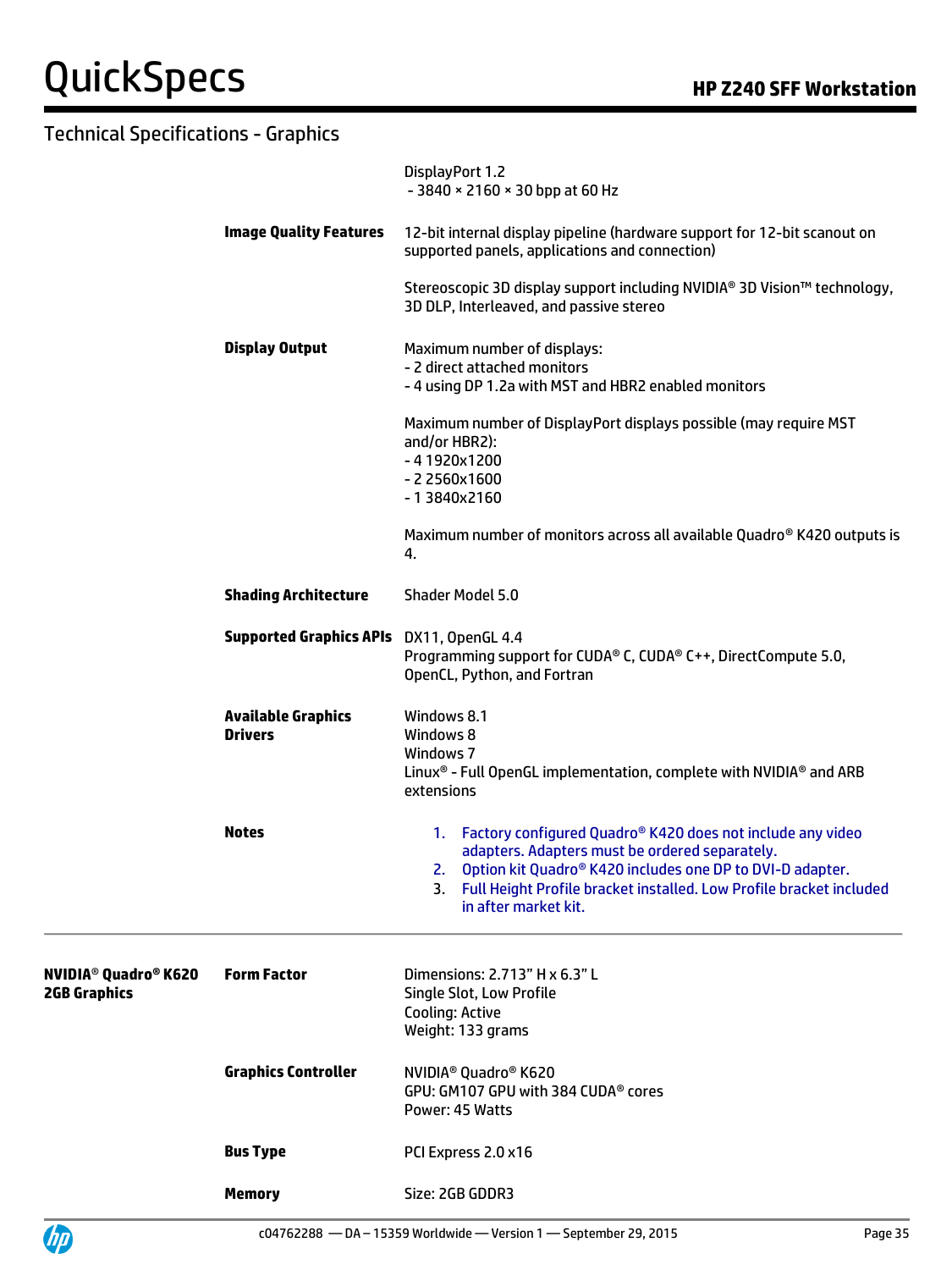|                                           | Memory Bandwidth: 29 GB/s<br>Memory Width: 128-bit                                                                                            |  |
|-------------------------------------------|-----------------------------------------------------------------------------------------------------------------------------------------------|--|
| <b>Connectors</b>                         | $1 DL-DVI(I)$<br>1 DisplayPort                                                                                                                |  |
|                                           | Factory Configured: No video cable adapter included<br>After market option kit: One DP-to-DVI adapter included with card                      |  |
|                                           | Additional DVI-to-VGA, DisplayPort-to-VGA or DisplayPort-to-DVI adapters<br>are available as Factory Configuration or Option Kit accessories. |  |
| <b>Maximum Resolution</b>                 | DisplayPort 1.2:<br>- up to 4096x2160 x 30 bpp @ 60Hz<br>- supports High Bit Rate 2 (HBR2) and Multi-Stream Transport (MST)                   |  |
|                                           | Dual Link DVI(I) output:<br>- up to 2560 x 1600 x 32 bpp @ 60Hz                                                                               |  |
|                                           | Single Link-DVI(I) output:<br>- up to 1920 x 1200 x 32 bpp @ 60Hz                                                                             |  |
|                                           | VGA (via adapter cable):<br>- 2048 × 1536 × 32 bpp at 85 Hz                                                                                   |  |
| <b>Image Quality Features</b>             | 12-bit internal display pipeline (hardware support for 12-bit scanout on<br>supported panels, applications and connection)                    |  |
|                                           | Stereoscopic 3D display support including NVIDIA® 3D Vision™ technology,<br>3D DLP, Interleaved, and passive stereo                           |  |
| <b>Display Output</b>                     | Maximum number of displays:<br>- 2 direct attached monitors<br>- 4 using DP 1.2a with MST and HBR2 enabled monitors                           |  |
|                                           | Maximum number of DisplayPort displays possible (may require MST<br>and/or HBR2):<br>-41920x1200                                              |  |
|                                           | $-22560x1600$<br>-14096x2160                                                                                                                  |  |
|                                           | Maximum number of monitors across all available Quadro® K620 outputs is<br>4.                                                                 |  |
| <b>Shading Architecture</b>               | Shader Model 5.0                                                                                                                              |  |
| <b>Supported Graphics APIs</b> OpenGL 4.4 | DirectX 11                                                                                                                                    |  |
|                                           | API support includes:<br>CUDA® C, CUDA® C++, DirectCompute 5.0, OpenCL, Java, Python, and<br><b>Fortran</b>                                   |  |
| <b>Available Graphics</b>                 | Windows 8.1                                                                                                                                   |  |



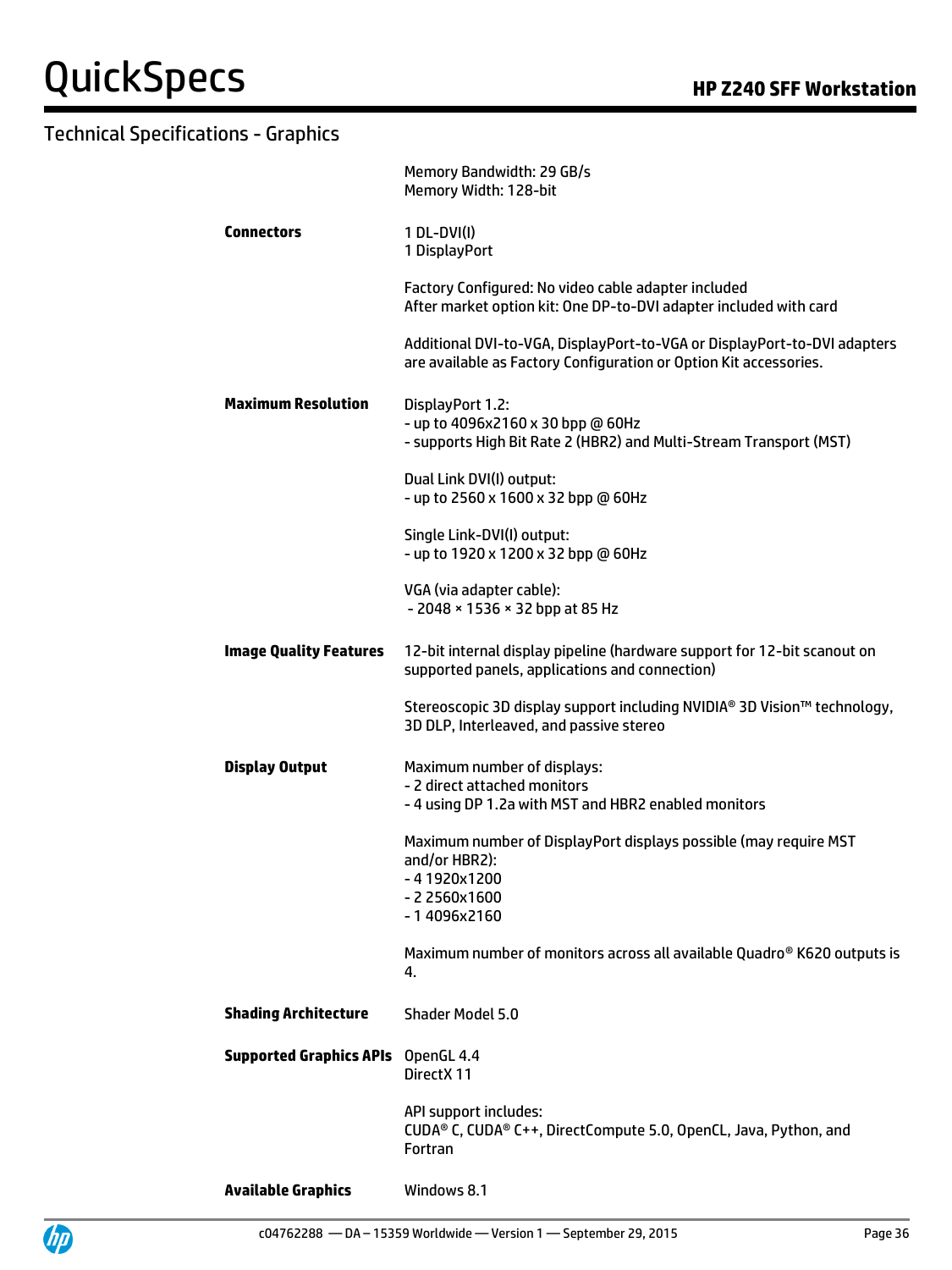|                     | <b>Drivers</b>             | Windows 8<br>Windows 7<br>Linux <sup>®</sup> - Full OpenGL implementation, complete with NVIDIA <sup>®</sup> and ARB<br>extensions                                                                                                                                                                                                                                               |  |  |
|---------------------|----------------------------|----------------------------------------------------------------------------------------------------------------------------------------------------------------------------------------------------------------------------------------------------------------------------------------------------------------------------------------------------------------------------------|--|--|
|                     |                            | HP qualified drivers may be preloaded or available from the HP support<br>Web site:<br>http://welcome.hp.com/country/us/en/support.html                                                                                                                                                                                                                                          |  |  |
|                     | <b>Notes</b>               | 1. Factory configured Quadro K620 does not include a video cable<br>adapter. Video cable adapters must be ordered separately.<br>2. Quadro K620 offered as an Option Kit (AMO) includes one DP-to-<br>DVI video cable adapter. Additonal cables must be ordered<br>separately.<br>3. Full Height Profile bracket installed. Low Profile bracket included<br>in after market kit. |  |  |
| <b>4GB Graphics</b> |                            | Dimensions: 2.71" H x 6.875" L<br>Single Slot, Low Profile<br>Cooling: Active<br>Weight: ~175 grams                                                                                                                                                                                                                                                                              |  |  |
|                     | <b>Graphics Controller</b> | NVIDIA <sup>®</sup> Quadro® K1200 Graphics Card<br>GPU: GM107 with 512 CUDA® cores<br>Power: 46 Watts                                                                                                                                                                                                                                                                            |  |  |
|                     | <b>Bus Type</b>            | PCI Express 2.0 x16                                                                                                                                                                                                                                                                                                                                                              |  |  |
|                     | <b>Memory</b>              | Size: 4GB GDDR5<br>Memory Bandwidth: 80 GB/s<br>Memory Width: 128-bit                                                                                                                                                                                                                                                                                                            |  |  |
|                     | <b>Connectors</b>          | 4 mini-DisplayPort 1.2a                                                                                                                                                                                                                                                                                                                                                          |  |  |
|                     |                            | Factory Configured Option: 4 mini-DP-to-DP adapters included with card<br>Option Kit: 4 mini-DP-to-DP adapters included with card                                                                                                                                                                                                                                                |  |  |
|                     |                            | Additional DisplayPort-to-VGA or DisplayPort-to-DVI adapters are available<br>as accessories                                                                                                                                                                                                                                                                                     |  |  |
|                     | <b>Maximum Resolution</b>  | DisplayPort:<br>- up to 4096 x 2160 x 30 bpp @ 60Hz<br>- supports High Bit Rate 2 (HBR2) and Multi-Stream Transport (MST)                                                                                                                                                                                                                                                        |  |  |
|                     |                            | DL-DVI(I) output:<br>- up to 2560 x 1600 x 32 bpp @ 60Hz                                                                                                                                                                                                                                                                                                                         |  |  |
|                     |                            | Single Link-DVI(I) output:<br>- up to 1920 x 1200 x 32 bpp @ 60Hz                                                                                                                                                                                                                                                                                                                |  |  |
|                     |                            | VGA (via adapter cable):<br>- 2048 × 1536 × 32 bpp at 85 Hz                                                                                                                                                                                                                                                                                                                      |  |  |

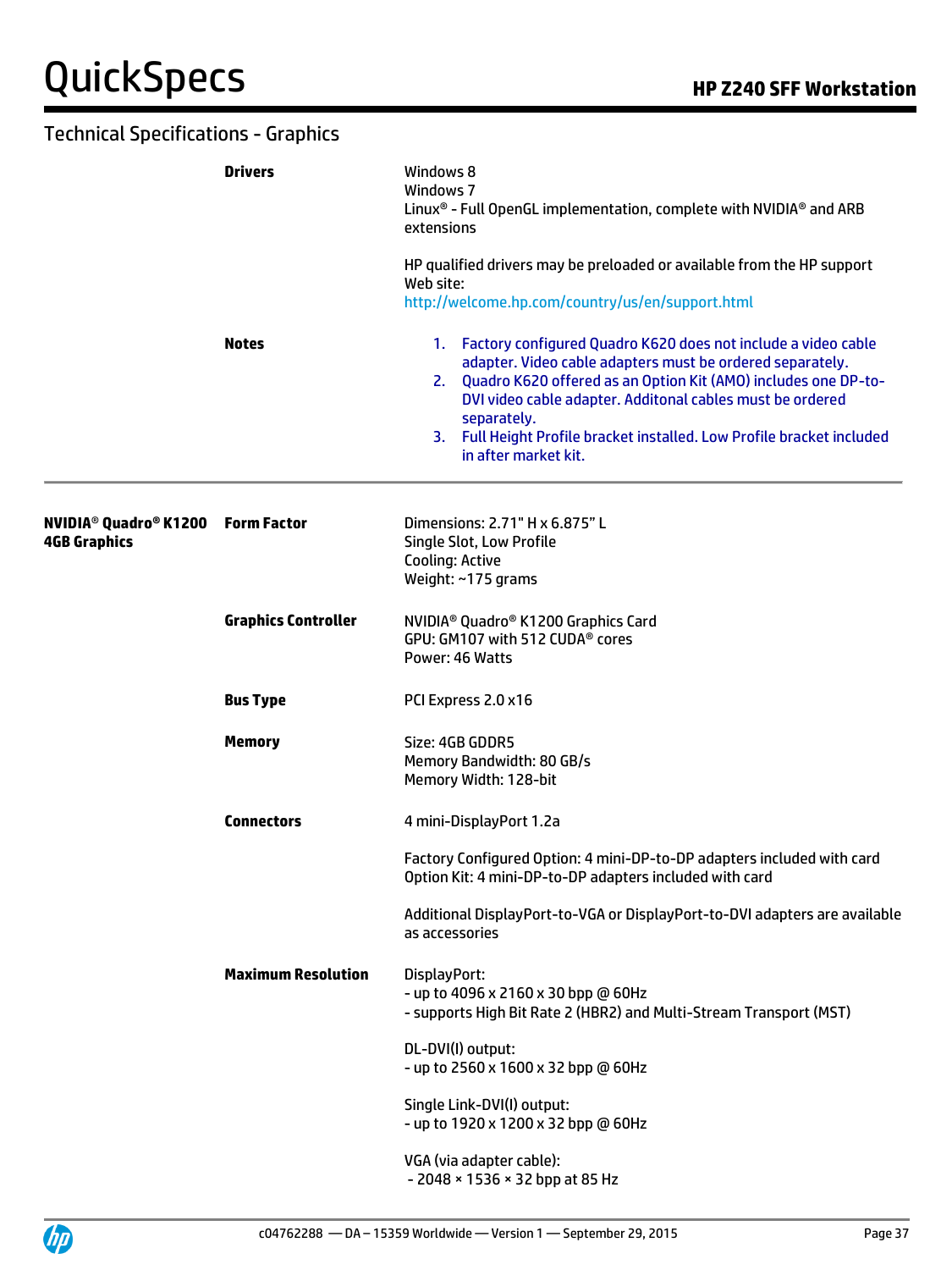| <b>Image Quality Features</b>        | 12-bit internal display pipeline (hardware support for 12-bit scanout on<br>supported panels, applications and connection)                                                                                                                                                                                                                                                                                                                                                                                                                      |  |  |
|--------------------------------------|-------------------------------------------------------------------------------------------------------------------------------------------------------------------------------------------------------------------------------------------------------------------------------------------------------------------------------------------------------------------------------------------------------------------------------------------------------------------------------------------------------------------------------------------------|--|--|
| <b>Display Output</b>                | Maximum number of displays<br>- 4 direct attached monitors                                                                                                                                                                                                                                                                                                                                                                                                                                                                                      |  |  |
|                                      | Maximum number of DisplayPort displays possible:<br>-41920x1200<br>-42560x1600<br>-44096x2160                                                                                                                                                                                                                                                                                                                                                                                                                                                   |  |  |
|                                      | Maximum number of monitors across all available Quadro® K1200 outputs<br>is 4.                                                                                                                                                                                                                                                                                                                                                                                                                                                                  |  |  |
| <b>Shading Architecture</b>          | <b>Shader Model 5.0</b>                                                                                                                                                                                                                                                                                                                                                                                                                                                                                                                         |  |  |
| <b>Supported Graphics APIs</b>       | OpenGL 4.4<br>DirectX 11.1                                                                                                                                                                                                                                                                                                                                                                                                                                                                                                                      |  |  |
|                                      | API support includes:<br>CUDA® C, CUDA® C++, DirectCompute 5.0, OpenCL, Java, Python, and<br>Fortran                                                                                                                                                                                                                                                                                                                                                                                                                                            |  |  |
| <b>Available Graphics</b><br>Drivers | Windows 8.1<br>Windows 8<br>Windows 7<br>Linux <sup>®</sup> - Full OpenGL implementation, complete with NVIDIA <sup>®</sup> and ARB<br>extensions                                                                                                                                                                                                                                                                                                                                                                                               |  |  |
|                                      | HP qualified drivers may be preloaded or available from the HP support<br>Web site:<br>http://welcome.hp.com/country/us/en/support.html                                                                                                                                                                                                                                                                                                                                                                                                         |  |  |
| <b>Notes</b>                         | Quadro <sup>®</sup> K1200 offered as Factory Configured Option includes 4<br>1.<br>miniDP to DP video cable adapters. Other video cable adapters<br>must be ordered separately.<br>Quadro® K1200 offered as an Option Kit includes 4 mini-DP to DP<br>2.<br>adapters. Additional cables must be ordered separately.<br>A total maximum of 4 active monitors are supported across all<br>3.<br>display output types. This may be accomplished by using daisy<br>chained DisplayPort 1.2 displays (displays must support MST and<br><b>HBR2).</b> |  |  |

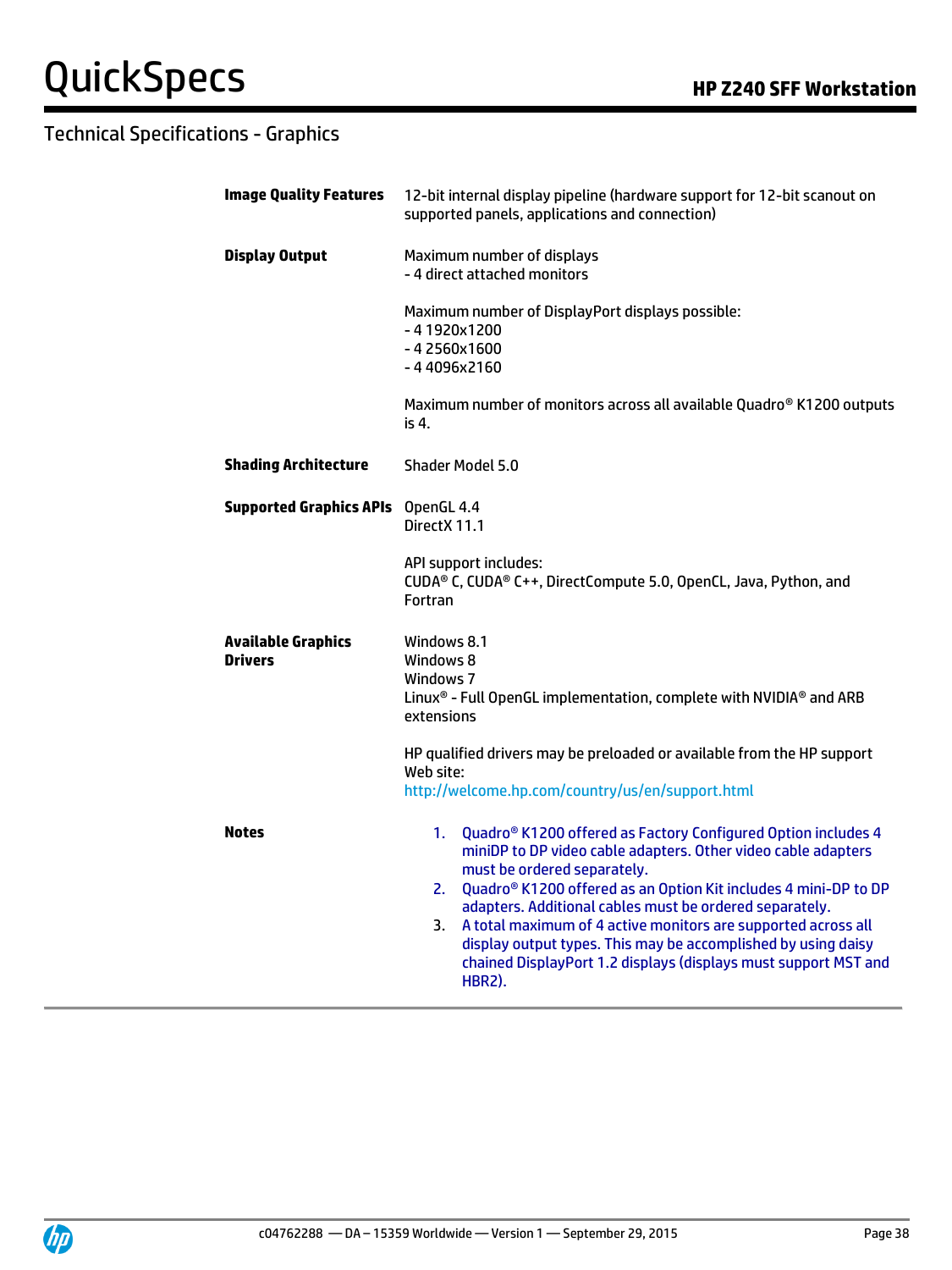#### Technical Specifications - Optical and Removable Storage

| <b>HP SD Media Card Reader Description</b> |                                              | Supports hardware ECC (Error Correction Code) function<br>Supports hardware CRC (Cyclic Redundancy Check) function<br>Supports MS 4-bit parallel transfer mode<br>Supports MS-PRO 4-bit parallel transfer mode<br>Supports MS PRO-HG Duo 4-bit parallel transfer mode<br>Supports SD 4-bit parallel transfer mode<br>Supports UHS-104 SD 4-bit card (version 3.0)<br>Supports CF v6.0 with PIO mode 6 and Ultra DMA 7 mode                                                                                                                                                                                                                                                                                                                                                             |
|--------------------------------------------|----------------------------------------------|----------------------------------------------------------------------------------------------------------------------------------------------------------------------------------------------------------------------------------------------------------------------------------------------------------------------------------------------------------------------------------------------------------------------------------------------------------------------------------------------------------------------------------------------------------------------------------------------------------------------------------------------------------------------------------------------------------------------------------------------------------------------------------------|
|                                            | <b>Interface Type</b>                        | USB 3.0 High-speed interface<br>Note: If there is a USB2 connection, USB2 transfer speeds are supported.                                                                                                                                                                                                                                                                                                                                                                                                                                                                                                                                                                                                                                                                               |
|                                            | <b>Dimensions (WxHxD)</b>                    | 4.9 x 4 x 1 in (124.5 x 101.6 x 25.4 mm) Fits conveniently in the 5.25" drive<br>bay.                                                                                                                                                                                                                                                                                                                                                                                                                                                                                                                                                                                                                                                                                                  |
|                                            | <b>Supported Media Types</b>                 | CompactFlash Type I<br>CompactFlash Type II<br>Microdrive<br>Secure Digital Card (SD)<br>Secure Digital High Capacity (SDHC)<br>SD Extended Capacity Memory Card (SDXC)<br>SD Ultra High Speed II(SD UHSII)<br><b>Memory Stick</b><br><b>Memory Stick Select</b><br>Memory Stick Duo (MS Duo)<br>Memory Stick PRO (MS PRO)<br>Memory Stick PRO Duo (MS PRO Duo)<br><b>Memory Stick PRO-HG Duo</b><br><b>MagicGate Memory Stick (MG)</b><br><b>MagicGate Memory Stick Duo</b><br>These additional media types are supported with a card adapter.<br><b>Memory Stick Micro (M2)</b><br>miniSD<br>miniSD High Capacity<br>Micro SD Memory Card (MicroSD)<br>Micro SD High Capacity Memory Card (MicroSDHC)<br>Test Parameters/Conditions - Power applied, unit operating on system<br>±5% |
|                                            | <b>Operating Systems</b><br><b>Supported</b> | Windows 8 Pro (64-bit)*<br>Windows 8.1 $(64$ -bit $)*$<br>Windows 8 $(64-bit)*$<br>Windows 7 Ultimate (32-bit)**<br>Windows 7 Ultimate (64-bit)**<br>Windows 7 Professional (32-bit)**<br>Windows 7 Professional (64-bit)**<br>Windows 7 Home Basic**<br>Windows 7 Home Premium (32-bit)**<br>Windows 7 Home Premium (64-bit)**<br><b>Windows Vista Business 64</b><br><b>Windows Vista Business 32</b><br><b>Windows Vista Home Basic 32</b><br><b>Windows XP Professional</b><br><b>Windows XP Home 32</b>                                                                                                                                                                                                                                                                           |

No driver is required for this device. Native support is provided by the

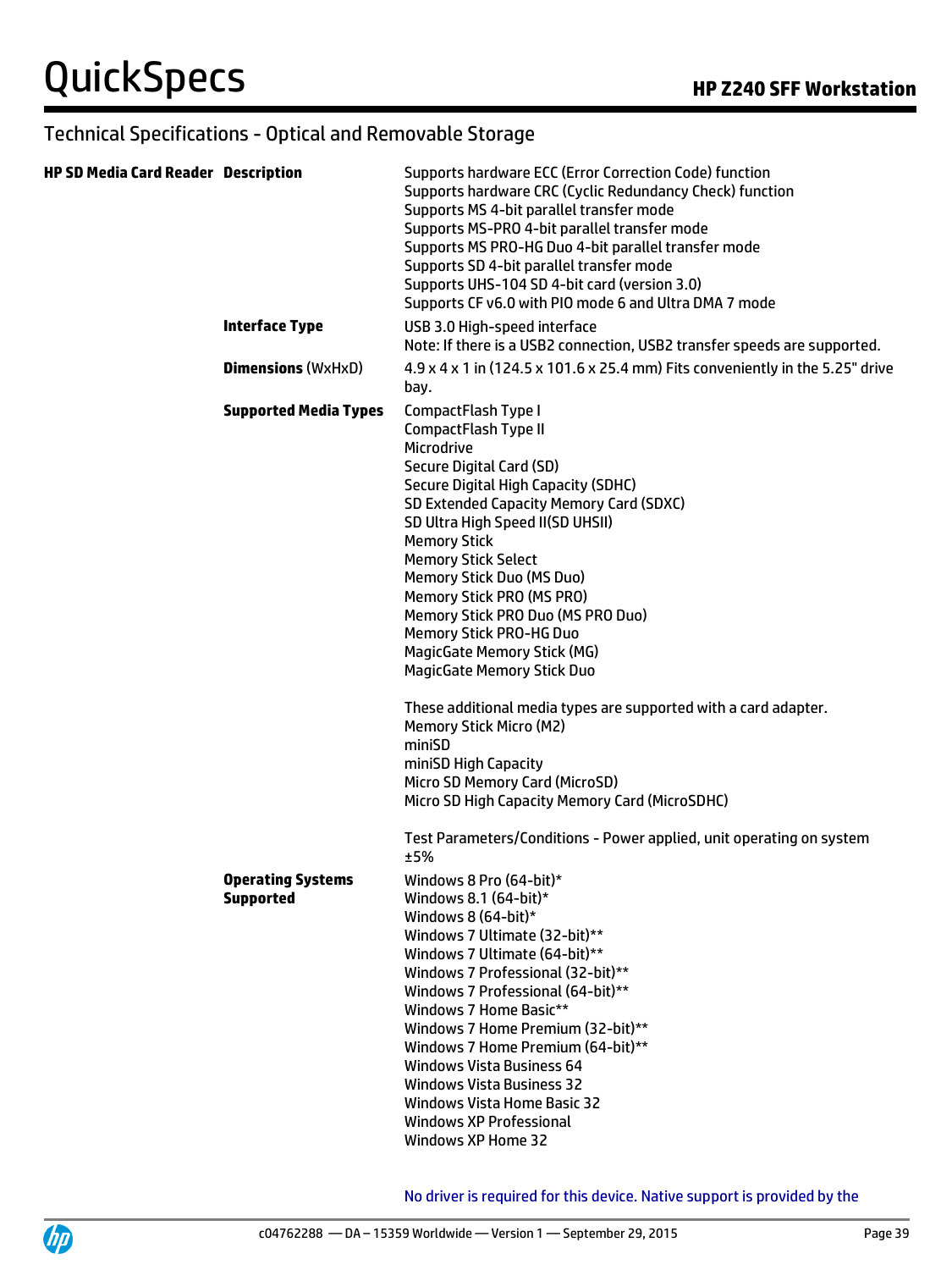### Technical Specifications - Optical and Removable Storage

operating system.

|              | Not all features are available in all editions or versions of Windows.<br>Systems may require upgraded and/or separately purchased hardware,<br>drivers, software or BIOS update to take full advantage of Windows<br>functionality. Windows 10 is automatically updated, which is always<br>enabled. ISP fees may apply and additional requirements may apply over<br>time for updates. See http://www.microsoft.com |
|--------------|-----------------------------------------------------------------------------------------------------------------------------------------------------------------------------------------------------------------------------------------------------------------------------------------------------------------------------------------------------------------------------------------------------------------------|
| Kit Contents | Media card reader, 5.25" bracket/rails/bezel, Install Guide, IO & Security<br>Software and Documentation CD                                                                                                                                                                                                                                                                                                           |
|              | USB-IF, WHQL, Compliant with USB Mass Storage Class Bulk only Transport<br>Specification Rev. 1.0,<br>Compliant Intel Front Panel I/O Connectivity Design Guide V. 1.3, FCC, CE,<br>BSMI, C-Tick, VCCI, MIC, cUL, TUVT                                                                                                                                                                                                |
|              | $0.35$ lbs $(0.16$ kg)                                                                                                                                                                                                                                                                                                                                                                                                |

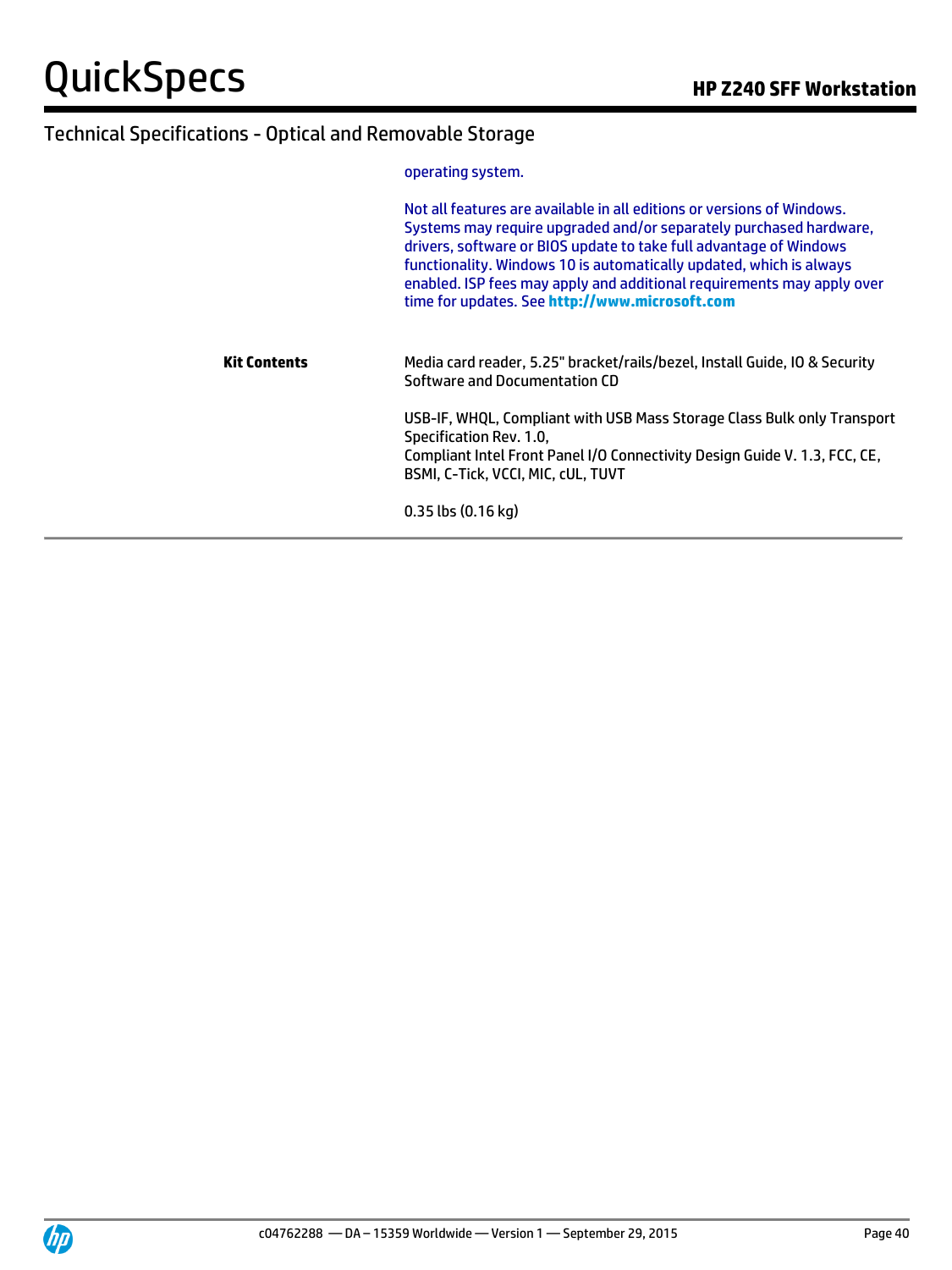### Technical Specifications - Controller Cards

| HP Thunderbolt™ 2 PCIe | <b>Data Transfer Rate</b>                      | Supports up to 20 Gb/s (20,000 Mb/s)                                                                                                                                                                                                                                                                                                   |
|------------------------|------------------------------------------------|----------------------------------------------------------------------------------------------------------------------------------------------------------------------------------------------------------------------------------------------------------------------------------------------------------------------------------------|
| 1-port I/O Card        | <b>Devices Supported</b>                       | Thunderbolt™ certified devices                                                                                                                                                                                                                                                                                                         |
|                        | <b>Bus Type</b>                                | PCIe card, full or half height PCIe slots                                                                                                                                                                                                                                                                                              |
|                        | <b>Ports</b>                                   | One Thunderbolt™ 2 external 20-Pin output connectors (Rear)                                                                                                                                                                                                                                                                            |
|                        | <b>Internal Connectors</b>                     | One 5-Pin header connector                                                                                                                                                                                                                                                                                                             |
|                        | <b>System Requirements</b>                     | Windows 7 Professional 64-bit, Windows 8.1 64-bit, Intel i5 series or higher<br>processor, 128-MB RAM, 1-GB Hard Drive, available PCIe slot.                                                                                                                                                                                           |
|                        |                                                | Temperature - Operating 50° to 131° F (10° to 55° C)                                                                                                                                                                                                                                                                                   |
|                        | <b>Temperature - Storage</b>                   | $-22^{\circ}$ to 140° F (-30° to 60° C)                                                                                                                                                                                                                                                                                                |
|                        | <b>Relative Humidity -</b><br><b>Operating</b> | 20% to 80%                                                                                                                                                                                                                                                                                                                             |
|                        | <b>Compliances</b>                             | FCC Part 15B, cULus 60950, CE Mark EN55022B(1995)/EN55024-1998 STD,<br>Taiwan BSMI CNS13438, Korea MIC                                                                                                                                                                                                                                 |
|                        | <b>Operating Systems</b><br><b>Supported</b>   | Windows 7 Professional 64-bit, Windows 8.1 64-bit.                                                                                                                                                                                                                                                                                     |
|                        | <b>Kit Contents</b>                            | HP Thunderbolt <sup>™</sup> 2 PCIe 1-port I/O Card, full height and half height<br>bracket, DisplayPort to DisplayPort cable, internal header cables (2), user<br>documentation and warranty card.                                                                                                                                     |
|                        | <b>Warranty</b>                                | The HP Thunderbolt™ 2 PCIe 1-port I/O Card has a one-year Limited<br>Warranty or the remainder of the warranty of the HP supported product in<br>which it is installed. Technical support is available seven days a week, 24<br>hours a day, by phone, as well as online support forums. Certain<br>restrictions and exclusions apply. |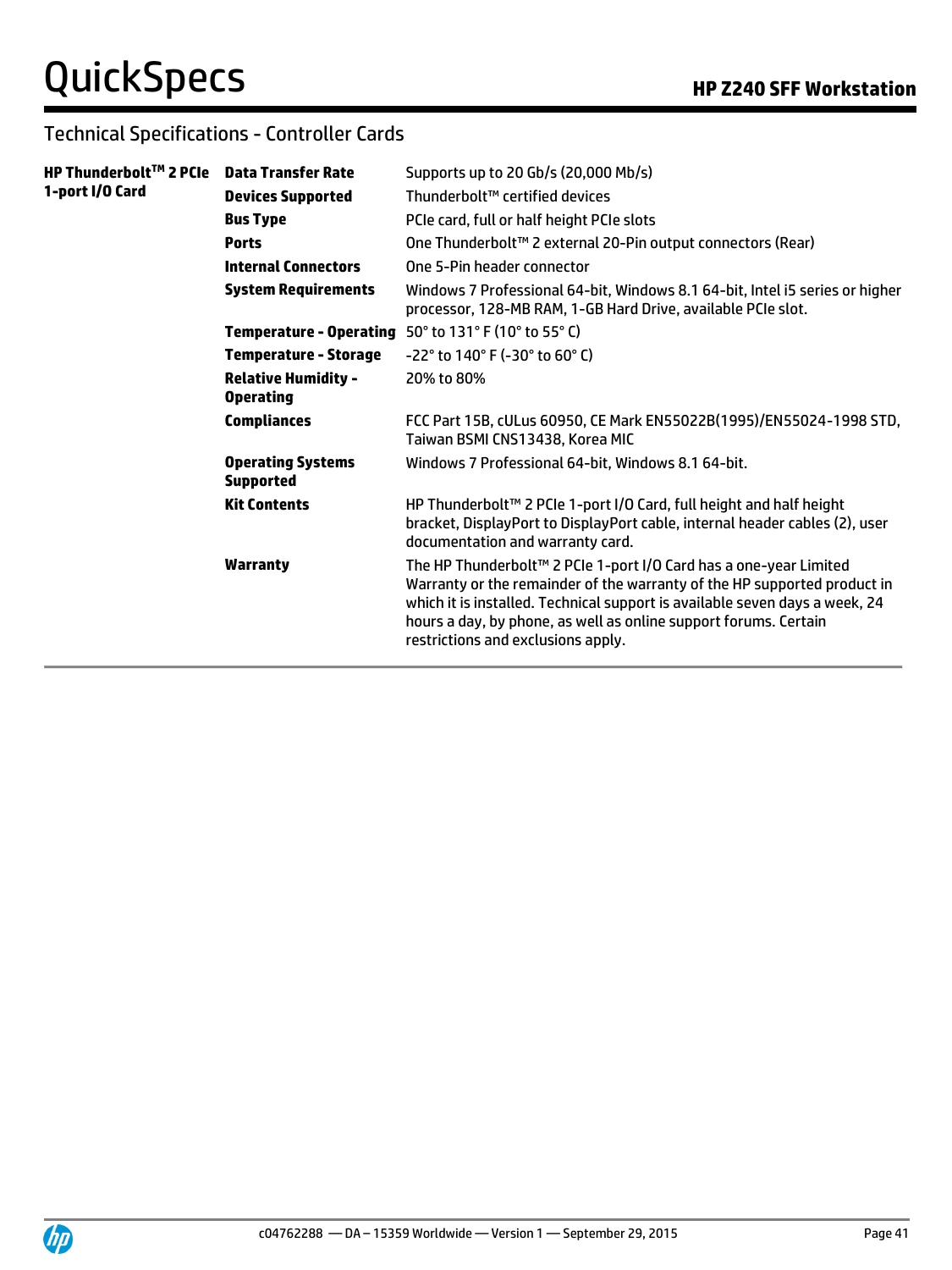### Technical Specifications - Networking and Communications

| Integrated Intel® I219LM Connector                                         |                              | RJ-45                                                                                                                                                                                                                              |
|----------------------------------------------------------------------------|------------------------------|------------------------------------------------------------------------------------------------------------------------------------------------------------------------------------------------------------------------------------|
| <b>PCIe GbE Controller</b><br>(Intel® vPro™ with Intel<br><b>AMT 11.0)</b> | <b>Controller</b>            | Intel® I217LM GbE platform LAN connect networking controller                                                                                                                                                                       |
|                                                                            | <b>Memory</b>                | 3 KB Tx and 3KB Rx FIFO packet buffer memory                                                                                                                                                                                       |
|                                                                            | <b>Data Rates Supported</b>  | 10/100/1000 Mbps                                                                                                                                                                                                                   |
|                                                                            | Compliance                   | 802.1as/1588, 802.1p, 802.1Q, 802.3, 802.3ab, 802.3az, 802.3i, 802.3u,<br>802.3z                                                                                                                                                   |
|                                                                            | <b>Bus Architecture</b>      | <b>PCI Express and SMBus</b>                                                                                                                                                                                                       |
|                                                                            | Data Transfer Mode           | PCIe-based interface for active state operation (SO state) and SMBus for<br>host and management traffic (Sx low power state)                                                                                                       |
|                                                                            | <b>Power Requirement</b>     | Requires 3.3V (integrated regulators for core Vdc)                                                                                                                                                                                 |
|                                                                            | <b>Boot ROM Support</b>      | Yes                                                                                                                                                                                                                                |
|                                                                            | <b>Network Transfer Mode</b> | Full-duplex; Half-duplex (not supported for the 1000BASE-T transceiver)                                                                                                                                                            |
|                                                                            | <b>Network Transfer Rate</b> | 10BASE-T (half-duplex) 10 Mbps<br>10BASE-T (full-duplex) 20 Mbps<br>100BASE-TX (half-duplex) 100 Mbps<br>100BASE-TX (full-duplex) 200 Mbps<br>1000BASE-T (full-duplex) 2000 Mbps                                                   |
|                                                                            |                              | Management Capabilities vPro™, WOL, auto MDI crossover, PXE, iSCSI Boot, Muti-port teaming, RSS,<br>ACPI, Advanced cable diagnostic, loopback modes,<br>AMT 9.0 support, Circuit Breaker, VLAN, Multicast Listener Discovery (MLD) |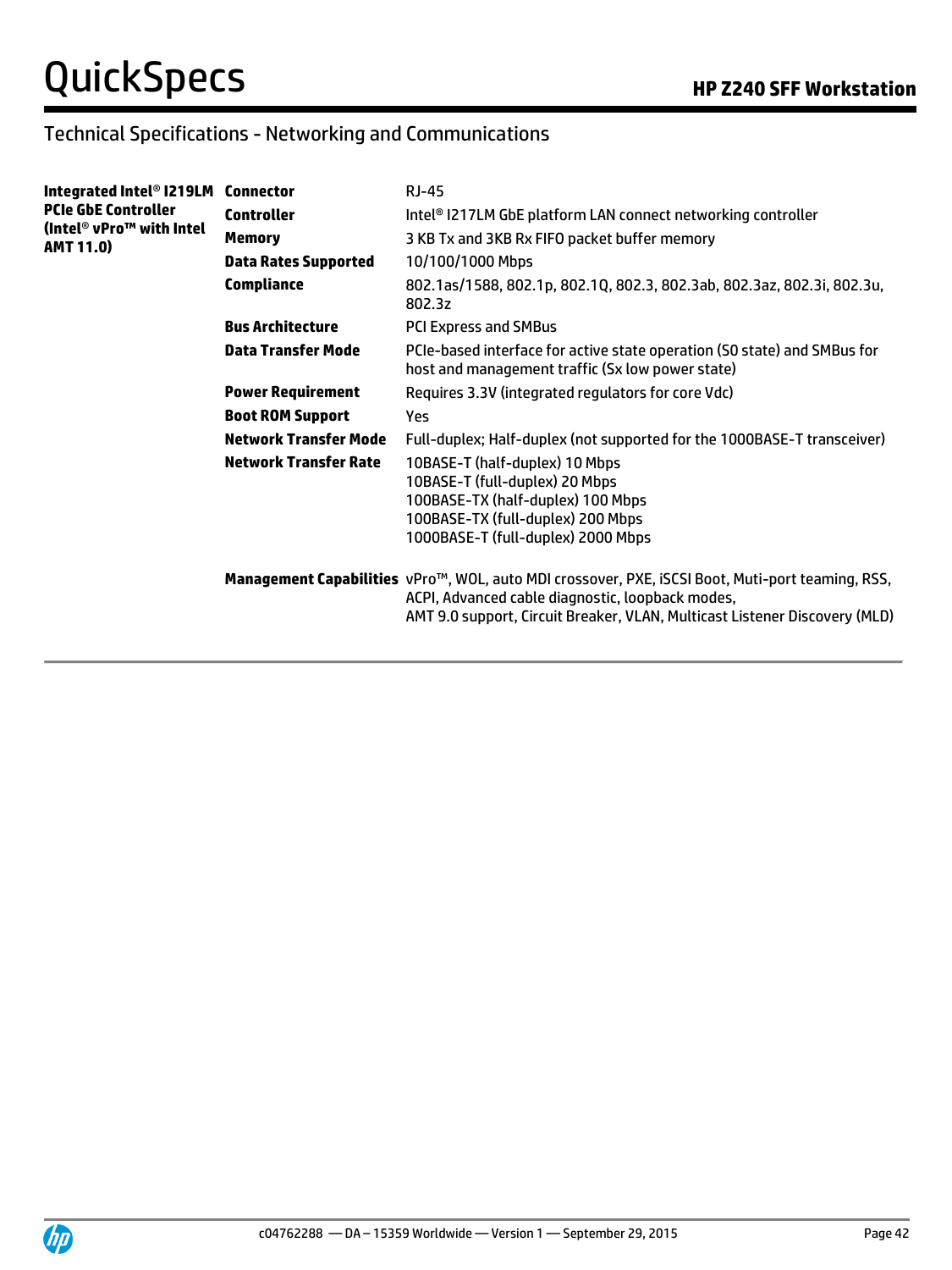#### Summary of Changes

| <b>Date of change:</b> | <b>Version History:</b> | <b>Description of change:</b> |
|------------------------|-------------------------|-------------------------------|
|                        | From v1 to v2           |                               |